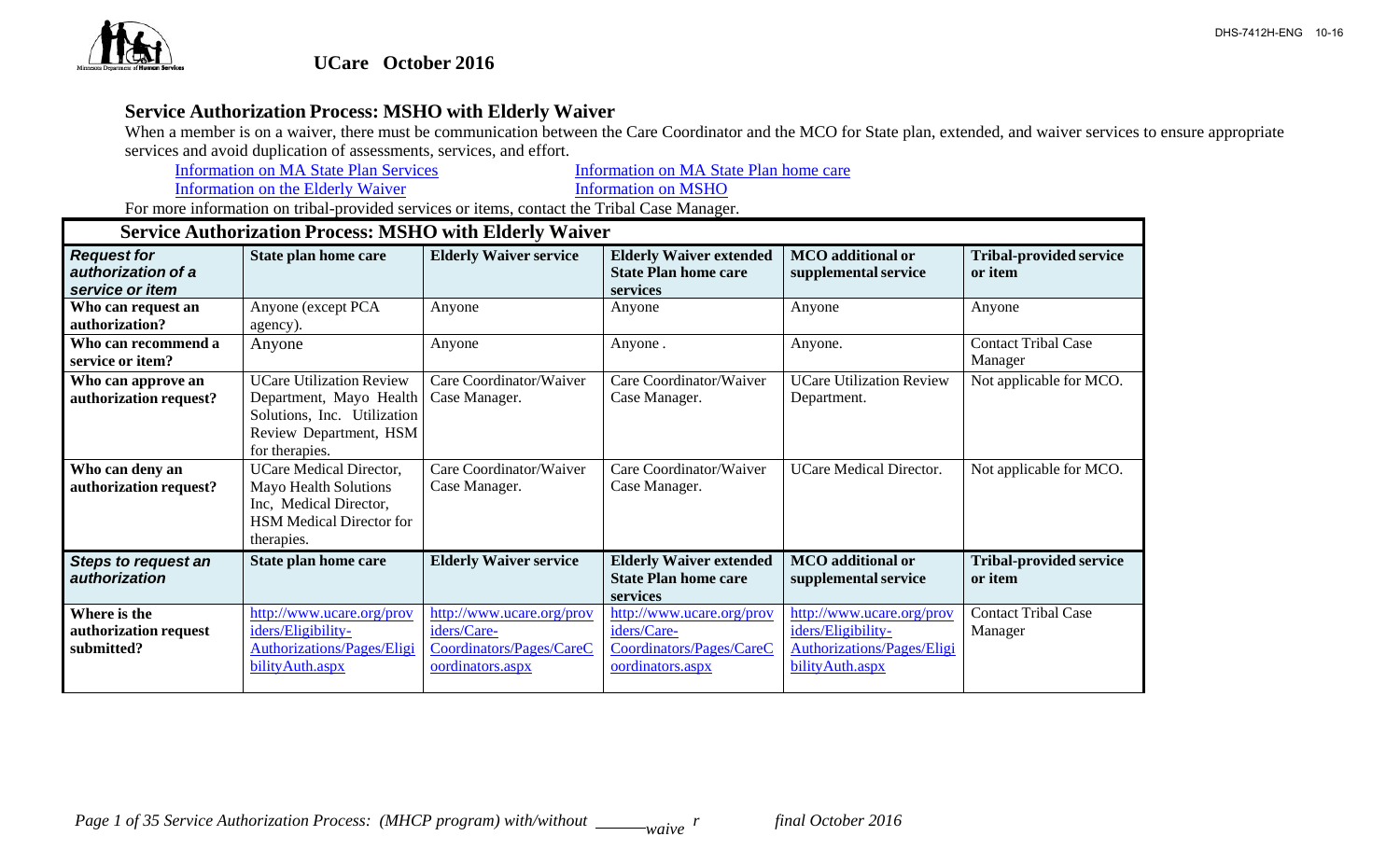

|                                                                                                                                                          | <b>Service Authorization Process: MSHO with Elderly Waiver</b>                                                                       |                                                                                                   |                                                                                                   |                                                                                                   |                                           |  |  |  |  |
|----------------------------------------------------------------------------------------------------------------------------------------------------------|--------------------------------------------------------------------------------------------------------------------------------------|---------------------------------------------------------------------------------------------------|---------------------------------------------------------------------------------------------------|---------------------------------------------------------------------------------------------------|-------------------------------------------|--|--|--|--|
| What form and other<br>information must be<br>included in the request?                                                                                   | http://www.ucare.org/prov<br>iders/Eligibility-<br>Authorizations/Pages/Eligi<br>bility Auth.aspx                                    | http://www.ucare.org/prov<br>iders/Care-<br>Coordinators/Pages/CareC<br>oordinators.aspx          | http://www.ucare.org/prov<br>iders/Care-<br>Coordinators/Pages/CareC<br>oordinators.aspx          | http://www.ucare.org/prov<br>iders/Eligibility-<br>Authorizations/Pages/Eligi<br>bility Auth.aspx | <b>Contact Tribal Case</b><br>Manager     |  |  |  |  |
| Who contacts the<br>provider if additional<br>information is needed to<br>make the authorization<br>determination?                                       | <b>UCare Utilization Review</b><br>Department, Mayo Health<br>Solutions Inc. Utilization<br>Review Department, HSM<br>for therapies. | Care Coordinator/Waiver<br>Case Manager                                                           | Care Coordinator/Waiver<br>Case Manager                                                           | <b>UCare Utilization Review</b><br>Department.                                                    | <b>Tribal Case Manager</b>                |  |  |  |  |
| Who from the MCO<br>consults with the Care<br>Coordinator and/or<br><b>Tribal Case Manager</b><br>prior to making the<br>authorization<br>determination? | <b>UCare Utilization Review</b><br>Department or Mayo<br>Health Solutions Inc.<br><b>Utilization Review</b><br>Department.           | Not applicable – MCO<br>Care Coordinator/Waiver<br>Case Manager determines<br>what is authorized. | Not applicable – MCO<br>Care Coordinator/Waiver<br>Case Manager determines<br>what is authorized. | <b>UCare Utilization Review</b><br>Department.                                                    | Not applicable for MCO                    |  |  |  |  |
| <b>Steps to share an</b><br>authorization                                                                                                                | State plan home care                                                                                                                 | <b>Elderly Waiver service</b>                                                                     | <b>Elderly Waiver extended</b><br><b>State Plan home care</b><br>services                         | <b>MCO</b> additional or<br>supplemental service                                                  | <b>Tribal-provided service</b><br>or item |  |  |  |  |
| <b>How does the MCO</b><br>notify the Care<br><b>Coordinator and/or</b><br><b>Tribal Case Manager of</b><br>the authorization<br>decision?               | MCO posts daily<br>authorization report for<br>case managers and<br>delegate case managers<br>via secure website.                    | Not applicable, the Care<br>Coordinator/Waiver Case<br>Manager determines the<br>auth             | Not applicable, the Care<br>Coordinator/Waiver Case<br>Manager determines the<br>auth             | Not applicable.                                                                                   | Not applicable                            |  |  |  |  |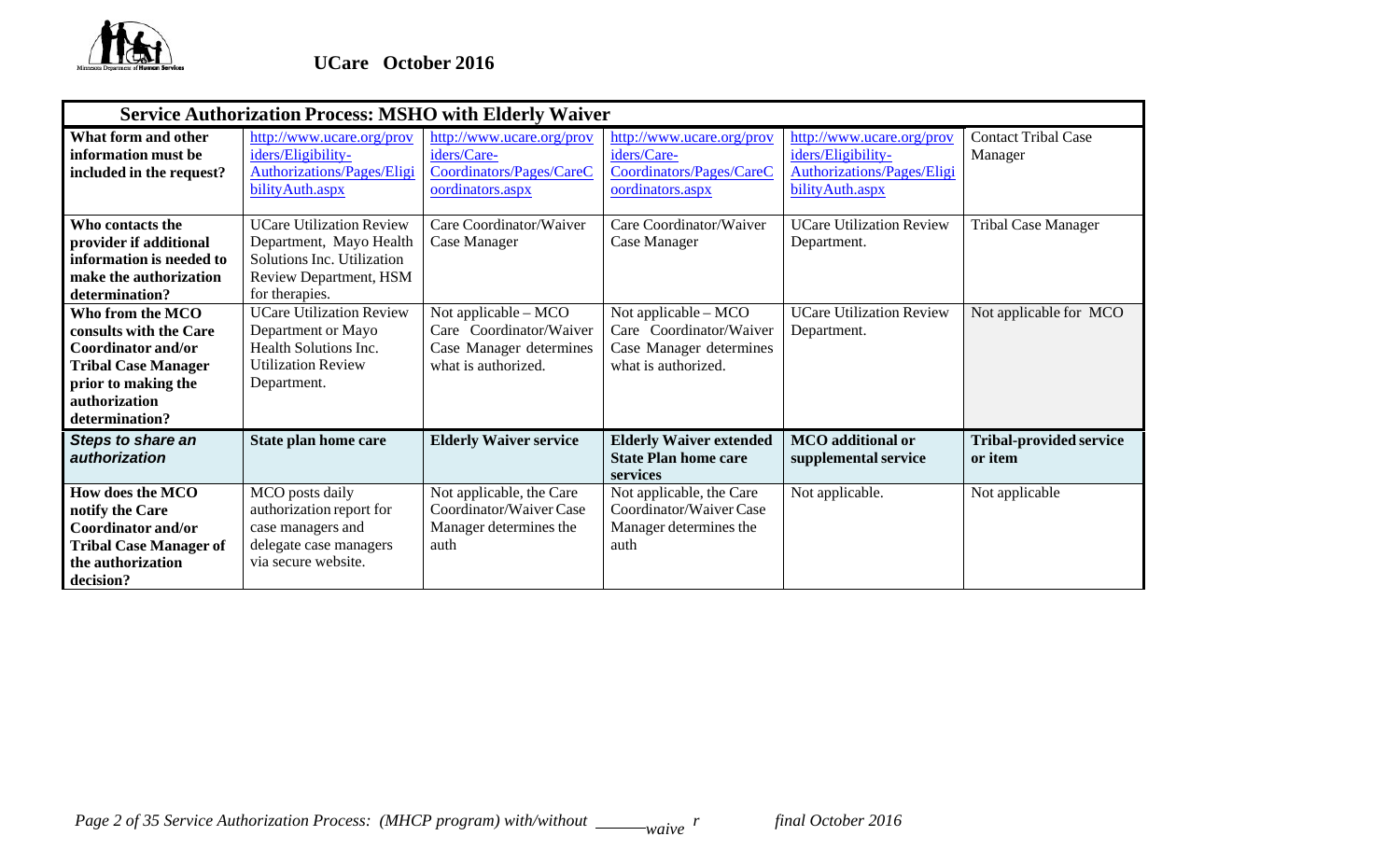

|                                                                                                                                         | <b>Service Authorization Process: MSHO with Elderly Waiver</b> |                                                                                                                                                                                                                  |                                                                                                                                                                                                                  |                                                       |                                           |
|-----------------------------------------------------------------------------------------------------------------------------------------|----------------------------------------------------------------|------------------------------------------------------------------------------------------------------------------------------------------------------------------------------------------------------------------|------------------------------------------------------------------------------------------------------------------------------------------------------------------------------------------------------------------|-------------------------------------------------------|-------------------------------------------|
| <b>How does the Care</b><br><b>Coordinator and/or</b><br><b>Tribal Case Manager</b><br>notify the MCO of the<br>authorization decision? | Not applicable - MCO<br>determines the auth.                   | Care Coordinator and/or<br><b>Tribal Case Manager</b><br>notify UCare via the<br>Waiver Service Approval<br>Process.<br>http://www.ucare.org/prov<br>iders/Care-<br>Coordinators/Pages/CareC<br>oordinators.aspx | Care Coordinator and/or<br><b>Tribal Case Manager</b><br>notify UCare via the<br>Waiver Service Approval<br>Process.<br>http://www.ucare.org/prov<br>iders/Care-<br>Coordinators/Pages/CareC<br>oordinators.aspx | Not applicable                                        | Not Applicable.                           |
| Whom does the MCO<br>contact for information<br>on State Plan home care<br>authorizations?                                              | Not applicable. MCO<br>makes authorization<br>determination.   | Not applicable                                                                                                                                                                                                   | Not applicable, the Care<br>Coordinator/Waiver Case<br>Manager determines the<br>auth                                                                                                                            | Not applicable                                        | Not applicable                            |
| Payment, billing,<br>claims                                                                                                             | State plan home care                                           | <b>Elderly Waiver service</b>                                                                                                                                                                                    | <b>Elderly Waiver extended</b><br><b>State Plan home care</b><br>services                                                                                                                                        | <b>Additional or</b><br>supplemental service          | <b>Tribal-provided service</b><br>or item |
| For payment<br>authorization<br>information or issues,<br>refer to:                                                                     | http://www.ucare.org/prov<br>iders/Pages/Default.aspx          | http://www.ucare.org/prov<br>iders/Pages/Default.aspx                                                                                                                                                            | http://www.ucare.org/prov<br>iders/Pages/Default.aspx                                                                                                                                                            | http://www.ucare.org/prov<br>iders/Pages/Default.aspx | <b>Tribal Case Manager</b>                |
| For billing or claims<br>information or issues,<br>refer to:                                                                            | http://www.ucare.org/prov<br>iders/Pages/Default.aspx          | http://www.ucare.org/prov<br>iders/Pages/Default.aspx                                                                                                                                                            | http://www.ucare.org/prov<br>iders/Pages/Default.aspx                                                                                                                                                            | http://www.ucare.org/prov<br>iders/Pages/Default.aspx | <b>Tribal Case Manager</b>                |
| To apply to join the<br><b>UCare</b> provider<br>network:                                                                               | http://www.ucare.org/prov<br>iders/Pages/Default.aspx          | http://www.ucare.org/prov<br>iders/Pages/Default.aspx                                                                                                                                                            | http://www.ucare.org/prov<br>iders/Pages/Default.aspx                                                                                                                                                            | http://www.ucare.org/prov<br>iders/Pages/Default.aspx | Not applicable.                           |
| <b>Provider Directory:</b>                                                                                                              | http://www.ucare.org/Page<br>s/FindADoctor.aspx                | http://www.ucare.org/Page<br>s/FindADoctor.aspx                                                                                                                                                                  | http://www.ucare.org/Page<br>s/FindADoctor.aspx                                                                                                                                                                  | http://www.ucare.org/Page<br>s/FindADoctor.aspx       | Not applicable.                           |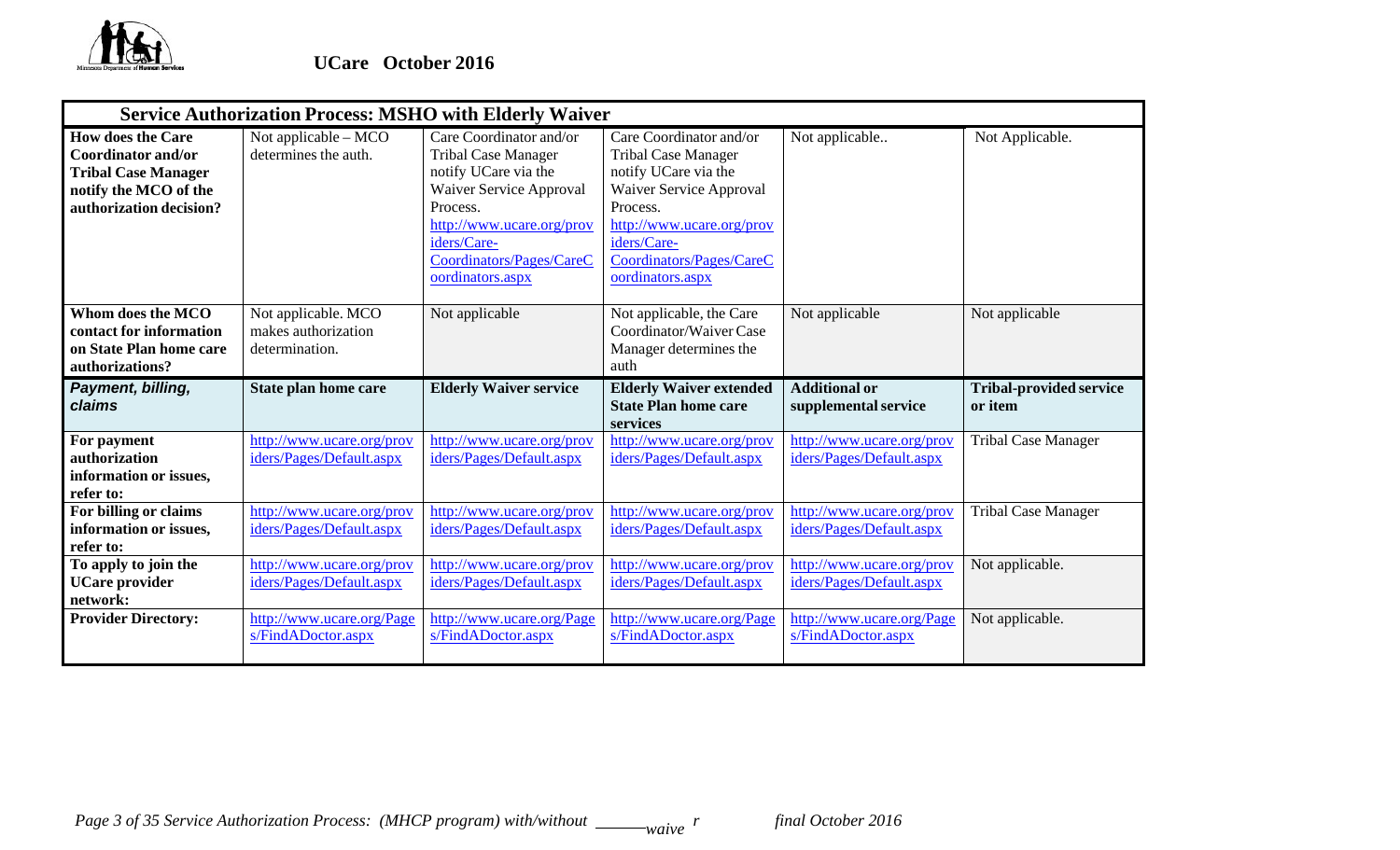

# **Service Authorization Process: MSHO with CAC, CADI, BI, or DD Waiver**

The managed care organization (MCO) is generally not involved with authorization of the CAC/CADI/BI/DD waiver services, but must communicate with the county / tribe waiver case manager because of waiver budget monitoring.<br>Information on MA State Plan services

Information on MA State Plan services **Information** on MA State Plan home care

Information on CAC, CADI, BI and DD waivers Information on MSHO

|                                                          | Service Authorization Process: MSHO with CAC, CADI, BI, or DD Waiver                                                                               |                                                           |                                                                                         |                                                  |                                           |  |  |  |  |
|----------------------------------------------------------|----------------------------------------------------------------------------------------------------------------------------------------------------|-----------------------------------------------------------|-----------------------------------------------------------------------------------------|--------------------------------------------------|-------------------------------------------|--|--|--|--|
| <b>Request for authorization of a</b><br>service or item | State plan home care                                                                                                                               | <b>Waiver service:</b><br>CAC, CADI, BI, DD               | <b>Waiver extended State</b><br><b>Plan home care</b><br>services: CAC, CADI,<br>BI, DD | <b>MCO</b> additional or<br>supplemental service | <b>Tribal-provided</b><br>service or item |  |  |  |  |
| Who can request an<br>authorization?                     | Anyone (except for<br>PCA Agency).                                                                                                                 | Anyone                                                    | Anyone                                                                                  | Anyone                                           | Anyone                                    |  |  |  |  |
| Who can recommend a service or<br>item?                  | Anyone                                                                                                                                             | Not applicable for<br><b>MCO</b>                          | Not applicable for MCO                                                                  | Anyone                                           | <b>Contact Tribal Case</b><br>Manager     |  |  |  |  |
| Who can approve an authorization<br>request?             | <b>UCare Utilization</b><br>Review Department,<br>Mayo Health<br>Solutions, Inc.<br><b>Utilization Review</b><br>Department, HSM for<br>therapies. | Not applicable for<br>MCO. Contact the<br>County / Tribe. | Not applicable for MCO.<br>Contact the County /<br>Tribe.                               | <b>UCare Utilization</b><br>Review Department.   | <b>Contact Tribal Case</b><br>Manager     |  |  |  |  |
| Who can deny an authorization<br>request?                | <b>UCare Medical</b><br>Director, Mayo Health<br>Solutions, Inc.<br>Medical Director,<br>HSM for therapies.                                        | Not applicable for<br>MCO. Contact the<br>County / Tribe. | Not applicable for MCO.<br>Contact the County /<br>Tribe.                               | <b>UCare Medical Director.</b>                   | <b>Contact Tribal Case</b><br>Manager     |  |  |  |  |
| <b>Steps to request an</b><br>authorization              | State plan home care                                                                                                                               | <b>Waiver service:</b><br>CAC, CADI, BI, DD               | <b>Waiver extended State</b><br>Plan home care<br>services: CAC, CADI,<br>BI, DD        | <b>MCO</b> additional or<br>supplemental service | <b>Tribal-provided</b><br>service or item |  |  |  |  |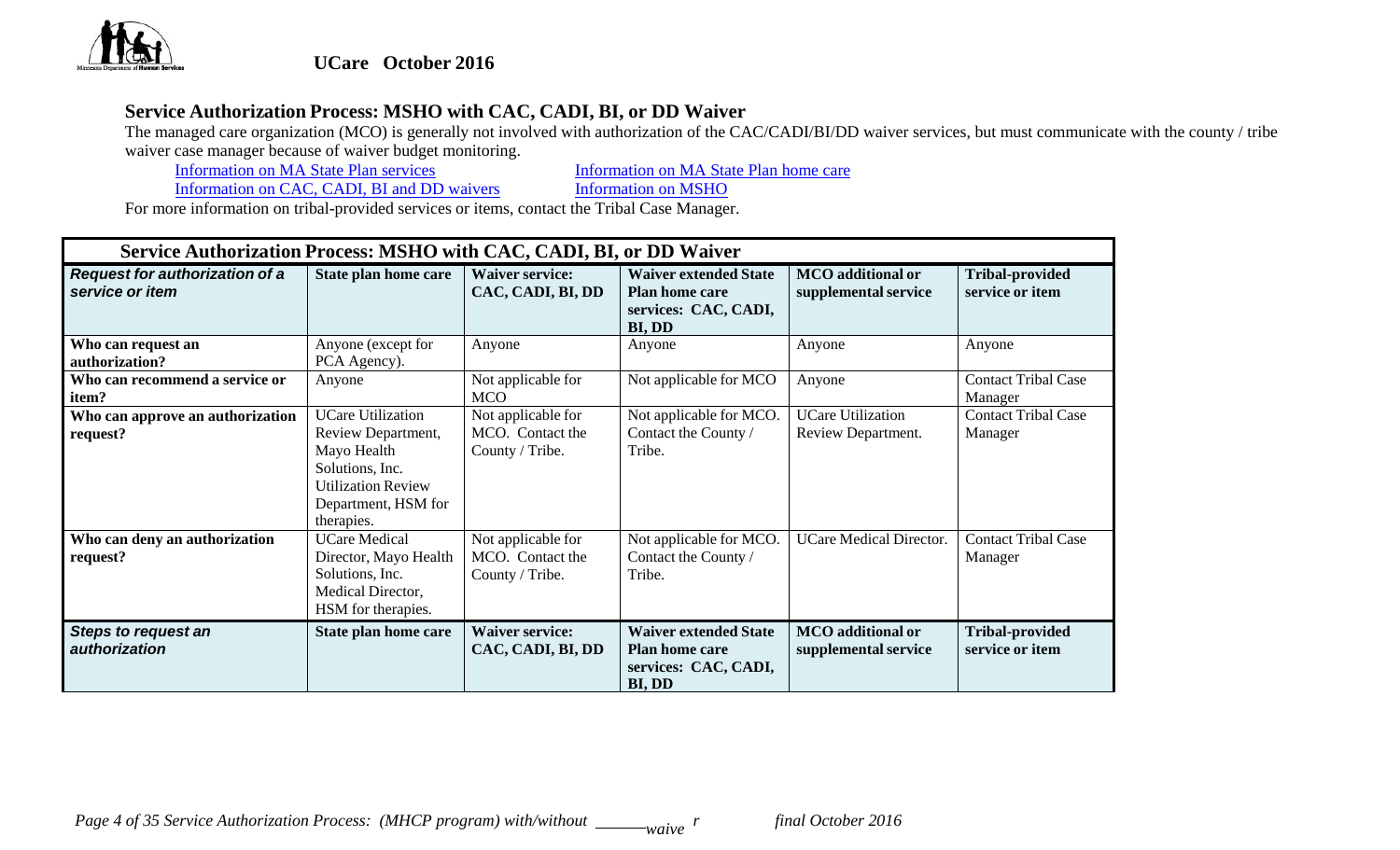

|                                                                                                                                   | Service Authorization Process: MSHO with CAC, CADI, BI, or DD Waiver                                                                                      |                                                           |                                                                                         |                                                                                                          |                                           |  |  |  |
|-----------------------------------------------------------------------------------------------------------------------------------|-----------------------------------------------------------------------------------------------------------------------------------------------------------|-----------------------------------------------------------|-----------------------------------------------------------------------------------------|----------------------------------------------------------------------------------------------------------|-------------------------------------------|--|--|--|
| Where is the authorization request<br>submitted?                                                                                  | http://www.ucare.org/<br>providers/Eligibility-<br>Authorizations/Pages/<br>EligibilityAuth.aspx                                                          | Not applicable for<br>MCO. Contact the<br>County / Tribe. | Not applicable for MCO.<br>Contact the County /<br>Tribe.                               | http://www.ucare.org/<br>providers/Eligibility-<br><b>Authorizations/Pages/</b><br>EligibilityAuth.aspx  | <b>Contact Tribal Case</b><br>Manager     |  |  |  |
| What form and other information<br>must be included in the request?                                                               | http://www.ucare.org/<br>providers/Resources-<br>Training/Provider-<br>Manual/Pages/Provide<br>rManual_8.aspx                                             | Not applicable for<br>MCO. Contact the<br>County / Tribe. | Not applicable for MCO.<br>Contact the County /<br>Tribe.                               | http://www.ucare.org/pr<br>oviders/Eligibility-<br><b>Authorizations/Pages/Eli</b><br>gibility Auth.aspx | <b>Contact Tribal Case</b><br>Manager     |  |  |  |
| Who contacts the provider if<br>additional information is needed to<br>make the authorization<br>determination?                   | <b>UCare Utilization</b><br>Review Department,<br><b>MAYO HEALTH</b><br>SOLUTIONS, INC.<br><b>Utilization Review</b><br>Department, HSM for<br>therapies. | Not applicable for<br>MCO. Contact the<br>County / Tribe. | Not applicable for MCO.<br>Contact the County /<br>Tribe.                               | <b>UCare Utilization</b><br>Review Department.                                                           | Not applicable for<br><b>MCO</b>          |  |  |  |
| Who from the MCO consults with<br>the Waiver or Tribal Case<br><b>Manager PRIOR to making the</b><br>authorization determination? | <b>UCare Utilization</b><br>Review Department or<br><b>MAYO HEALTH</b><br>SOLUTIONS, INC.<br><b>Utilization Review</b><br>Department                      | Not applicable for<br>MCO. Contact the<br>County / Tribe. | Not applicable for MCO.<br>Contact the County /<br>Tribe.                               | <b>UCare Utilization</b><br>Review Department.                                                           | Not applicable for<br><b>MCO</b>          |  |  |  |
| <b>Steps to share an authorization</b>                                                                                            | State plan home care                                                                                                                                      | <b>Waiver service:</b><br>CAC, CADI, BI, DD               | <b>Waiver extended State</b><br><b>Plan home care</b><br>services: CAC, CADI,<br>BI, DD | <b>MCO</b> additional or<br>supplemental service                                                         | <b>Tribal-provided</b><br>service or item |  |  |  |
| How does the MCO notify the<br><b>Waiver or Tribal Case Manager of</b><br>the authorization decision?                             | MCO DHS-5841<br>Recommendation for<br><b>State Plan Home Care</b><br>Services                                                                             | Not Applicable for<br>MCO.                                | DHS-5841<br>Recommendation for<br><b>State Plan Home Care</b><br>Services               | Not applicable                                                                                           | Not applicable                            |  |  |  |

*Page 5 of 35 Service Authorization Process: (MHCP program) with/without* \_\_\_\_\_\_*waive*  $^r$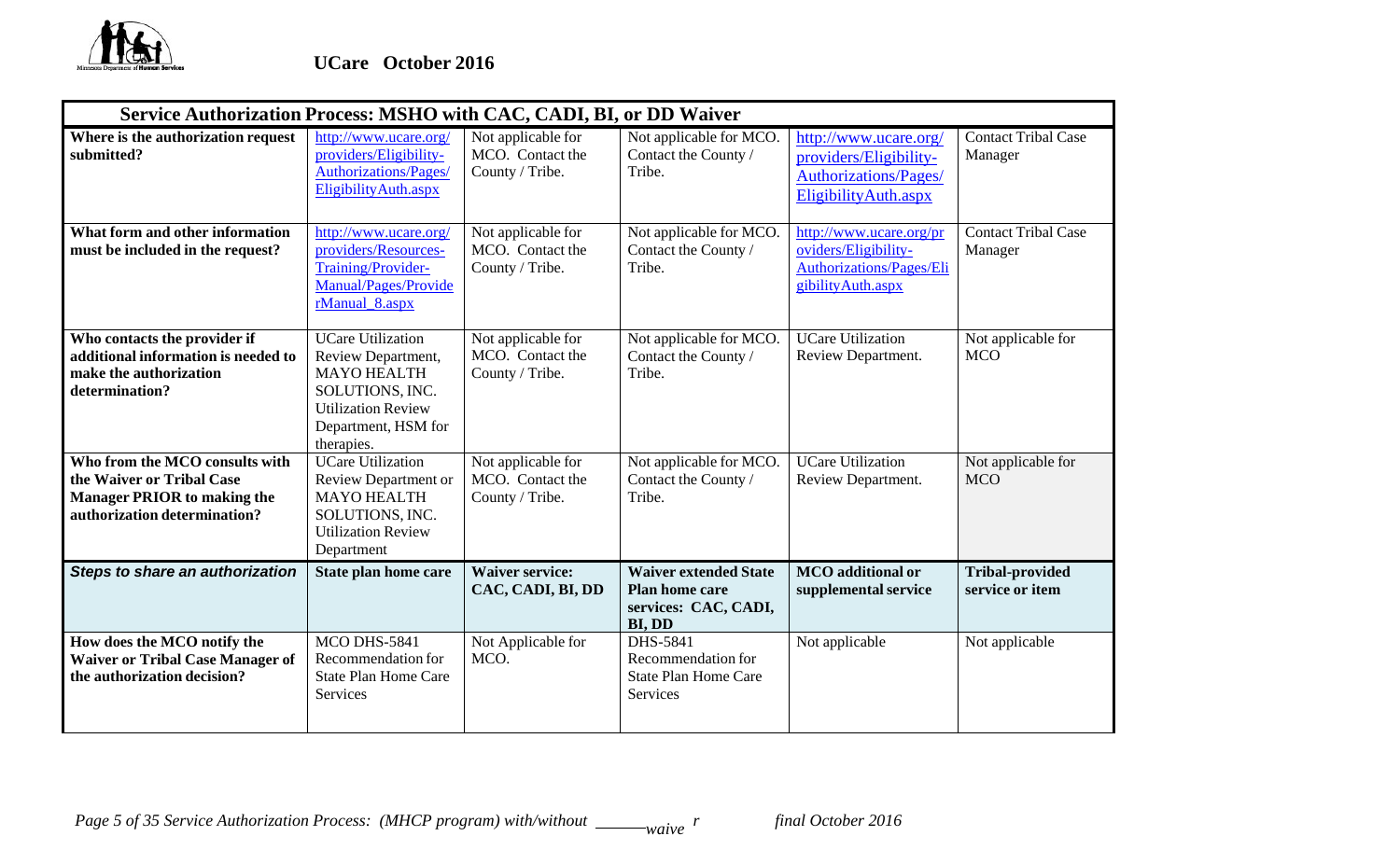

| Service Authorization Process: MSHO with CAC, CADI, BI, or DD Waiver                                                 |                                                                 |                                                                           |                                                                                         |                                                                     |                                           |
|----------------------------------------------------------------------------------------------------------------------|-----------------------------------------------------------------|---------------------------------------------------------------------------|-----------------------------------------------------------------------------------------|---------------------------------------------------------------------|-------------------------------------------|
| <b>How does the Waiver or Tribal</b><br><b>Case Manager notify the MCO of</b><br>the service authorization decision? | Not applicable $-$ MCO<br>determines<br>authorization decision. | DHS-5841<br>Recommendation for<br><b>State Plan Home Care</b><br>Services | DHS-5841<br>Recommendation for<br><b>State Plan Home Care</b><br>Services.              | Not applicable.                                                     | Not applicable                            |
| Whom does the MCO contact for<br>information on State Plan home<br>care authorizations?                              | Not applicable - MCO<br>determines<br>authorization decision.   | Not applicable                                                            | Not applicable.                                                                         | Not applicable.                                                     | Not applicable.                           |
| Payment, billing, claims                                                                                             | State plan home care                                            | <b>Waiver service:</b><br>CAC, CADI, BI, DD                               | <b>Waiver extended State</b><br><b>Plan home care</b><br>services: CAC, CADI,<br>BI, DD | <b>Additional or</b><br>supplemental service                        | <b>Tribal-provided</b><br>service or item |
| For payment authorization issues,<br>refer to:                                                                       | http://www.ucare.org/<br>providers/Pages/Defau<br>lt.aspx       | Not applicable for<br>MCO. Contact the<br>County / Tribe.                 | Not applicable for MCO.<br>Contact the County /<br>Tribe.                               | http://www.ucare.org/pr<br>oviders/Pages/Default.as<br>$p_{X}$      | <b>Tribal Case Manager</b>                |
| For billing or claims information<br>or issues, refer to:                                                            | http://www.ucare.org/<br>providers/Pages/Defau<br>lt.aspx       | Not Applicable.                                                           | Not Applicable.                                                                         | http://www.ucare.org/pr<br>oviders/Pages/Default.as<br>$p_{X}$      | <b>Tribal Case Manager</b>                |
| To apply to join the UCare<br>provider network:                                                                      | http://www.ucare.org/<br>providers/Pages/Defau<br>lt.aspx       | Not Applicable                                                            | Not Applicable.                                                                         | http://www.ucare.org/pr<br>oviders/Pages/Default.as<br>$\mathbf{p}$ | Not applicable.                           |
| <b>Provider Directory:</b>                                                                                           | http://www.ucare.org/<br>Pages/FindADoctor.as<br>$p_{X}$        | Not applicable for<br>MCO. Contact the<br>County / Tribe.                 | Not applicable for MCO.<br>Contact the County /<br>Tribe.                               | http://www.ucare.org/Pa<br>ges/FindADoctor.aspx                     | Not applicable.                           |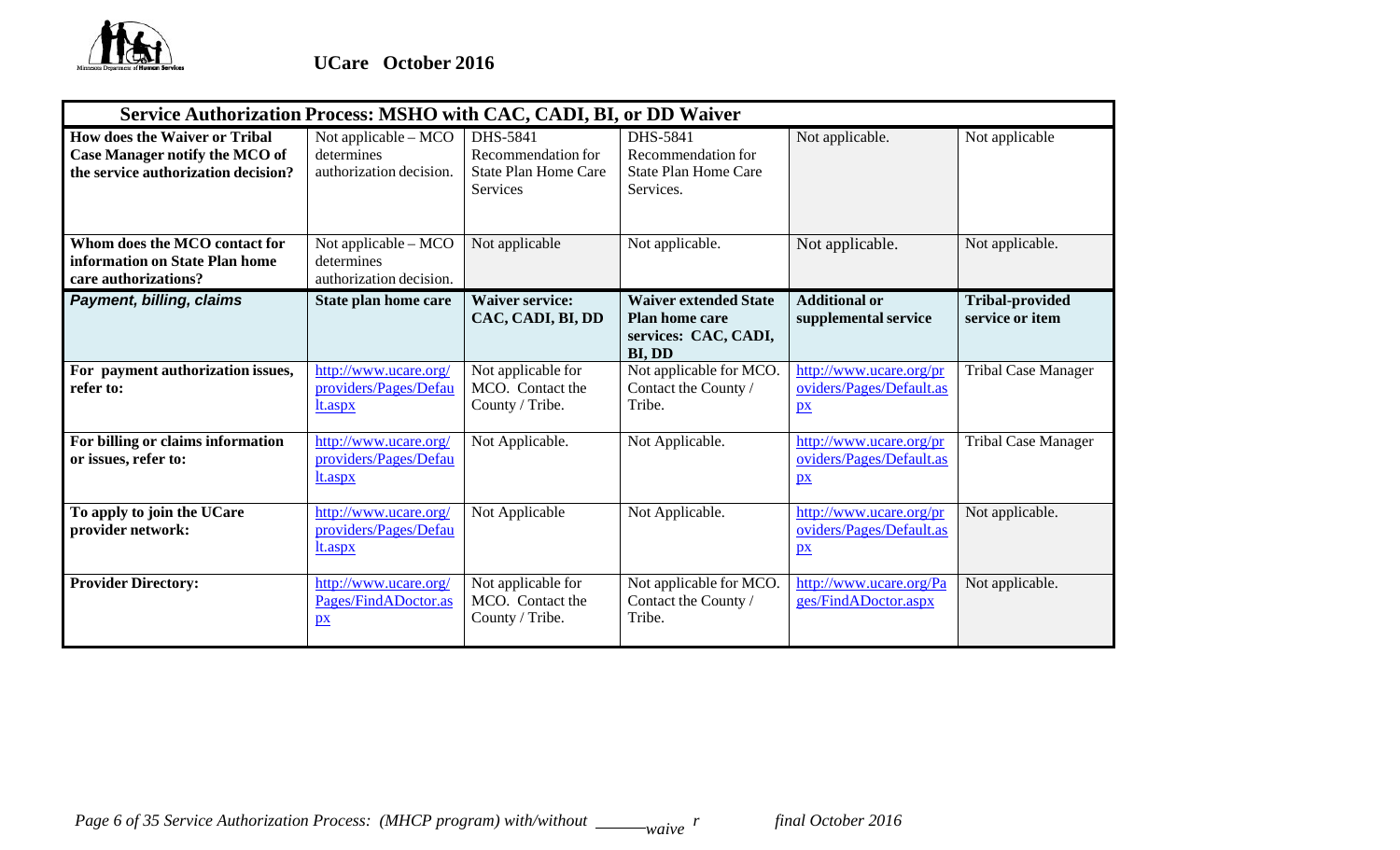

## **Service Authorization Process: MSHO without a waiver**

Information on MA State Plan services

Information on MSHO

|                                                             | <b>Service Authorization Process: MSHO without a waiver</b>                                                                                     |                                          |                                                                |                                                                                                          |                                           |
|-------------------------------------------------------------|-------------------------------------------------------------------------------------------------------------------------------------------------|------------------------------------------|----------------------------------------------------------------|----------------------------------------------------------------------------------------------------------|-------------------------------------------|
| <b>Request for</b><br>authorization of a<br>service or item | State plan home care                                                                                                                            | Waiver service: EW,<br>CAC, CADI, BI, DD | <b>Waiver extended State</b><br><b>Plan home care services</b> | <b>MCO</b> additional or<br>supplemental service                                                         | <b>Tribal-provided service</b><br>or item |
| Who can request an<br>authorization?                        | Anyone (except PCA<br>Agency)                                                                                                                   | Not applicable - no<br>waiver.           | Not applicable - no<br>waiver.                                 | Anyone                                                                                                   | Anyone                                    |
| Who can recommend a<br>service or item?                     | Anyone                                                                                                                                          | Not applicable - no<br>waiver.           | Not applicable - no<br>waiver.                                 | Anyone                                                                                                   | <b>Contact Tribal Case</b><br>Manager     |
| Who can approve an<br>authorization request?                | <b>UCare Utilization Review</b><br>Department, MAYO<br>HEALTH SOLUTIONS,<br><b>INC.</b> Utilization Review<br>Department, HSM for<br>therapies. | Not applicable - no<br>waiver.           | Not applicable - no<br>waiver.                                 | <b>UCare Utilization Review</b><br>Department.                                                           | Not applicable for MCO                    |
| Who can deny an<br>authorization request?                   | <b>UCare Medical Director.</b><br><b>MAYO HEALTH</b><br>SOLUTIONS, INC.<br>Medical Director.<br><b>HSM Medical Director</b><br>for therapies.   | Not applicable - no<br>waiver.           | Not applicable - no<br>waiver.                                 | <b>UCare Utilization Review</b><br>Department.                                                           | Not applicable for MCO                    |
| <b>Steps to request an</b><br>authorization                 | State plan home care                                                                                                                            | Waiver service: EW,<br>CAC, CADI, BI, DD | <b>Waiver extended State</b><br><b>Plan home care services</b> | <b>MCO</b> additional or<br>supplemental service                                                         | <b>Tribal-provided service</b><br>or item |
| Where is the<br>authorization request<br>submitted?         | http://www.ucare.org/pro<br>viders/Eligibility-<br><b>Authorizations/Pages/Eli</b><br>gibility Auth.aspx                                        | Not applicable $-$ no<br>waiver.         | Not applicable – no<br>waiver or extended<br>services.         | http://www.ucare.org/pro<br>viders/Eligibility-<br><b>Authorizations/Pages/Eli</b><br>gibility Auth.aspx | Not applicable for MCO                    |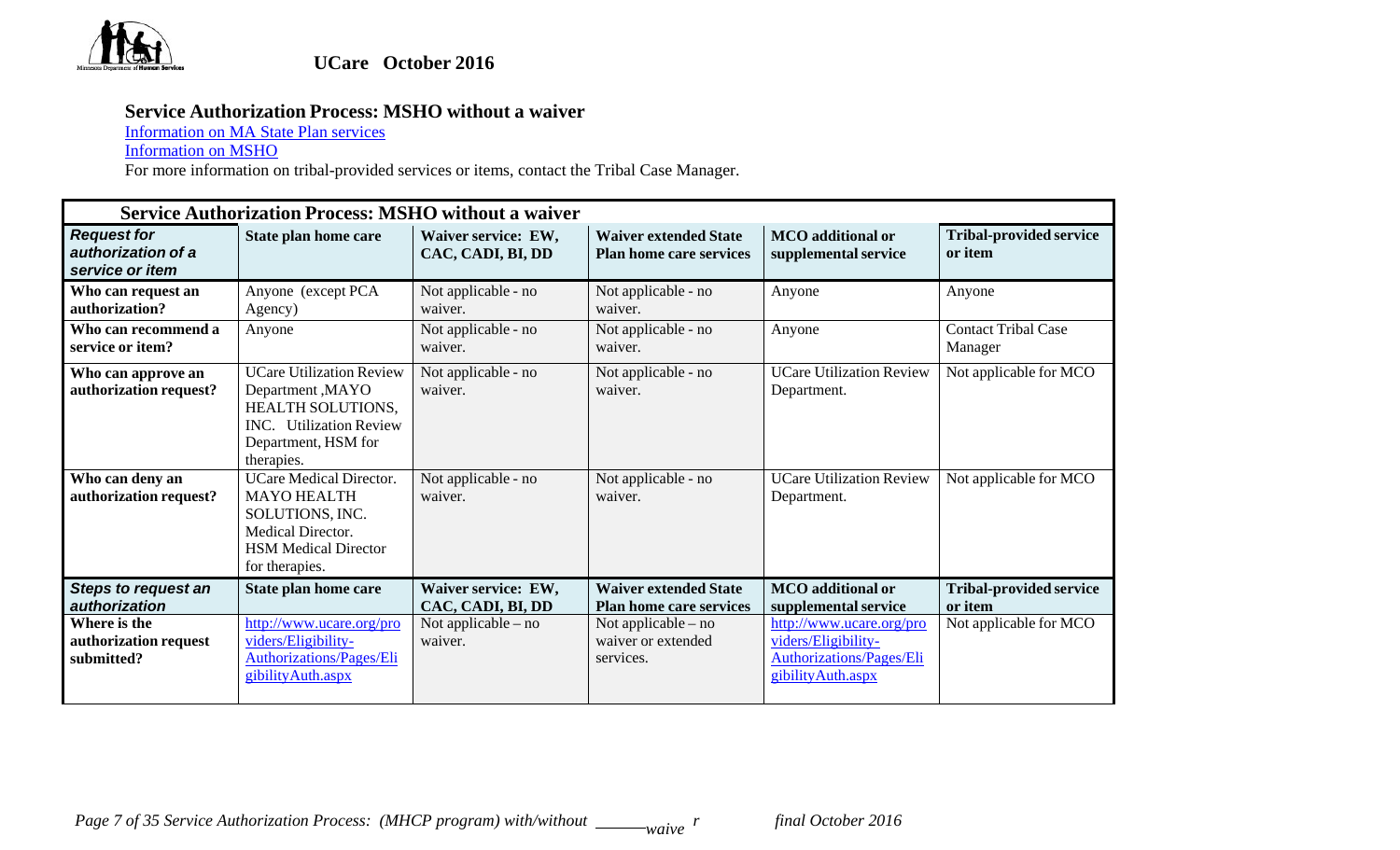

|                                                                                                                                                             | <b>Service Authorization Process: MSHO without a waiver</b>                                                                                     |                                  |                                                                |                                                                                                                   |                                           |
|-------------------------------------------------------------------------------------------------------------------------------------------------------------|-------------------------------------------------------------------------------------------------------------------------------------------------|----------------------------------|----------------------------------------------------------------|-------------------------------------------------------------------------------------------------------------------|-------------------------------------------|
| What form and other<br>information must be<br>included in the request?                                                                                      | http://www.ucare.org/pro<br>viders/Eligibility-<br><b>Authorizations/Pages/Eli</b><br>gibility Auth.aspx                                        | Not applicable $-$ no<br>waiver. | Not applicable $-$ no<br>waiver or extended<br>services.       | http://www.ucare.org/pro<br>viders/Eligibility-<br><b>Authorizations/Pages/Eli</b><br>gibility Auth.aspx          | Not applicable for MCO                    |
| Who contacts the<br>provider if additional<br>information is needed to<br>make the authorization<br>determination?                                          | <b>UCare Utilization Review</b><br>Department, MAYO<br><b>HEALTH SOLUTIONS.</b><br>INC. Utilization Review<br>Department, HSM for<br>therapies. | Not applicable – no<br>waiver.   | Not applicable – no<br>waiver or extended<br>services.         | <b>UCare Utilization Review</b><br>Department.                                                                    | <b>Tribal Case Manager</b>                |
| Who from the MCO<br>consults with the Care<br><b>Coordinator or Tribal</b><br><b>Case Manager PRIOR</b><br>to making the<br>authorization<br>determination? | <b>UCare Utilization Review</b><br>Department or MAYO<br><b>HEALTH SOLUTIONS,</b><br><b>INC.</b> Utilization Review<br>Department.              | Not applicable – no<br>waiver.   | Not applicable – no<br>waiver or extended<br>services.         | Not applicable                                                                                                    | Not applicable for MCO                    |
| <b>Steps to share an</b><br>authorization                                                                                                                   | State plan home care                                                                                                                            | Not applicable – no<br>waiver.   | <b>Waiver extended State</b><br><b>Plan home care services</b> | <b>MCO</b> additional or<br>supplemental service                                                                  | <b>Tribal-provided service</b><br>or item |
| How does the MCO<br>notify the Care<br><b>Coordinator or Tribal</b><br><b>Case Manager of the</b><br>authorization decision?                                | MCO posts daily<br>authorization report for<br>case managers and<br>delegate case managers<br>via secure website.                               | Not applicable – no<br>waiver.   | Not applicable $-$ no<br>waiver or extended<br>services.       | MCO posts daily<br>authorization report for<br>case managers and<br>delegate case managers<br>via secure website. | Not applicable                            |
| <b>How does the Care</b><br><b>Coordinator and/or</b><br><b>Tribal Case Manager</b><br>notify the MCO of the<br>service authorization<br>decision?          | Not applicable. MCO<br>Determines authorization.                                                                                                | Not applicable – no<br>waiver.   | Not applicable – no<br>waiver or extended<br>services.         | Not applicable. MCO<br>Determines authorization.                                                                  | Not applicable                            |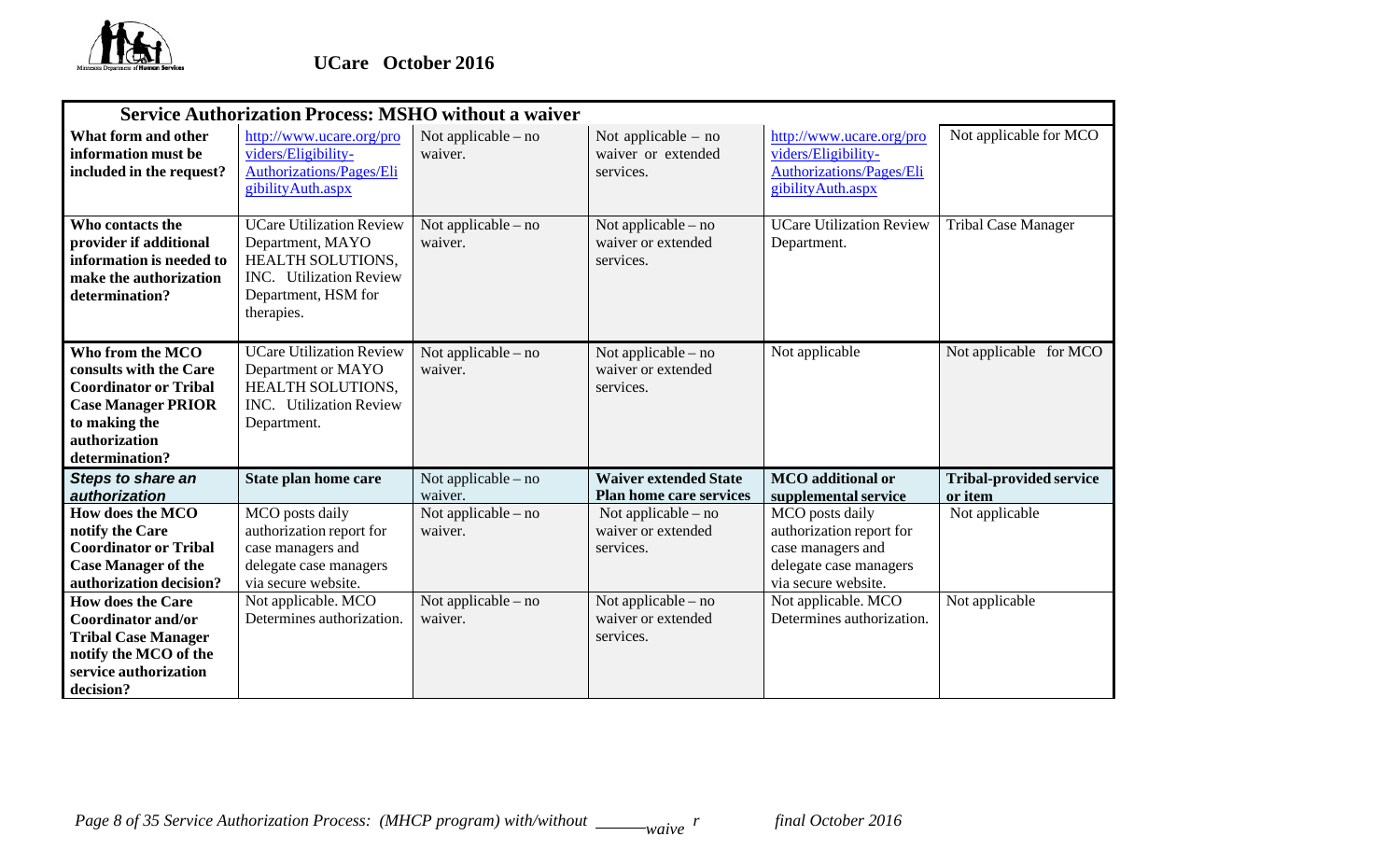

|                                                                                            | <b>Service Authorization Process: MSHO without a waiver</b> |                                          |                                                                |                                                       |                                           |
|--------------------------------------------------------------------------------------------|-------------------------------------------------------------|------------------------------------------|----------------------------------------------------------------|-------------------------------------------------------|-------------------------------------------|
| Whom does the MCO<br>contact for information<br>on State Plan home care<br>authorizations? | Not applicable. MCO<br>determines the decision              | Not applicable $-$ no<br>waiver.         | Not applicable $-$ no<br>waiver or extended<br>services        | Not applicable                                        | Not applicable                            |
| Payment, billing,<br>claims                                                                | State plan home care                                        | Waiver service: EW,<br>CAC, CADI, BI, DD | <b>Waiver extended State</b><br><b>Plan home care services</b> | <b>Additional or</b><br>supplemental service          | <b>Tribal-provided service</b><br>or item |
| For payment<br>authorization<br>information or issues,<br>refer to:                        | http://www.ucare.org/pro<br>viders/Pages/Default.aspx       | Not applicable $-$ no<br>waiver.         | Not applicable $-$ no<br>waiver or extended<br>services        | http://www.ucare.org/pro<br>viders/Pages/Default.aspx | <b>Tribal Case Manager</b>                |
| For billing or claims<br>authorization<br>information or issues,<br>refer to:              | http://www.ucare.org/pro<br>viders/Pages/Default.aspx       | Not applicable $-$ no<br>waiver.         | Not applicable $-$ no<br>waiver.                               | http://www.ucare.org/pro<br>viders/Pages/Default.aspx | <b>Tribal Case Manager</b>                |
| To apply to join the<br><b>UCare provider</b><br>network:                                  | http://www.ucare.org/pro<br>viders/Pages/Default.aspx       | Not applicable $-$ no<br>waiver.         | Not applicable $-$ no<br>waiver.                               | http://www.ucare.org/pro<br>viders/Pages/Default.aspx | Not applicable.                           |
| <b>Provider Directory:</b>                                                                 | http://www.ucare.org/Pag<br>es/FindADoctor.aspx             | Not applicable $-$ no<br>waiver.         | Not applicable – no<br>waiver.                                 | http://www.ucare.org/Pag<br>es/FindADoctor.aspx       | Not applicable.                           |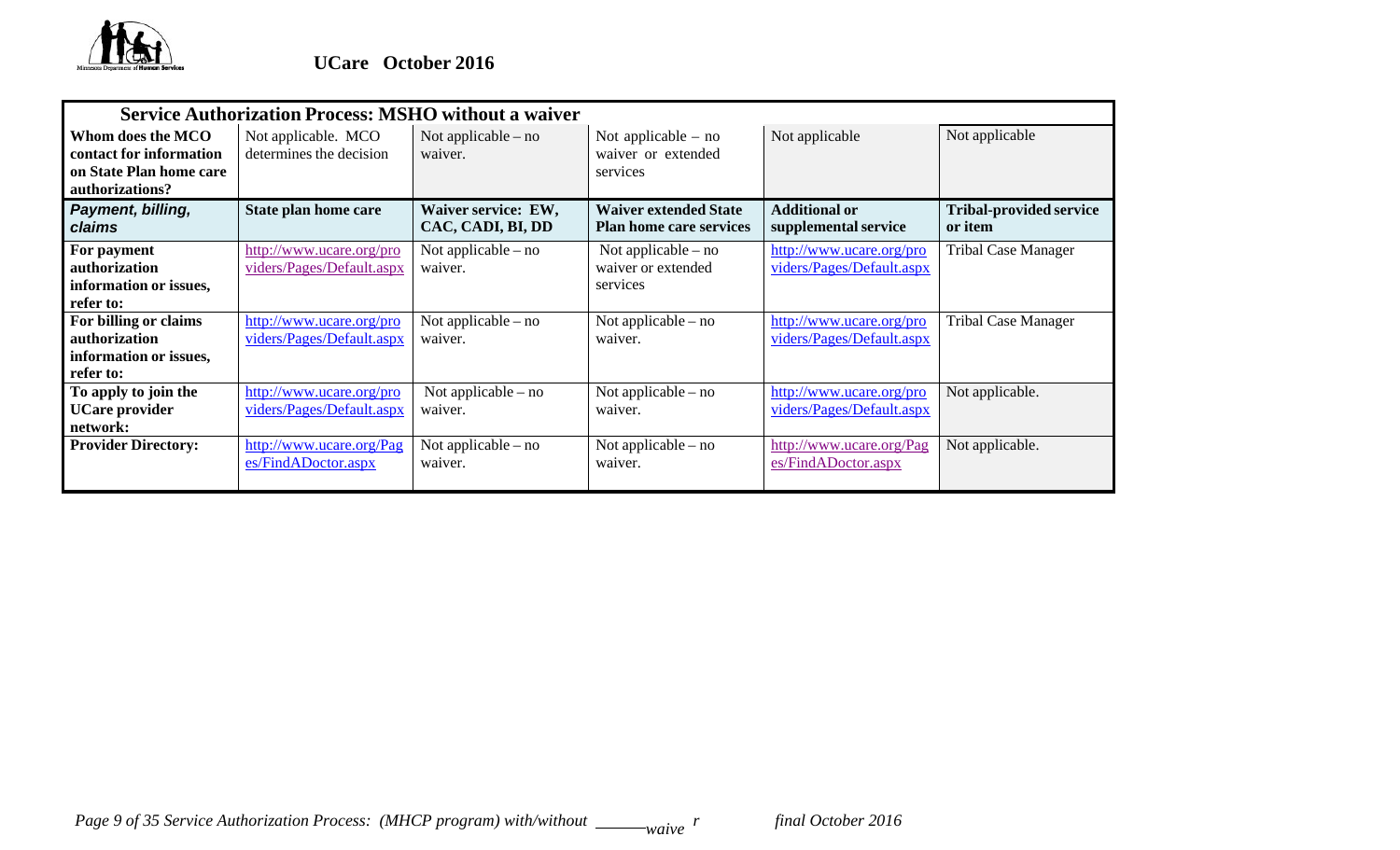

# **UCare October 2016**

## **Service Authorization Process: Minnesota Senior Care Plus (MSC+) with Elderly Waiver**

When a member is on a waiver, there must be communication between the Care Coordinator and the MCO for State plan, extended, and waiver services to ensure appropriate services and avoid duplication of assessments, services, and effort.

Information on MA State Plan services Information on MA State Plan home care.

Information on the Elderly Waiver

|                                                             | Service Authorization Process: Minnesota Senior Care Plus (MSC+) with Elderly Waiver                                                                     |                                                                                          |                                                                                          |                                                                                                   |                                           |
|-------------------------------------------------------------|----------------------------------------------------------------------------------------------------------------------------------------------------------|------------------------------------------------------------------------------------------|------------------------------------------------------------------------------------------|---------------------------------------------------------------------------------------------------|-------------------------------------------|
| <b>Request for</b><br>authorization of a<br>service or item | <b>State plan home care</b>                                                                                                                              | <b>Elderly Waiver service</b>                                                            | <b>Elderly Waiver extended</b><br><b>State Plan home care</b><br><b>services</b>         | <b>MCO</b> additional or<br>supplemental service                                                  | <b>Tribal-provided service</b><br>or item |
| Who can request an<br>authorization?                        | Anyone – (except PCA<br>agency).                                                                                                                         | Anyone                                                                                   | Anyone                                                                                   | Anyone                                                                                            | Anyone                                    |
| Who can recommend a<br>service or item?                     | Anyone                                                                                                                                                   | Anyone                                                                                   | Anyone.                                                                                  | Anyone.                                                                                           | Anyone.                                   |
| Who can approve an<br>authorization request?                | <b>UCare Utilization Review</b><br>Department or MAYO<br><b>HEALTH SOLUTIONS,</b><br><b>INC.</b> Utilization Review<br>Department, HSM for<br>therapies. | Care Coordinator                                                                         | Care Coordinator                                                                         | <b>UCare Utilization Review</b><br>Department.                                                    | Not applicable.                           |
| Who can deny an<br>authorization request?                   | <b>UCare Medical Director.</b><br><b>MAYO HEALTH</b><br>SOLUTIONS, INC.<br>Medical Director.<br>HSM for therapies.                                       | Care Coordinator.                                                                        | Care Coordinator.                                                                        | <b>UCare Utilization Review</b><br>Department.                                                    | Not applicable                            |
| <b>Steps to request an</b><br>authorization                 | <b>State plan home care</b>                                                                                                                              | <b>Elderly Waiver service</b>                                                            | <b>Elderly Waiver extended</b><br><b>State Plan home care</b><br><b>services</b>         | <b>MCO</b> additional or<br>supplemental service                                                  | <b>Tribal-provided service</b><br>or item |
| Where is the<br>authorization request<br>submitted?         | http://www.ucare.org/prov<br>iders/Eligibility-<br>Authorizations/Pages/Eligi<br>bility Auth.aspx                                                        | http://www.ucare.org/prov<br>iders/Care-<br>Coordinators/Pages/CareC<br>oordinators.aspx | http://www.ucare.org/prov<br>iders/Care-<br>Coordinators/Pages/CareC<br>oordinators.aspx | http://www.ucare.org/prov<br>iders/Eligibility-<br>Authorizations/Pages/Eligi<br>bility Auth.aspx | <b>Contact Tribal Case</b><br>Manager     |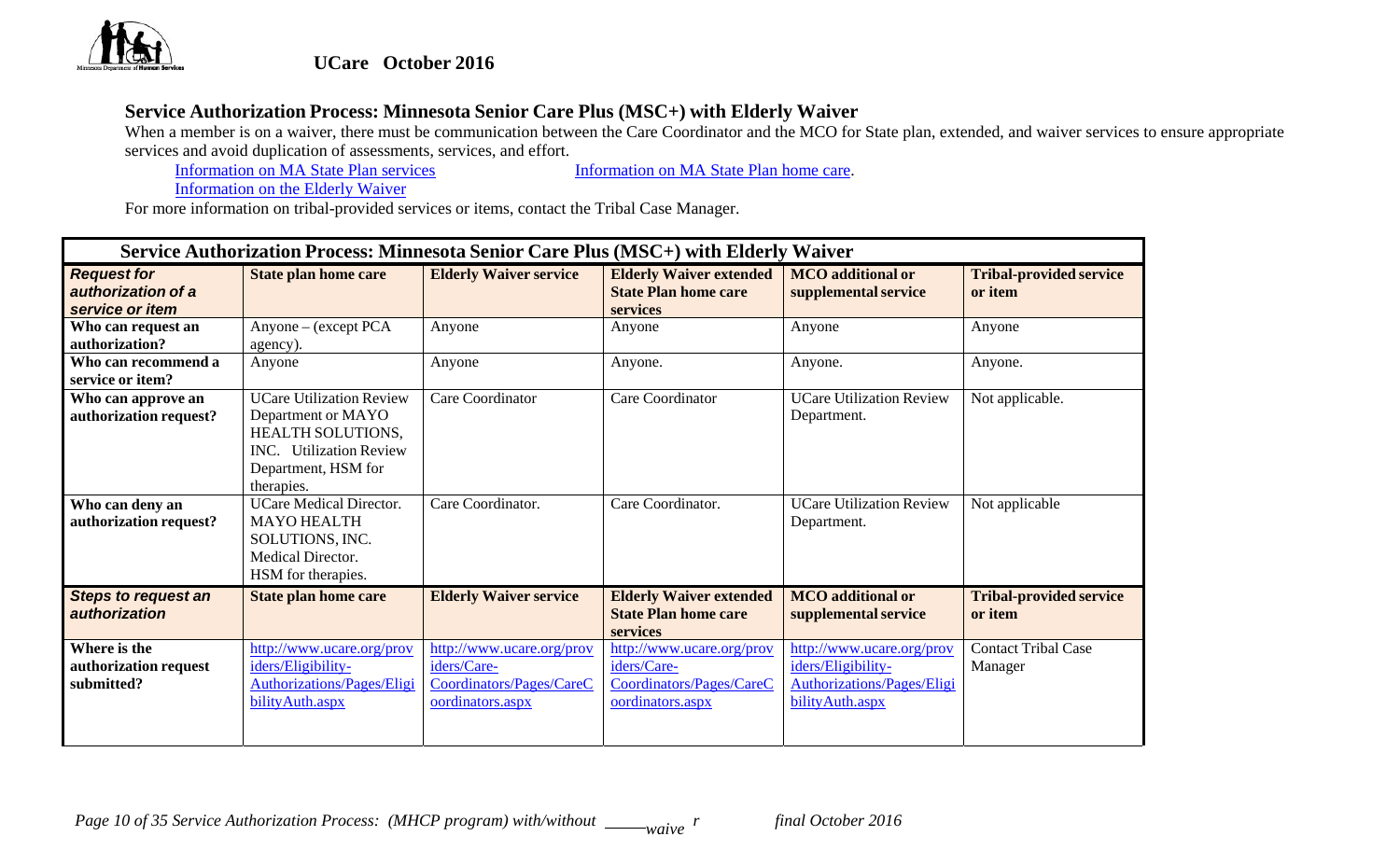

|                                                                                                                                                             | Service Authorization Process: Minnesota Senior Care Plus (MSC+) with Elderly Waiver                                                            |                                                                                          |                                                                                          |                                                                                                                   |                                           |  |  |  |  |
|-------------------------------------------------------------------------------------------------------------------------------------------------------------|-------------------------------------------------------------------------------------------------------------------------------------------------|------------------------------------------------------------------------------------------|------------------------------------------------------------------------------------------|-------------------------------------------------------------------------------------------------------------------|-------------------------------------------|--|--|--|--|
| What form and other<br>information must be<br>included in the request?                                                                                      | http://www.ucare.org/prov<br>iders/Eligibility-<br>Authorizations/Pages/Eligi<br>bilityAuth.aspx                                                | http://www.ucare.org/prov<br>iders/Care-<br>Coordinators/Pages/CareC<br>oordinators.aspx | http://www.ucare.org/prov<br>iders/Care-<br>Coordinators/Pages/CareC<br>oordinators.aspx | http://www.ucare.org/prov<br>iders/Eligibility-<br><b>Authorizations/Pages/Eligi</b><br>bility Auth.aspx          | <b>Contact Tribal Case</b><br>Manager     |  |  |  |  |
| Who contacts the<br>provider if additional<br>information is needed to<br>make the authorization<br>determination?                                          | <b>UCare Utilization Review</b><br>Department, MAYO<br>HEALTH SOLUTIONS,<br><b>INC.</b> Utilization Review<br>Department, HSM for<br>therapies. | Care Coordinator.                                                                        | Care Coordinator                                                                         | <b>UCare Utilization Review</b><br>Department.                                                                    | <b>Tribal Case Manager</b>                |  |  |  |  |
| Who from the MCO<br>consults with the Care<br><b>Coordinator or Tribal</b><br><b>Case Manager PRIOR to</b><br>making the<br>authorization<br>determination? | Not applicable. MCO<br>makes authorization<br>determination.                                                                                    | Not applicable. Care<br>Coordinator makes<br>determination.                              | Not applicable. Care<br>Coordinator makes<br>determination.                              | Not applicable.                                                                                                   | Not applicable for MCO                    |  |  |  |  |
| <b>Steps to share an</b><br>authorization                                                                                                                   | <b>State plan home care</b>                                                                                                                     | <b>Elderly Waiver service</b>                                                            | <b>Elderly Waiver extended</b><br><b>State Plan home care</b><br>services                | <b>MCO</b> additional or<br>supplemental service                                                                  | <b>Tribal-provided service</b><br>or item |  |  |  |  |
| How does the MCO<br>notify the Care<br><b>Coordinator of the</b><br>authorization decision?                                                                 | MCO posts daily<br>authorization report for<br>case managers and<br>delegate case managers<br>via secure website.                               | <b>Care Coordinator makes</b><br>decision.                                               | <b>Care Coordinator makes</b><br>decision                                                | MCO posts daily<br>authorization report for<br>case managers and<br>delegate case managers<br>via secure website. | Not applicable                            |  |  |  |  |
| <b>How does the Care</b><br><b>Coordinator or Tribal</b><br><b>Case Manager notify the</b><br><b>MCO</b> of the<br>authorization decision?                  | Not applicable $-$ MCO<br>determines the auth                                                                                                   | <b>Care Coordinator makes</b><br>decision. Follow waiver<br>service approval process.    | Care Coordinator makes<br>decision. Follow waiver<br>services approval process.          | Not applicable                                                                                                    | Not applicable                            |  |  |  |  |

*Page 11 of 35 Service Authorization Process: (MHCP program) with/without* \_\_\_\_\_\_*waive*  $^r$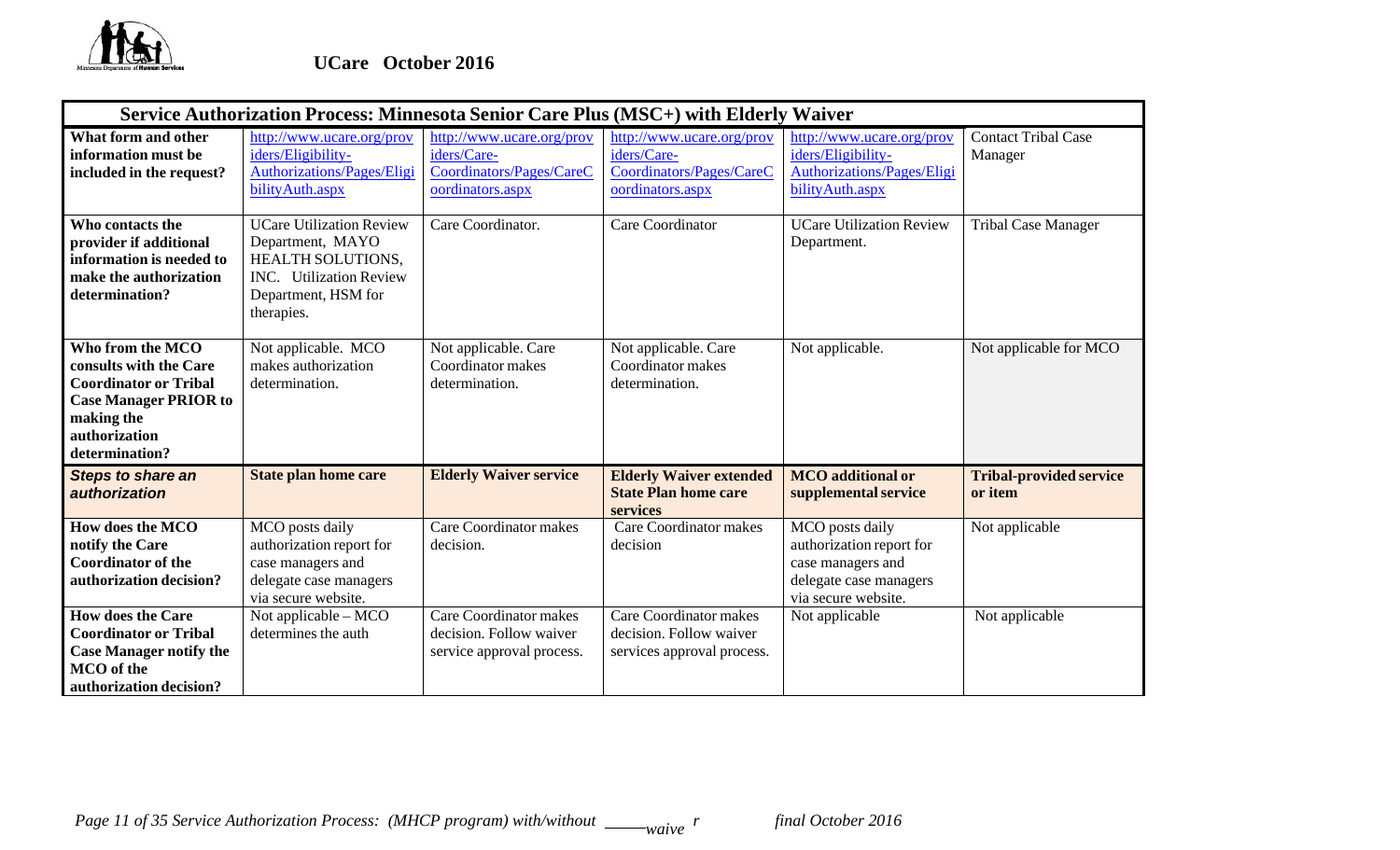

|                                                                                            | Service Authorization Process: Minnesota Senior Care Plus (MSC+) with Elderly Waiver |                                                       |                                                                                  |                                                       |                                           |  |  |  |  |
|--------------------------------------------------------------------------------------------|--------------------------------------------------------------------------------------|-------------------------------------------------------|----------------------------------------------------------------------------------|-------------------------------------------------------|-------------------------------------------|--|--|--|--|
| Whom does the MCO<br>contact for information<br>on State Plan home care<br>authorizations? | Not applicable $-$ MCO<br>determines the auth.                                       | Not Applicable.                                       | Not applicable.                                                                  | Not applicable                                        | Not applicable                            |  |  |  |  |
| Payment, billing,<br>claims                                                                | <b>State plan home care</b>                                                          | <b>Elderly Waiver service</b>                         | <b>Elderly Waiver extended</b><br><b>State Plan home care</b><br><b>services</b> | <b>Additional or</b><br>supplemental service          | <b>Tribal-provided service</b><br>or item |  |  |  |  |
| For payment<br>authorization<br>information or issues,<br>refer to:                        | http://www.ucare.org/prov<br>iders/Pages/Default.aspx                                | http://www.ucare.org/prov<br>iders/Pages/Default.aspx | http://www.ucare.org/prov<br>iders/Pages/Default.aspx                            | http://www.ucare.org/prov<br>iders/Pages/Default.aspx | <b>Tribal Case Manager</b>                |  |  |  |  |
| For billing or claims<br>authorization<br>information or issues,<br>refer to:              | http://www.ucare.org/prov<br>iders/Pages/Default.aspx                                | http://www.ucare.org/prov<br>iders/Pages/Default.aspx | http://www.ucare.org/prov<br>iders/Pages/Default.aspx                            | http://www.ucare.org/prov<br>iders/Pages/Default.aspx | <b>Tribal Case Manager</b>                |  |  |  |  |
| To apply to join the<br><b>UCare provider</b><br>network:                                  | http://www.ucare.org/prov<br>iders/Pages/Default.aspx                                | http://www.ucare.org/prov<br>iders/Pages/Default.aspx | http://www.ucare.org/prov<br>iders/Pages/Default.aspx                            | http://www.ucare.org/prov<br>iders/Pages/Default.aspx | Not applicable.                           |  |  |  |  |
| <b>Provider Directory:</b>                                                                 | http://www.ucare.org/Page<br>s/FindADoctor.aspx                                      | http://www.ucare.org/Page<br>s/FindADoctor.aspx       | http://www.ucare.org/Page<br>s/FindADoctor.aspx                                  | http://www.ucare.org/Page<br>s/FindADoctor.aspx       | Not applicable.                           |  |  |  |  |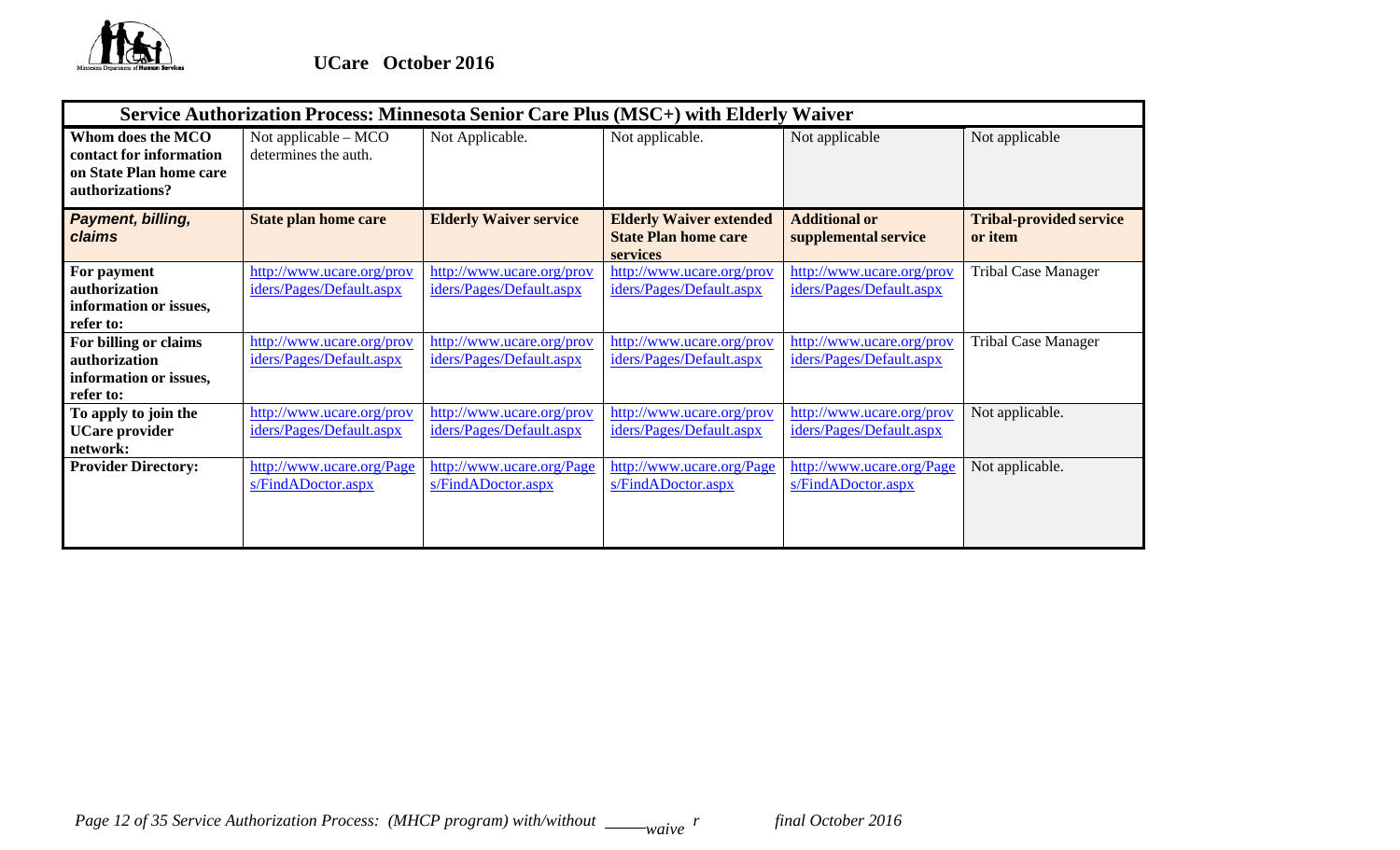

# **Service Authorization Process: Minnesota Senior Care Plus (MSC+) with CAC, CADI, BI, or DD Waiver**

The managed care organization (MCO) is generally not involved with authorization of the CAC/CADI/BI/DD waiver services, but must communicate with the county / tribe waiver case manager because of waiver budget monitoring.<br>Information on MA State Plan services

Information on MA State Plan services **Information** on MA State Plan home care

Information on CAC, CADI, BI, and DD waivers

|                                             | Service Authorization Process: Minnesota Senior Care Plus (MSC+) with CAC, CADI, BI, or DD Waiver |                                      |                                                                                      |                                                  |                                           |  |  |  |
|---------------------------------------------|---------------------------------------------------------------------------------------------------|--------------------------------------|--------------------------------------------------------------------------------------|--------------------------------------------------|-------------------------------------------|--|--|--|
| <b>Request for</b>                          | <b>State plan home care</b>                                                                       | Waiver service: CAC,                 | <b>Waiver extended State</b>                                                         | <b>MCO</b> additional or                         | <b>Tribal-provided service</b>            |  |  |  |
| authorization of a                          |                                                                                                   | CADI, BI, DD                         | <b>Plan home care services:</b>                                                      | supplemental service                             | or item                                   |  |  |  |
| service or item                             |                                                                                                   |                                      | CAC, CADI, BI, DD                                                                    |                                                  |                                           |  |  |  |
| Who can request an                          | Anyone (except PCA                                                                                | Anyone                               | Anyone                                                                               | Anyone                                           | Anyone                                    |  |  |  |
| authorization?                              | agency                                                                                            |                                      |                                                                                      |                                                  |                                           |  |  |  |
| Who can recommend a                         | Anyone                                                                                            | Anyone                               | <b>MCO</b> Care Coordinator                                                          | Anyone                                           | <b>Contract Tribal Case</b>               |  |  |  |
| service or item?                            |                                                                                                   |                                      |                                                                                      |                                                  | Manager                                   |  |  |  |
| Who can approve an                          | <b>UCare Utilization Review</b>                                                                   | Not applicable for MCO.              | Not applicable for MCO.                                                              | <b>UCare Utilization Review</b>                  | Not applicable for MCO                    |  |  |  |
| authorization request?                      | Department, MAYO                                                                                  | Contact the County /                 | Contact the County /                                                                 | Department.                                      |                                           |  |  |  |
|                                             | HEALTH SOLUTIONS,                                                                                 | Tribe.                               | Tribe.                                                                               |                                                  |                                           |  |  |  |
|                                             | <b>INC.</b> Utilization Review                                                                    |                                      |                                                                                      |                                                  |                                           |  |  |  |
|                                             | Department, HSM for                                                                               |                                      |                                                                                      |                                                  |                                           |  |  |  |
|                                             | therapies.                                                                                        |                                      |                                                                                      |                                                  |                                           |  |  |  |
| Who can deny an                             | <b>UCare Medical Director.</b>                                                                    | Not applicable for MCO.              | Not applicable for MCO.                                                              | <b>UCare Medical Director.</b>                   | Not applicable for MCO                    |  |  |  |
| authorization request?                      | <b>MAYO HEALTH</b>                                                                                | Contact the County /                 | Contact the County /                                                                 |                                                  |                                           |  |  |  |
|                                             | SOLUTIONS, INC.                                                                                   | Tribe.                               | Tribe.                                                                               |                                                  |                                           |  |  |  |
|                                             | Medical Director.                                                                                 |                                      |                                                                                      |                                                  |                                           |  |  |  |
|                                             | <b>HSM</b> Medical Director for                                                                   |                                      |                                                                                      |                                                  |                                           |  |  |  |
|                                             | therapies.                                                                                        |                                      |                                                                                      |                                                  |                                           |  |  |  |
| <b>Steps to request an</b><br>authorization | <b>State plan home care</b>                                                                       | Waiver service: CAC,<br>CADI, BI, DD | <b>Waiver extended State</b><br><b>Plan home care services:</b><br>CAC, CADI, BI, DD | <b>MCO</b> additional or<br>supplemental service | <b>Tribal-provided service</b><br>or item |  |  |  |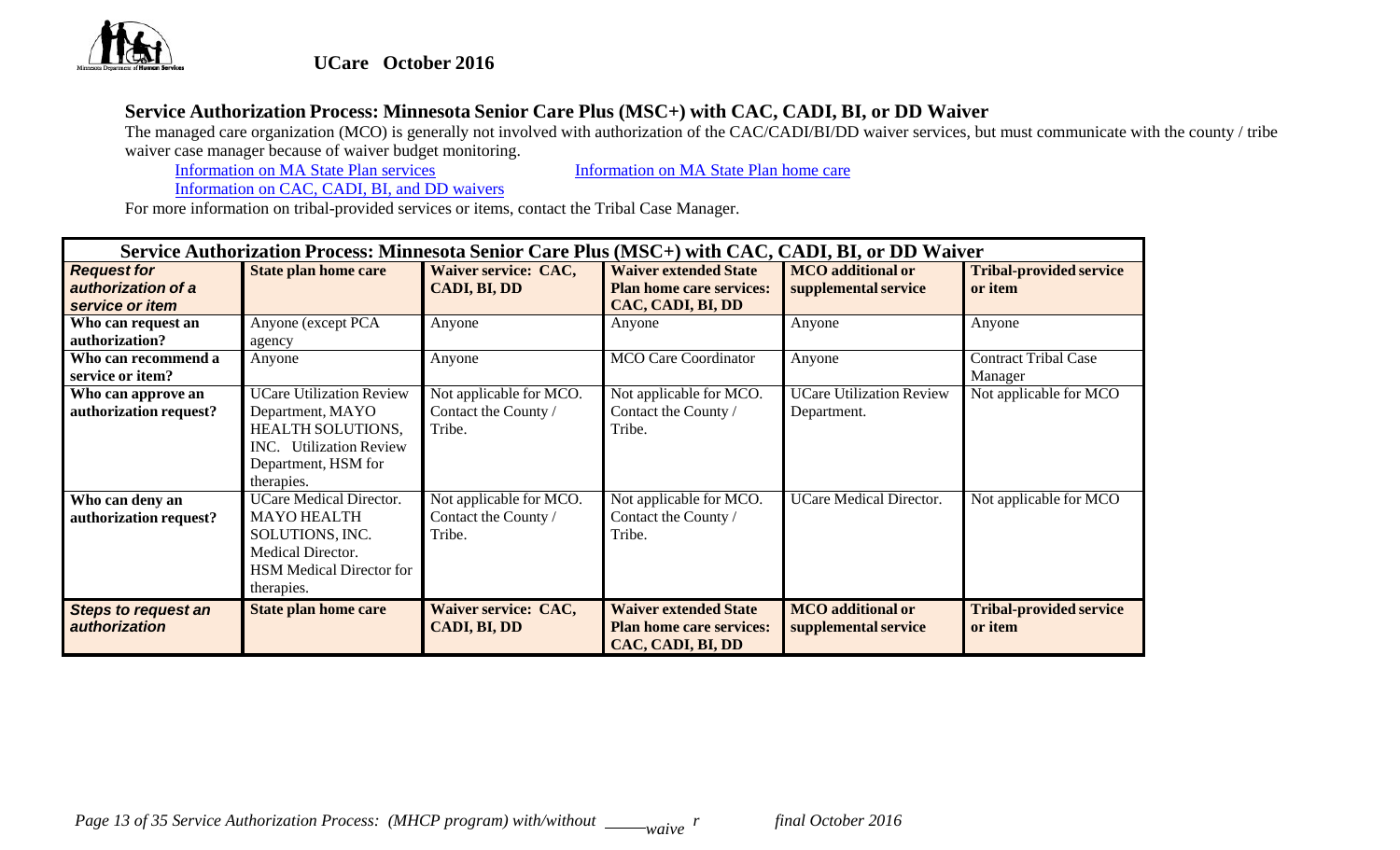

|                                                                                                                                                             |                                                                                                                                          |                                                           |                                                                                      | Service Authorization Process: Minnesota Senior Care Plus (MSC+) with CAC, CADI, BI, or DD Waiver        |                                                   |
|-------------------------------------------------------------------------------------------------------------------------------------------------------------|------------------------------------------------------------------------------------------------------------------------------------------|-----------------------------------------------------------|--------------------------------------------------------------------------------------|----------------------------------------------------------------------------------------------------------|---------------------------------------------------|
| Where is the<br>authorization request<br>submitted?                                                                                                         | http://www.ucare.org/prov<br>iders/Eligibility-<br><b>Authorizations/Pages/Eligi</b><br>bilityAuth.aspx                                  | Not applicable for MCO.<br>Contact the County /<br>Tribe. | Not applicable for MCO.<br>Contact the County /<br>Tribe.                            | http://www.ucare.org/prov<br>iders/Eligibility-<br><b>Authorizations/Pages/Eligi</b><br>bility Auth.aspx | <b>Contact Tribal Case</b><br>Manager             |
| What form and other<br>information must be<br>included in the request?                                                                                      | http://www.ucare.org/prov<br>iders/Eligibility-<br><b>Authorizations/Pages/Eligi</b><br>bilityAuth.aspx                                  | Not applicable for MCO.<br>Contact the County /<br>Tribe. | Not applicable for MCO.<br>Contact the County /<br>Tribe.                            | http://www.ucare.org/prov<br>iders/Eligibility-<br><b>Authorizations/Pages/Eligi</b><br>bility Auth.aspx | <b>Contact Tribal Case</b><br>Manager             |
| Who contacts the<br>provider if additional<br>information is needed to<br>make the authorization<br>determination?                                          | <b>UCare Utilization Review</b><br>Department, MAYO<br>HEALTH SOLUTIONS,<br>INC. Utilization Review<br>Department, HSM for<br>therapies. | Not applicable for MCO.<br>Contact the County /<br>Tribe. | Not applicable for MCO.<br>Contact the County /<br>Tribe.                            | <b>UCare Utilization Review</b><br>Department.                                                           | <b>Tribal Case Manager</b>                        |
| Who from the MCO<br>consults with the Care<br><b>Coordinator or Tribal</b><br><b>Case Manager PRIOR to</b><br>making the<br>authorization<br>determination? | <b>UCare Utilization Review</b><br>Department or MAYO<br>HEALTH SOLUTIONS,<br><b>INC.</b> Utilization Review<br>Department.              | Not applicable for MCO.                                   | Not applicable for MCO.                                                              | Not applicable.                                                                                          | Not applicable for MCO -<br>Tribe responsibility. |
| <b>Steps to share an</b><br>authorization                                                                                                                   | <b>State plan home care</b>                                                                                                              | <b>Waiver service: CAC,</b><br>CADI, BI, DD               | <b>Waiver extended State</b><br><b>Plan home care services:</b><br>CAC, CADI, BI, DD | <b>MCO</b> additional or<br>supplemental service                                                         | <b>Tribal-provided service</b><br>or item         |
| How does the MCO<br>notify the Care<br><b>Coordinator and/or</b><br><b>Tribal Case Manager of</b><br>the authorization<br>decision?                         | DHS-5841-<br>Recommendation of<br>Home Care Services.                                                                                    | Not applicable for MCO.<br>Contact the County /<br>Tribe. | Not applicable for MCO.<br>Contact the County /<br>Tribe.                            | Not applicable.                                                                                          | Not applicable                                    |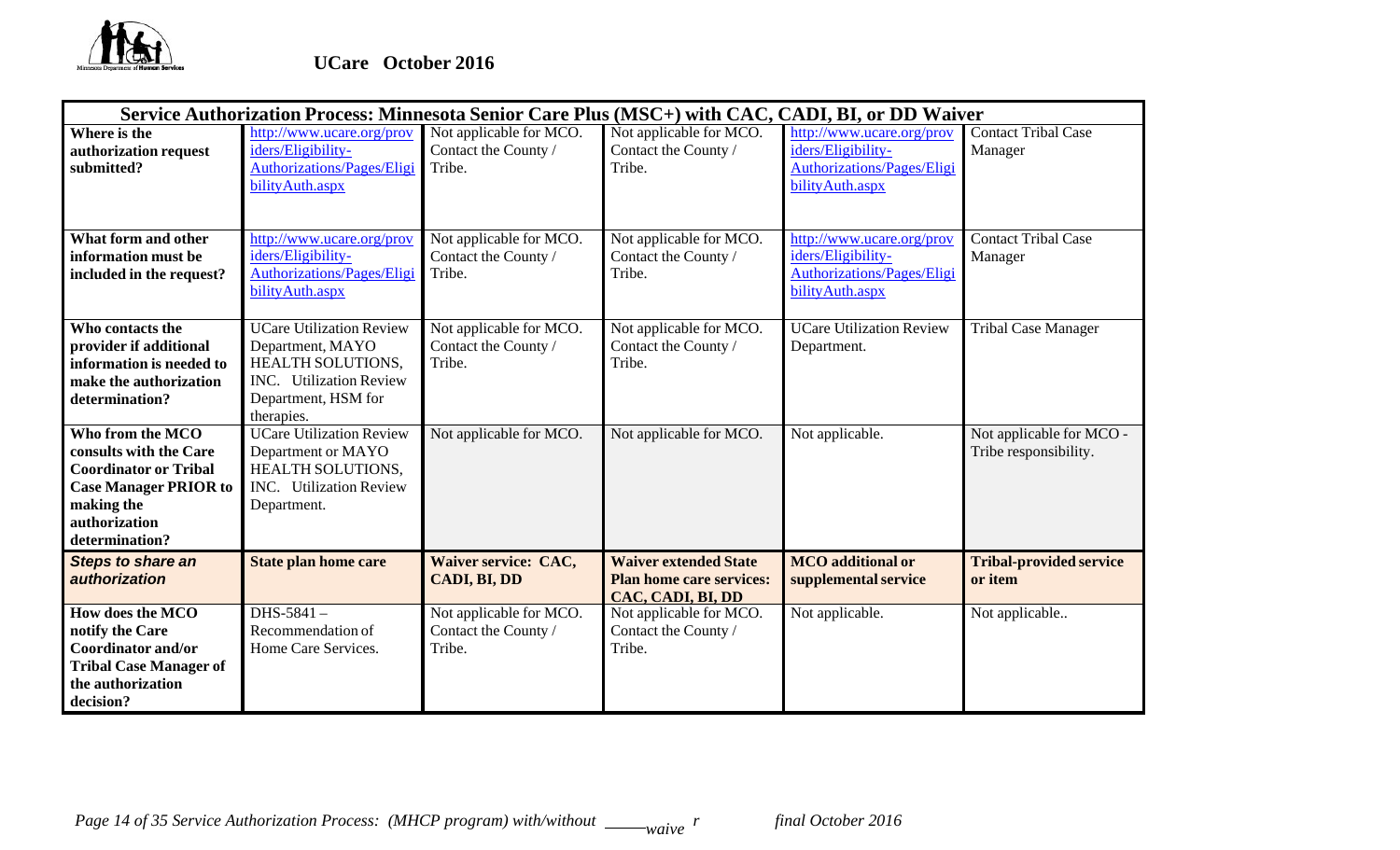

|                                                                                                                                                    | Service Authorization Process: Minnesota Senior Care Plus (MSC+) with CAC, CADI, BI, or DD Waiver |                                          |                                                                                      |                                                       |                                           |
|----------------------------------------------------------------------------------------------------------------------------------------------------|---------------------------------------------------------------------------------------------------|------------------------------------------|--------------------------------------------------------------------------------------|-------------------------------------------------------|-------------------------------------------|
| <b>How does the Care</b><br><b>Coordinator and/or</b><br><b>Tribal Case Manager</b><br>notify the MCO of the<br>service authorization<br>decision? | Not applicable. MCO<br>determines authorization.                                                  | Not applicable for MCO.                  | DHS-5841-<br>Recommendation of<br>Home Care Services.                                | Not Applicable.                                       | Not Applicable.                           |
| Whom does the MCO<br>contact for information<br>on State Plan home care<br>authorizations?                                                         | Not applicable. MCO<br>determines authorization.                                                  | Not applicable.                          | Not Applicable.                                                                      | Not applicable                                        | Not applicable for MCO                    |
| Payment, billing,<br>claims                                                                                                                        | <b>State plan home care</b>                                                                       | Waiver service: CAC,<br>CADI, BI, DD     | <b>Waiver extended State</b><br><b>Plan home care services:</b><br>CAC, CADI, BI, DD | <b>MCO</b> additional or<br>supplemental service      | <b>Tribal-provided service</b><br>or item |
| For payment<br>authorization<br>information or issues,<br>refer to:                                                                                | http://www.ucare.org/prov<br>iders/Pages/Default.aspx                                             | Not applicable. Contact<br>County/Tribe. | Not applicable. Contact<br>County/Tribe                                              | http://www.ucare.org/prov<br>iders/Pages/Default.aspx | <b>Tribal Case Manager</b>                |
| For billing or claims<br>information or issues,<br><refer contact="" to="">:</refer>                                                               | http://www.ucare.org/prov<br>iders/Pages/Default.aspx                                             | Not applicable. Contact<br>County/Tribe  | Not applicable. Contact<br>County/Tribe                                              | http://www.ucare.org/prov<br>iders/Pages/Default.aspx | <b>Tribal Case Manager</b>                |
| To apply to join the<br><b>UCare provider</b><br>network:                                                                                          | http://www.ucare.org/prov<br>iders/Pages/Default.aspx                                             | Not applicable.                          | Not applicable.                                                                      | http://www.ucare.org/prov<br>iders/Pages/Default.aspx | Not applicable.                           |
| <b>Provider Directory:</b>                                                                                                                         | http://www.ucare.org/Page<br>s/FindADoctor.aspx                                                   | Not applicable.                          | Not applicable.                                                                      | http://www.ucare.org/Page<br>s/FindADoctor.aspx       | Not applicable.                           |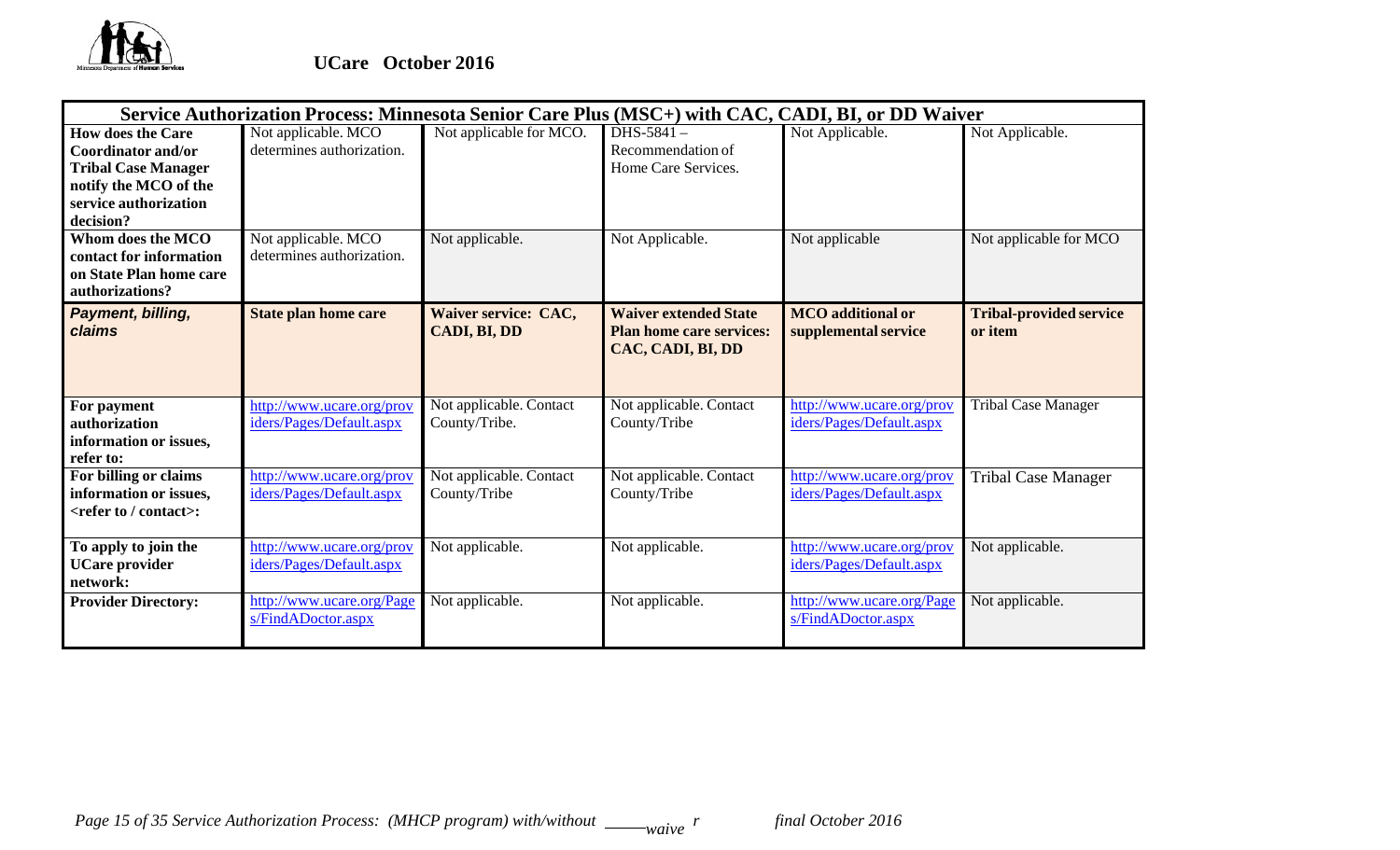

#### **Service Authorization Process: Minnesota Senior Care Plus (MSC+) without a waiver**

Information on MA State Plan services Information on MA State Plan home care Information on MA State Plan home care

|                                                             | Service Authorization Process: Minnesota Senior Care Plus (MSC+) without a waiver                                                                        |                                          |                                                                                             |                                                  |                                           |  |  |
|-------------------------------------------------------------|----------------------------------------------------------------------------------------------------------------------------------------------------------|------------------------------------------|---------------------------------------------------------------------------------------------|--------------------------------------------------|-------------------------------------------|--|--|
| <b>Request for</b><br>authorization of a<br>service or item | <b>State plan home care</b>                                                                                                                              | Waiver service: EW,<br>CAC, CADI, BI, DD | <b>Waiver extended State</b><br><b>Plan home care</b><br>services: EW, CAC,<br>CADI, BI, DD | <b>MCO</b> additional or<br>supplemental service | <b>Tribal-provided service</b><br>or item |  |  |
| Who can request an<br>authorization?                        | Anyone (except for PCA<br>agency)                                                                                                                        | Not applicable $-$ no<br>waiver.         | Not applicable $-$ no<br>waiver.                                                            | Anyone                                           | Anyone                                    |  |  |
| Who can recommend a<br>service or item?                     | Anyone                                                                                                                                                   | Not applicable $-$ no<br>waiver.         | Not applicable – no<br>waiver.                                                              | Anyone.                                          | <b>Contact Tribal Case</b><br>Manager     |  |  |
| Who can approve an<br>authorization request?                | <b>UCare Utilization Review</b><br>Department or MAYO<br><b>HEALTH SOLUTIONS,</b><br><b>INC.</b> Utilization Review<br>Department. HSM for<br>therapies. | Not applicable $-$ no<br>waiver.         | Not applicable – no<br>waiver.                                                              | <b>UCare Utilization Review</b><br>Department.   | Not applicable for MCO.                   |  |  |
| Who can deny an<br>authorization request?                   | <b>UCare Medical Director.</b><br><b>MAYO HEALTH</b><br>SOLUTIONS, INC.<br>Medical Director.<br><b>HSM Medical Director</b><br>for therapies.            | Not applicable $-$ no<br>waiver.         | Not applicable $-$ no<br>waiver.                                                            | <b>UCare Medical Director.</b>                   | Not applicable for MCO                    |  |  |
| <b>Steps to request an</b><br><i>authorization</i>          | <b>State plan home care</b>                                                                                                                              | Waiver service: EW,<br>CAC, CADI, BI, DD | <b>Waiver extended State</b><br><b>Plan home care</b><br>services: EW, CAC,<br>CADI, BI, DD | <b>MCO</b> additional or<br>supplemental service | <b>Tribal-provided service</b><br>or item |  |  |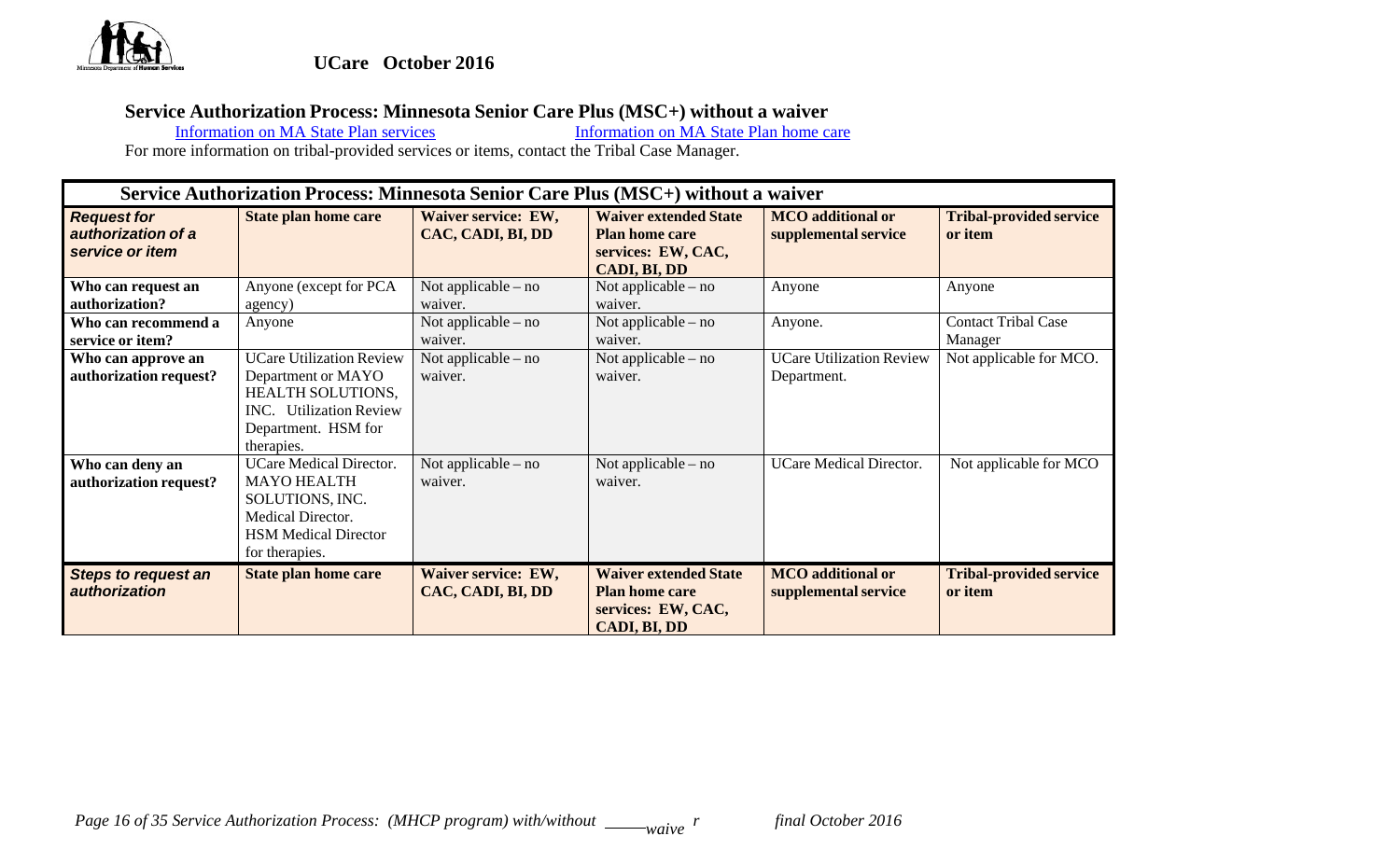

|                                                                                                                                                             | Service Authorization Process: Minnesota Senior Care Plus (MSC+) without a waiver                                                               |                                          |                                                                                             |                                                                                                          |                                           |
|-------------------------------------------------------------------------------------------------------------------------------------------------------------|-------------------------------------------------------------------------------------------------------------------------------------------------|------------------------------------------|---------------------------------------------------------------------------------------------|----------------------------------------------------------------------------------------------------------|-------------------------------------------|
| Where is the<br>authorization request<br>submitted?                                                                                                         | http://www.ucare.org/pro<br>viders/Eligibility-<br><b>Authorizations/Pages/Eli</b><br>gibility Auth.aspx                                        | Not applicable – no<br>waiver.           | Not applicable – no<br>waiver.                                                              | http://www.ucare.org/pro<br>viders/Eligibility-<br><b>Authorizations/Pages/Eli</b><br>gibility Auth.aspx | <b>Contact Tribal Case</b><br>Manager     |
| What form and other<br>information must be<br>included in the request?                                                                                      | http://www.ucare.org/pro<br>viders/Eligibility-<br><b>Authorizations/Pages/Eli</b><br>gibility Auth.aspx                                        | Not applicable – no<br>waiver.           | Not applicable – no<br>waiver.                                                              | http://www.ucare.org/p<br>roviders/Eligibility-<br><b>Authorizations/Pages/E</b><br>ligibilityAuth.aspx  | <b>Contact Tribal Case</b><br>Manager     |
| Who contacts the<br>provider if additional<br>information is needed to<br>make the authorization<br>determination?                                          | <b>UCare Utilization Review</b><br>Department, MAYO<br>HEALTH SOLUTIONS,<br><b>INC.</b> Utilization Review<br>Department, HSM for<br>therapies. | Not applicable – no<br>waiver.           | Not applicable – no<br>waiver.                                                              | <b>UCare Utilization Review</b><br>Department.                                                           | <b>Tribal Case Manager</b>                |
| Who from the MCO<br>consults with the Care<br><b>Coordinator or Tribal</b><br><b>Case Manager PRIOR</b><br>to making the<br>authorization<br>determination? | Not applicable. MCO<br>makes authorization<br>determination.                                                                                    | Not applicable – no<br>waiver.           | Not applicable – no<br>waiver.                                                              | Not applicable.                                                                                          | Not applicable for MCO                    |
| <b>Steps to share an</b><br>authorization                                                                                                                   | <b>State plan home care</b>                                                                                                                     | Waiver service: EW,<br>CAC, CADI, BI, DD | <b>Waiver extended State</b><br><b>Plan home care</b><br>services: EW, CAC,<br>CADI, BI, DD | <b>MCO</b> additional or<br>supplemental service                                                         | <b>Tribal-provided service</b><br>or item |
| How does the MCO<br>notify the Care<br><b>Coordinator or Tribal</b><br><b>Case Manager of the</b><br>authorization decision?                                | MCO posts daily<br>authorization report for<br>case managers and<br>delegate case managers<br>via secure website.                               | Not applicable – no<br>waiver.           | Not applicable – no<br>waiver.                                                              | Not applicable.                                                                                          | Not applicable                            |

*Page 17 of 35 Service Authorization Process: (MHCP program) with/without* \_\_\_\_\_*waive*  $^r$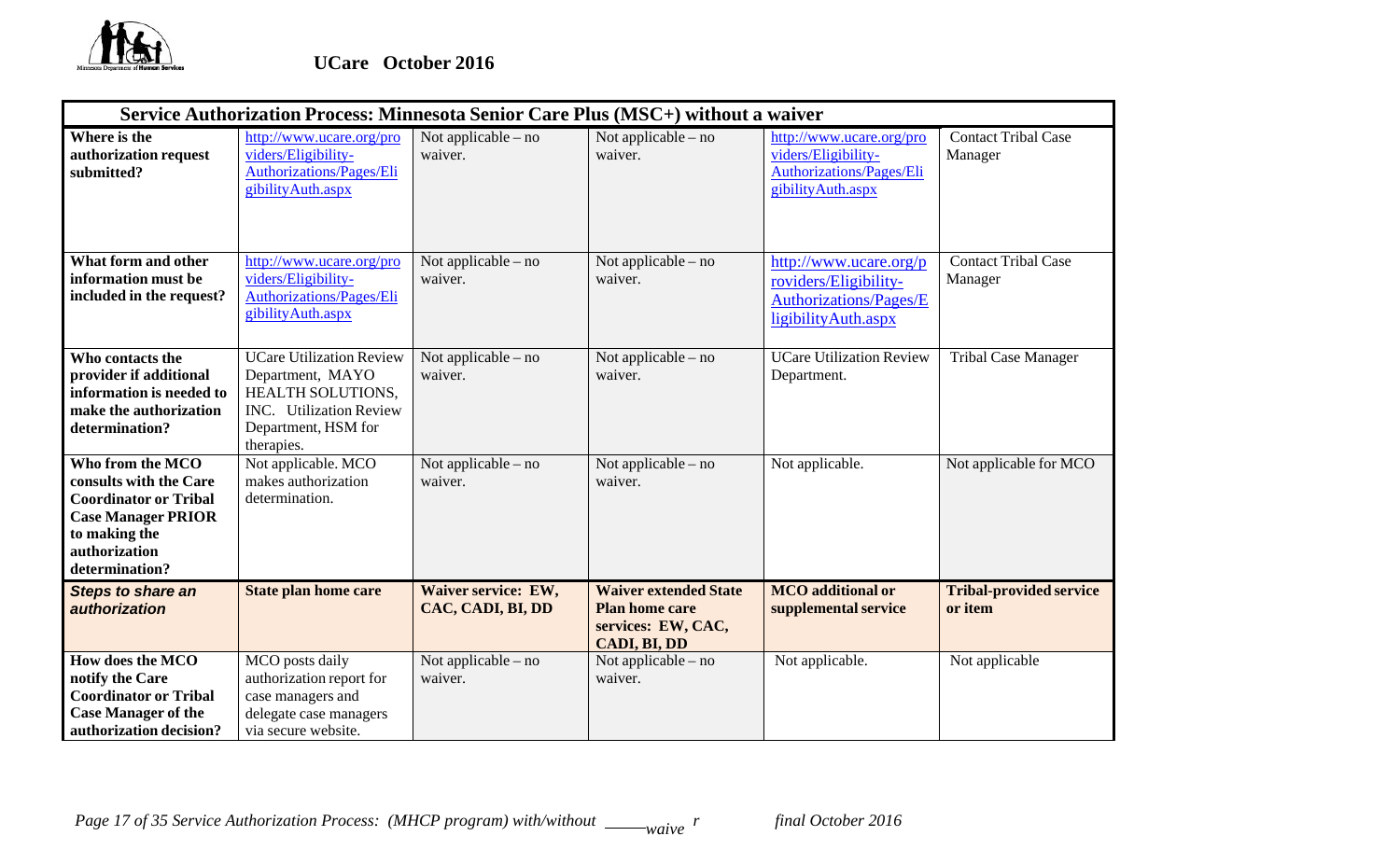

|                                                                                                                                             | Service Authorization Process: Minnesota Senior Care Plus (MSC+) without a waiver |                                          |                                                                                             |                                                       |                                           |
|---------------------------------------------------------------------------------------------------------------------------------------------|-----------------------------------------------------------------------------------|------------------------------------------|---------------------------------------------------------------------------------------------|-------------------------------------------------------|-------------------------------------------|
| <b>How does the Care</b><br><b>Coordinator or Tribal</b><br><b>Case Manager notify</b><br>the MCO of the service<br>authorization decision? | Not applicable. MCO<br>makes authorization<br>determination.                      | Not applicable $-$ no<br>waiver.         | Not applicable $-$ no<br>waiver.                                                            | Not applicable.                                       | Not applicable                            |
| Whom does the MCO<br>contact for information<br>on State Plan home care<br>authorizations?                                                  | Not applicable. MCO<br>makes authorization<br>determination.                      | Not applicable                           | Not applicable                                                                              | Not applicable                                        | Not applicable                            |
| Payment, billing,<br><b>claims</b>                                                                                                          | <b>State plan home care</b>                                                       | Waiver service: EW,<br>CAC, CADI, BI, DD | <b>Waiver extended State</b><br><b>Plan home care</b><br>services: EW, CAC,<br>CADI, BI, DD | <b>Additional or</b><br>supplemental service          | <b>Tribal-provided service</b><br>or item |
| For payment<br>authorization<br>information or issues,<br>refer to:                                                                         | http://www.ucare.org/pro<br>viders/Pages/Default.aspx                             | Not applicable $-$ no<br>waiver.         | Not applicable – no<br>waiver.                                                              | http://www.ucare.org/pro<br>viders/Pages/Default.aspx | <b>Tribal Case Manager</b>                |
| For billing and claims<br>information or issues,<br>refer to:                                                                               | http://www.ucare.org/pro<br>viders/Pages/Default.aspx                             | Not applicable $-$ no<br>waiver.         | Not applicable – no<br>waiver.                                                              | http://www.ucare.org/pro<br>viders/Pages/Default.aspx | <b>Tribal Case Manager</b>                |
| To apply to join the<br><b>UCare provider</b><br>network:                                                                                   | http://www.ucare.org/pro<br>viders/Pages/Default.aspx                             | Not applicable.                          | Not applicable.                                                                             | http://www.ucare.org/pro<br>viders/Pages/Default.aspx | Not applicable.                           |
| <b>Provider Directory:</b>                                                                                                                  | http://www.ucare.org/Pag<br>es/FindADoctor.aspx                                   | Not applicable.                          | Not applicable.                                                                             | http://www.ucare.org/Pag<br>es/FindADoctor.aspx       | Not applicable.                           |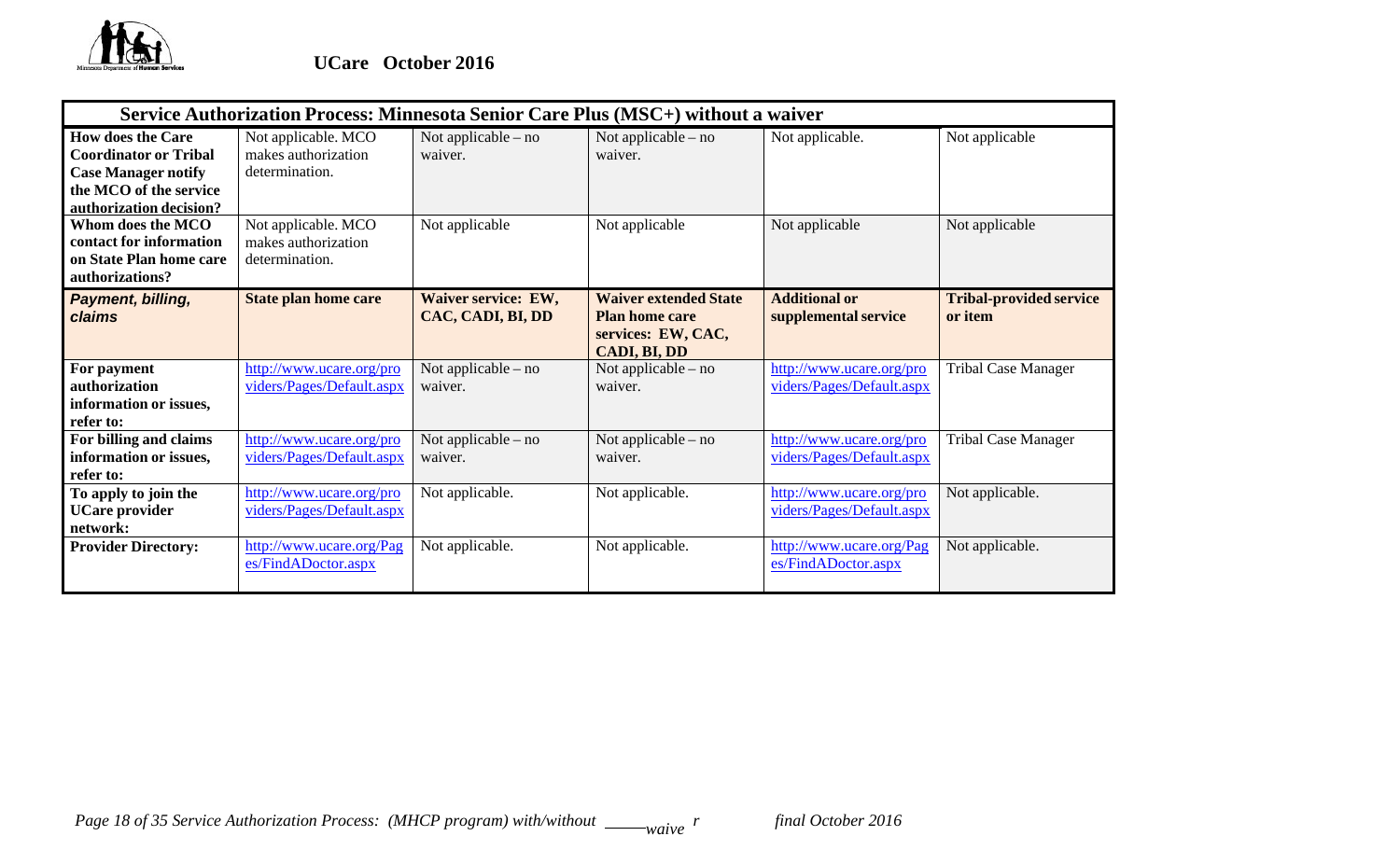

# **Service Authorization Process: Special Needs BasicCare (SNBC) with CAC, CADI, BI, or DD Waiver**

The managed care organization (MCO) is generally not involved with authorization of the CAC, CADI, BI, and DD waiver services, but must communicate with the county / tribe waiver case manager because of waiver budget monitoring.<br>Information on MA State Plan Services

Information on MA State Plan Services **Information** on MA State Plan home care

Information on CAC, CADI, BI and DD waivers Information on Special Needs BasicCare

|                                                             | Service Authorization Process: Special Needs BasicCare (SNBC) with CAC, CADI, BI, or DD Waiver                                                         |                                                          |                                                           |                                                                                                |                                                  |                                           |  |  |
|-------------------------------------------------------------|--------------------------------------------------------------------------------------------------------------------------------------------------------|----------------------------------------------------------|-----------------------------------------------------------|------------------------------------------------------------------------------------------------|--------------------------------------------------|-------------------------------------------|--|--|
| <b>Request for</b><br>authorization of a<br>service or item | <b>State plan home care</b><br>$-SNV, HHA,$<br><b>therapies</b>                                                                                        | <b>State plan home care</b><br>- PDN, PCA                | <b>Waiver service:</b><br>CAC, CADI, BI, DD               | <b>Waiver extended</b><br><b>State Plan home care</b><br>services: CAC,<br><b>CADI, BI, DD</b> | <b>MCO</b> additional or<br>supplemental service | <b>Tribal-provided</b><br>service or item |  |  |
| Who can request an                                          | Anyone                                                                                                                                                 | Anyone                                                   | Anyone                                                    | Anyone                                                                                         | Anyone                                           | Anyone                                    |  |  |
| authorization?                                              |                                                                                                                                                        |                                                          |                                                           |                                                                                                |                                                  |                                           |  |  |
| Who can recommend                                           | Anyone                                                                                                                                                 | Anyone                                                   | Anyone                                                    | Anyone                                                                                         | Anyone                                           | <b>Contact Tribal Case</b>                |  |  |
| a service or item?                                          |                                                                                                                                                        |                                                          |                                                           |                                                                                                |                                                  | Manger                                    |  |  |
| Who can approve an                                          | <b>UCare Utilization</b>                                                                                                                               | Not applicable for                                       | Not applicable for                                        | Not applicable for                                                                             | <b>UCare Utilization</b>                         | Not applicable for                        |  |  |
| authorization                                               | Review Department or                                                                                                                                   | MCO. Contact the                                         | MCO. Contact the                                          | MCO. Contact the                                                                               | Review Department.                               | <b>MCO</b>                                |  |  |
| request?                                                    | <b>MAYO HEALTH</b><br>SOLUTIONS, INC.<br><b>Utilization Review</b><br>Department.<br>HSM for therapies.                                                | County /Tribe.                                           | County / Tribe.                                           | County / Tribe.                                                                                |                                                  |                                           |  |  |
| Who can deny an<br>authorization<br>request?                | <b>UCare Medical</b><br>Director. MAYO<br><b>HEALTH</b><br>SOLUTIONS, INC.<br>Medical Director.<br><b>HSM</b> Medical<br>Director (therapies<br>only). | Not applicable for<br>MCO. Contact the<br>County /Tribe. | Not applicable for<br>MCO. Contact the<br>County / Tribe. | Not applicable for<br>MCO. Contact the<br>County / Tribe.                                      | <b>UCare Medical</b><br>Director.                | Not applicable for<br><b>MCO</b>          |  |  |
| <b>Steps to request</b><br>an authorization                 | <b>State plan home care</b><br>- SNV, HHA,<br><b>therapies</b>                                                                                         | <b>State plan home care</b><br>- PDN, PCA                | <b>Waiver service:</b><br>CAC, CADI, BI, DD               | <b>Waiver extended</b><br><b>State Plan home care</b><br>services: CAC,<br><b>CADI, BI, DD</b> | <b>MCO</b> additional or<br>supplemental service | <b>Tribal-provided</b><br>service or item |  |  |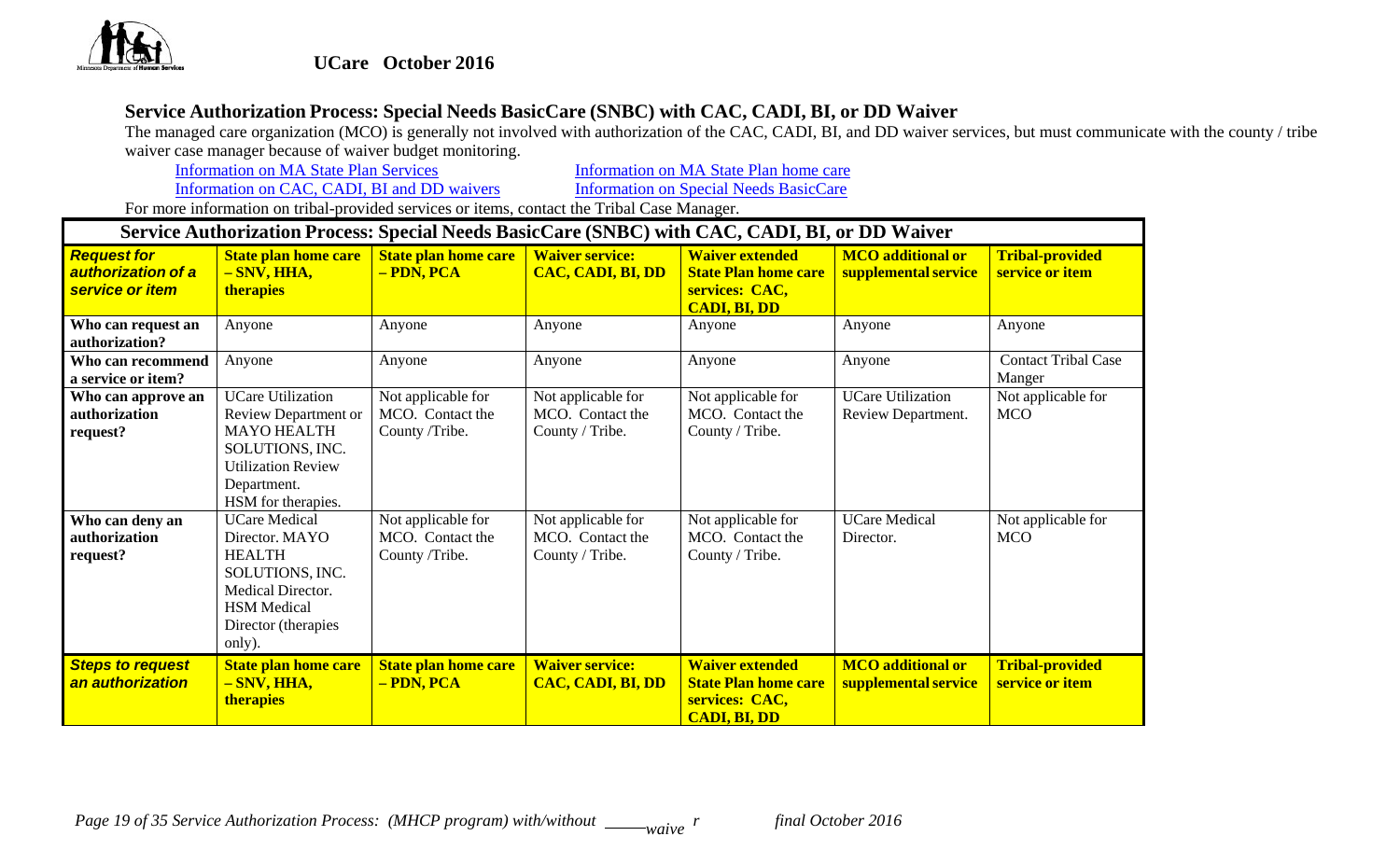

|                                                                                                                          | Service Authorization Process: Special Needs BasicCare (SNBC) with CAC, CADI, BI, or DD Waiver                                                                                                                                    |                                                          |                                                           |                                                           |                                                                                                                                               |                                       |
|--------------------------------------------------------------------------------------------------------------------------|-----------------------------------------------------------------------------------------------------------------------------------------------------------------------------------------------------------------------------------|----------------------------------------------------------|-----------------------------------------------------------|-----------------------------------------------------------|-----------------------------------------------------------------------------------------------------------------------------------------------|---------------------------------------|
| Where is the<br>authorization<br>request submitted?                                                                      | http://www.ucare.org/<br>providers/Eligibility-<br><b>Authorizations/Pages/</b><br>Eligibility Auth.aspx<br>http://www.ucare.org/<br>providers/Documents/<br>2013_Connect_Home<br><b>CareServicesTipSheet</b><br>.pdf             | Not applicable for<br>MCO. Contact the<br>County /Tribe. | Not applicable for<br>MCO. Contact the<br>County / Tribe. | Not applicable for<br>MCO. Contact the<br>County / Tribe. | http://www.ucare.or<br>g/providers/Eligibili<br><u>ty-</u><br><b>Authorizations/Page</b><br>s/EligibilityAuth.asp<br>$\underline{\mathbf{X}}$ | <b>Contact Tribal Case</b><br>Manager |
| <b>What form and</b><br>other information<br>must be included in<br>the request?                                         | http://www.ucare.org/<br>providers/Eligibility-<br><b>Authorizations/Pages/</b><br>Eligibility Auth.aspx<br>DHS-5841<br>http://www.ucare.org/<br>providers/Documents/<br>2013 Connect Home<br><b>CareServicesTipSheet</b><br>.pdf | Not applicable for<br>MCO. Contact the<br>County /Tribe. | Not applicable for<br>MCO. Contact the<br>County / Tribe. | Not applicable for<br>MCO. Contact the<br>County / Tribe. | http://www.ucare.or<br>g/providers/Eligibili<br><u>ty-</u><br><b>Authorizations/Page</b><br>s/EligibilityAuth.asp<br>$\underline{\mathbf{X}}$ | <b>Contact Tribal Case</b><br>Manager |
| Who contacts the<br>provider if<br>additional<br>information is<br>needed to make the<br>authorization<br>determination? | <b>UCare Utilization</b><br>Review Department or<br><b>MAYO HEALTH</b><br>SOLUTIONS, INC.<br><b>Utilization Review</b><br>Department. HSM for<br>therapies.                                                                       | Not applicable for<br>MCO. Contact the<br>County /Tribe. | Not applicable for<br>MCO. Contact the<br>County / Tribe. | Not applicable for<br>MCO. Contact the<br>County / Tribe. | <b>UCare Utilization</b><br>Review Department.                                                                                                | <b>Tribal Case Manager</b>            |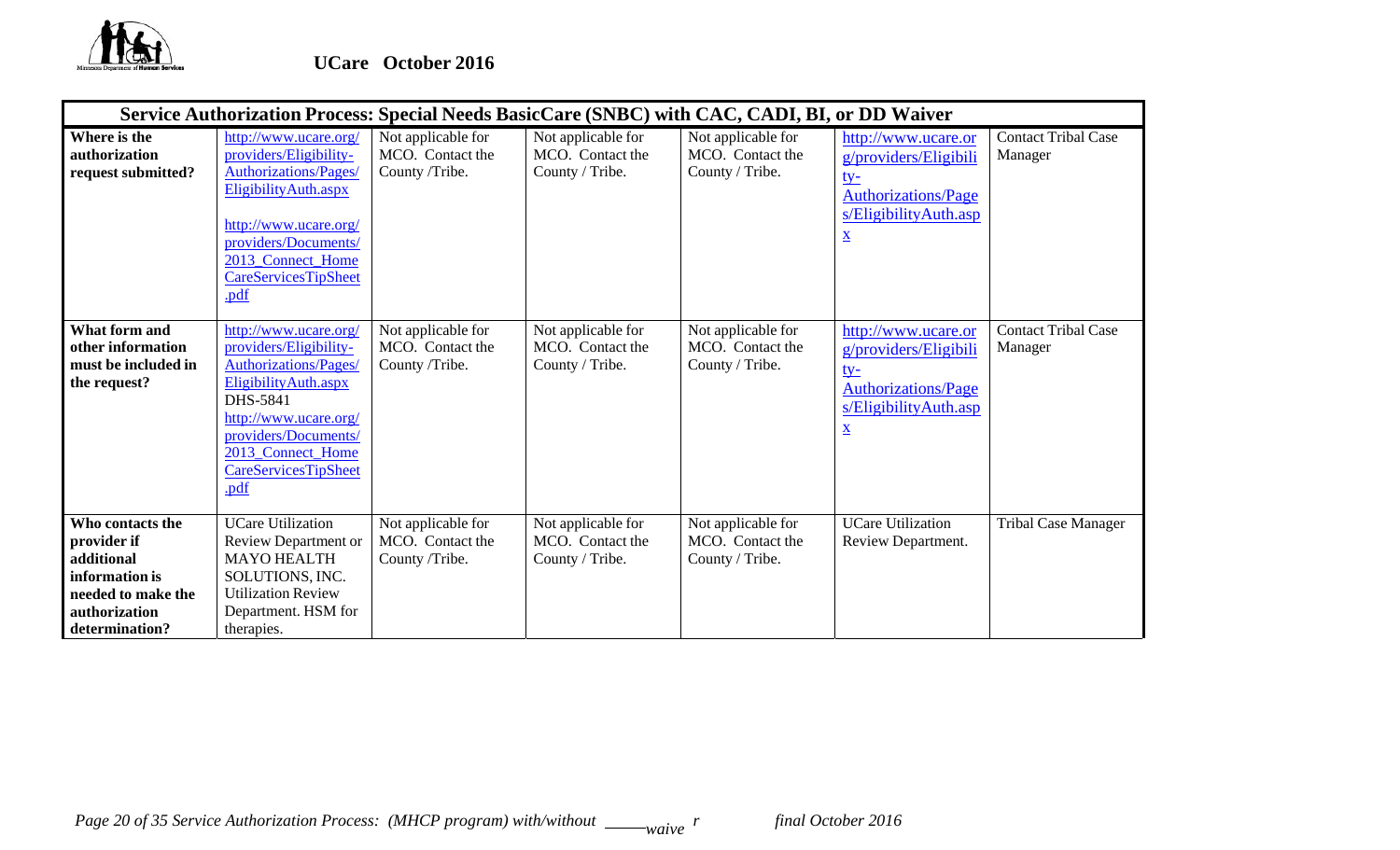

|                                                                                                                                                          | Service Authorization Process: Special Needs BasicCare (SNBC) with CAC, CADI, BI, or DD Waiver                                                   |                                                                                                                   |                                                                                                                          |                                                                                                            |                                                  |                                           |
|----------------------------------------------------------------------------------------------------------------------------------------------------------|--------------------------------------------------------------------------------------------------------------------------------------------------|-------------------------------------------------------------------------------------------------------------------|--------------------------------------------------------------------------------------------------------------------------|------------------------------------------------------------------------------------------------------------|--------------------------------------------------|-------------------------------------------|
| Who from the MCO<br>consults with the<br><b>Waiver or Tribal</b><br><b>Case Manager</b><br><b>PRIOR</b> to making<br>the authorization<br>determination? | <b>UCare Utilization</b><br>Review Department or<br><b>MAYO HEALTH</b><br>SOLUTIONS, INC.<br><b>Utilization Review</b><br>Department.            | Not applicable for<br>MCO. Contact the<br>County / Tribe.                                                         | Not applicable for<br>MCO. Contact the<br>County / Tribe.                                                                | Not applicable for<br>MCO. Contact the<br>County / Tribe.                                                  | <b>UCare Utilization</b><br>Review Department.   | Not applicable for<br><b>MCO</b>          |
| <b>Steps to share an</b><br>authorization                                                                                                                | <b>State plan home care</b><br>$-SNV, HHA,$<br>therapies                                                                                         | <b>State plan home care</b><br>- PDN, PCA                                                                         | <b>Waiver service:</b><br>CAC, CADI, BI, DD                                                                              | <b>Waiver extended</b><br><b>State Plan home care</b><br>services: CAC,<br><b>CADI, BI, DD</b>             | <b>MCO</b> additional or<br>supplemental service | <b>Tribal-provided</b><br>service or item |
| How does the MCO<br>notify the Waiver<br>and/or Tribal Case<br><b>Manager of the</b><br>authorization<br>decision?                                       | DHS-5841<br>http://www.ucare.org/pr<br>oviders/Documents/201<br>3_Connect_HomeCareS<br>ervicesTipSheet.pdf                                       | Not applicable for<br>MCO. This is a<br>County / Tribe<br>responsibility.                                         | Not applicable for<br>MCO. This is a<br>County / Tribe<br>responsibility.                                                | Not applicable for<br>MCO. This is a<br>County / Tribe<br>responsibility.                                  | Not applicable.                                  | Not applicable for<br><b>MCO</b>          |
| How does the<br><b>Waiver and/or</b><br><b>Tribal Case</b><br><b>Manager notify the</b><br><b>MCO</b> of the service<br>authorization<br>decision?       | MCO determinates<br>authorization.<br>DHS-5841<br>http://www.ucare.org/pr<br>oviders/Documents/201<br>3 Connect HomeCareS<br>ervicesTipSheet.pdf | <b>DHS-5841</b><br>http://www.ucare.org/pr<br>oviders/Documents/201<br>3 Connect HomeCareS<br>ervicesTipSheet.pdf | <b>DHS-5841</b><br>http://www.ucare.org/pr<br>oviders/Documents/201<br><b>3 Connect HomeCareS</b><br>ervicesTipSheet.pdf | DHS-5841<br>http://www.ucare.org/pr<br>oviders/Documents/201<br>3_Connect_HomeCareS<br>ervicesTipSheet.pdf | Not applicable.                                  | Not Applicable.                           |
| Whom does the<br><b>MCO</b> contact for<br>information on State<br><b>Plan home care</b><br>authorizations?                                              | Not applicable. MCO<br>Determines<br>authorization.                                                                                              | <b>Waiver Case</b><br>Manager.                                                                                    | Waiver Case Manager                                                                                                      | <b>Waiver Case</b><br>Manager.                                                                             | Not applicable.                                  | Not applicable.                           |
| Payment, billing,<br>claims                                                                                                                              | <b>State plan home care</b><br>$-SNV, HHA,$<br>therapies                                                                                         | <b>State plan home care</b><br>- PDN, PCA                                                                         | <b>Waiver service:</b><br>CAC, CADI, BI, DD                                                                              | <b>Waiver extended</b><br><b>State Plan home care</b><br>services: CAC,<br><b>CADI, BI, DD</b>             | <b>Additional or</b><br>supplemental service     | <b>Tribal-provided</b><br>service or item |

*Page 21 of 35 Service Authorization Process: (MHCP program) with/without* \_\_\_\_\_*waive*  $^r$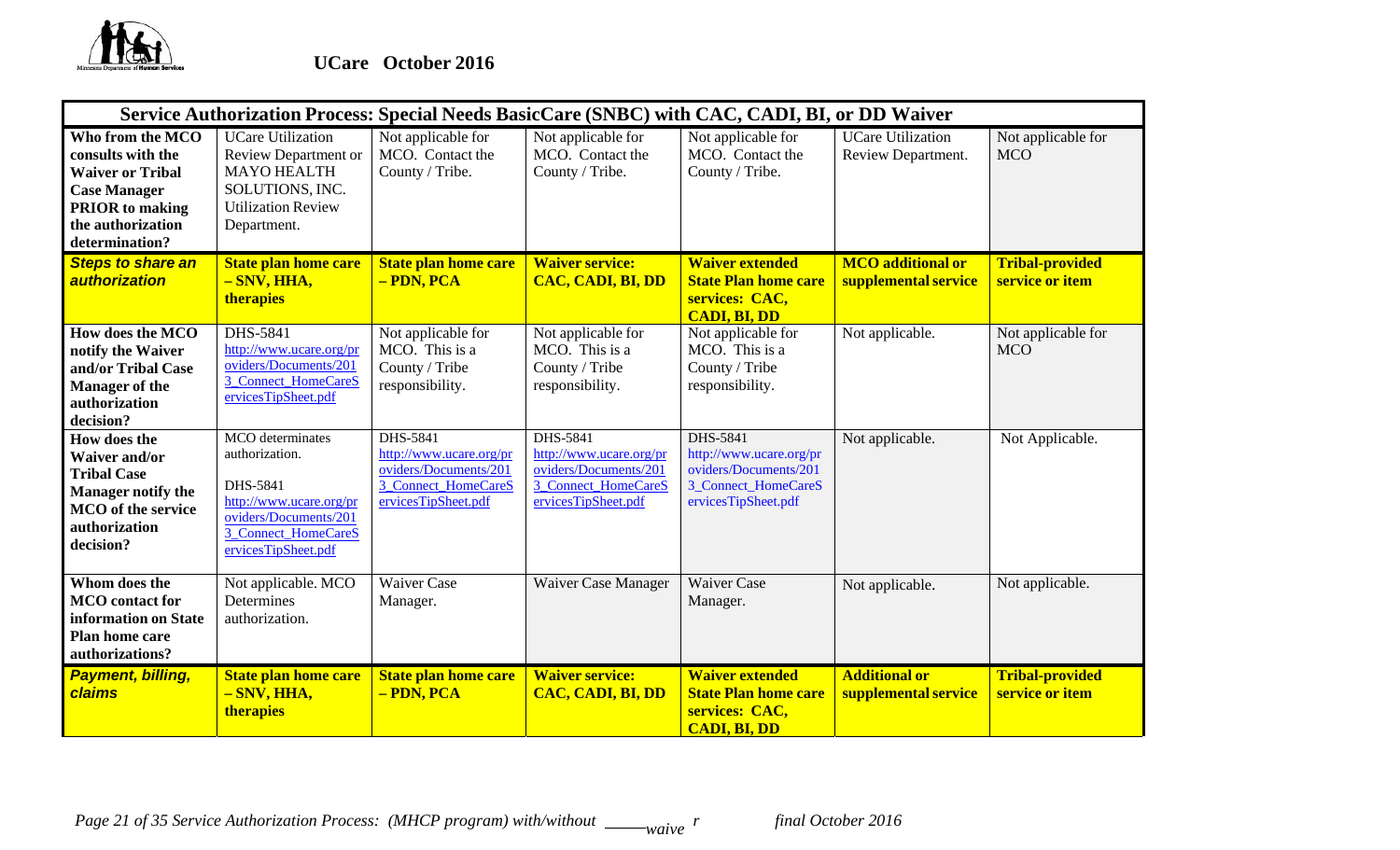

|                                                                                             |                                                                                                          |                                                                           | Service Authorization Process: Special Needs BasicCare (SNBC) with CAC, CADI, BI, or DD Waiver |                                                                           |                                                                                                         |                            |
|---------------------------------------------------------------------------------------------|----------------------------------------------------------------------------------------------------------|---------------------------------------------------------------------------|------------------------------------------------------------------------------------------------|---------------------------------------------------------------------------|---------------------------------------------------------------------------------------------------------|----------------------------|
| For payment<br>authorization<br>information or<br>issues, refer to                          | http://www.ucare.org/<br>providers/Eligibility-<br><b>Authorizations/Pages/</b><br>Eligibility Auth.aspx | Not applicable for<br>MCO. This is a<br>County / Tribe<br>responsibility. | Not applicable for<br>MCO. This is a<br>County / Tribe<br>responsibility.                      | Not applicable for<br>MCO. This is a<br>County / Tribe<br>responsibility. | http://www.ucare.org/<br>providers/Eligibility-<br><b>Authorizations/Pages/</b><br>EligibilityAuth.aspx | <b>Tribal Case Manager</b> |
| For billing or claims<br>information or<br>issues, <refer <br="" to="">contact&gt;:</refer> | http://www.ucare.org/<br>providers/Eligibility-<br>Authorizations/Pages/<br>Eligibility Auth.aspx        | Not applicable for<br>MCO. This is a<br>County / Tribe<br>responsibility  | Not applicable for<br>MCO. This is a<br>County / Tribe<br>responsibility                       | Not applicable for<br>MCO. This is a<br>County / Tribe<br>responsibility  | http://www.ucare.org/<br>providers/Eligibility-<br>Authorizations/Pages/<br>Eligibility Auth.aspx       | <b>Tribal Case Manager</b> |
| To apply to join the<br><b>UCare provider</b><br>network:                                   | http://www.ucare.org/<br>providers/Pages/Defau<br>lt.aspx                                                | Not applicable                                                            | Not applicable.                                                                                | Not applicable.                                                           | http://www.ucare.org/<br>providers/Pages/Defau<br><u>It.aspx</u>                                        | Not applicable.            |
| <b>Provider Directory:</b>                                                                  | http://www.ucare.org/<br>Pages/FindADoctor.as<br>$\mathbf{p}$                                            | Not applicable                                                            | Not applicable.                                                                                | Not applicable.                                                           | http://www.ucare.org/<br>Pages/FindADoctor.as<br>$\mathbf{p}$                                           | Not applicable.            |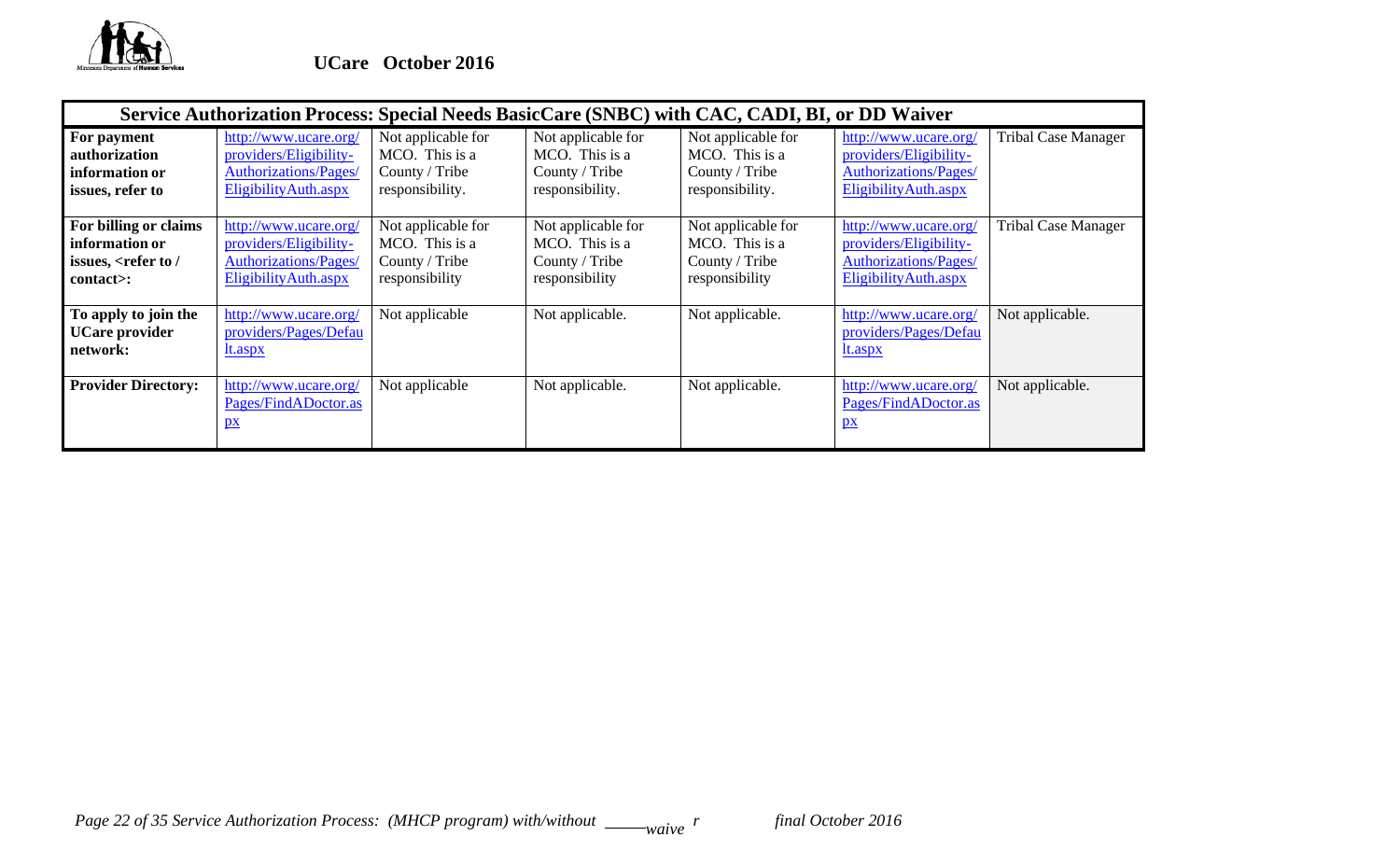

# **Service Authorization Process: Special Needs BasicCare (SNBC) without a waiver**

Information on MA State Plan services. Information on MA State Plan home care.

Information on Special Needs BasicCare.

For more information on tribal-provided services or items, contact the Tribal Case Manager.

#### **Service Authorization Process: Special Needs BasicCare (SNBC) without a waiver**  *Request for authorization of a service or item* **State plan home care – SNV, HHA, therapies State plan home care – PDN, PCA Waiver service: CAC, CADI, BI, DD Waiver extended State Plan home care services: CAC, CADI, BI, DD MCO additional or supplemental service Tribal-provided service or item Who can request an authorization?** Anyone Anyone Not applicable – no waiver. Not applicable – no waiver. Anyone Anyone **Who can recommend a service or item?** Anyone Anyone Not applicable – no waiver. Not applicable – no waiver. Anyone Contact Tribal Case Manager **Who can approve an authorization request?**  UCare Utilization Review Department, MAYO HEALTH SOLUTIONS, INC. Utilization Review Department or HSM for therapies. Not applicable for MCO. Contact the County / Tribe. Not applicable – no waiver. Not applicable – no waiver. UCare Utilization Review Department, MAYO HEALTH SOLUTIONS, INC. Utilization Review Department or HSM for therapies. Not applicable for **MCO Who can deny an authorization request?**  UCare Medical Director, MAYO HEALTH SOLUTIONS, INC. Medical Director or HSM Medical Director for therapies. Not applicable for MCO. Contact the County / Tribe. Not applicable – no waiver. Not applicable – no waiver. UCare Medical Director. Not applicable for MCO *Steps to request an authorization* **State plan home care – SNV, HHA, therapies State plan home care – PDN, PCA Waiver service: CAC, CADI, BI, DD Waiver extended State Plan home care services: CAC, CADI, BI, DD MCO additional or supplemental service Tribal-provided service or item**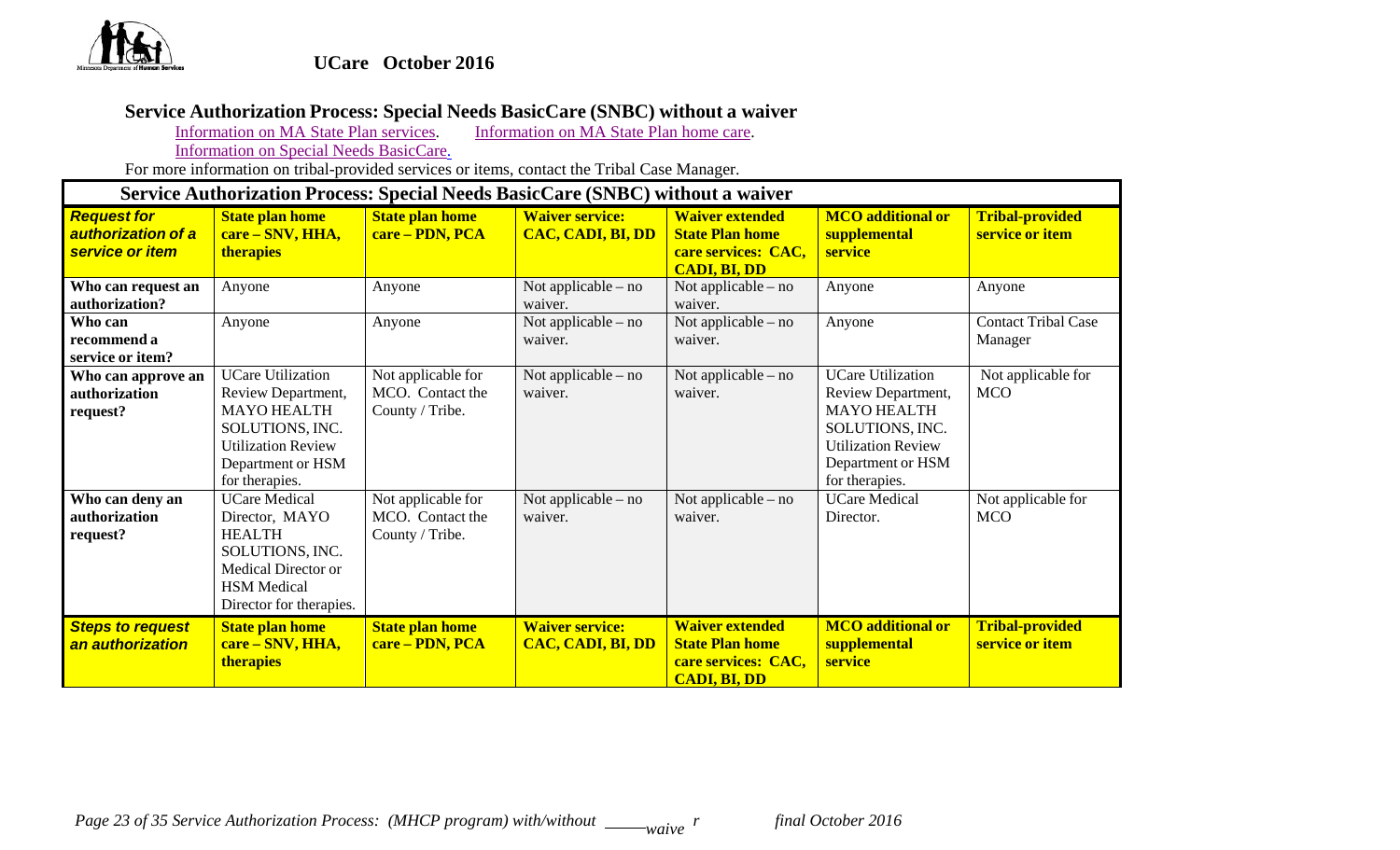

|                                                                                                                                         |                                                                                                                                                             |                                                           | Service Authorization Process: Special Needs BasicCare (SNBC) without a waiver |                                                                                                |                                                                                                                 |                                           |
|-----------------------------------------------------------------------------------------------------------------------------------------|-------------------------------------------------------------------------------------------------------------------------------------------------------------|-----------------------------------------------------------|--------------------------------------------------------------------------------|------------------------------------------------------------------------------------------------|-----------------------------------------------------------------------------------------------------------------|-------------------------------------------|
| Where is the<br>authorization<br>request submitted?                                                                                     | http://www.ucare.org/<br>providers/Eligibility-<br><b>Authorizations/Pages/</b><br>EligibilityAuth.aspx                                                     | Not applicable for<br>MCO. Contact the<br>County / Tribe. | Not applicable – no<br>waiver.                                                 | Not applicable – no<br>waiver.                                                                 | http://www.ucare.org/<br>providers/Eligibility-<br><b>Authorizations/Pages/</b><br>EligibilityAuth.aspx         | <b>Contact Tribal Case</b><br>Manager     |
| What form and<br>other information<br>must be included in<br>the request?                                                               | http://www.ucare.org/<br>providers/Eligibility-<br><b>Authorizations/Pages/</b><br>EligibilityAuth.aspx                                                     | Not applicable for<br>MCO. Contact the<br>County / Tribe. | Not applicable – no<br>waiver.                                                 | Not applicable $-$ no<br>waiver.                                                               | http://www.ucare.or<br>g/providers/Eligibili<br><u>ty-</u><br>Authorizations/Pag<br>es/EligibilityAuth.a<br>Spx | <b>Contact Tribal Case</b><br>Manager     |
| Who contacts the<br>provider if<br>additional<br>information is<br>needed to make the<br>authorization<br>determination?                | <b>UCare Utilization</b><br>Review Department,<br><b>MAYO HEALTH</b><br>SOLUTIONS, INC.<br><b>Utilization Review</b><br>Department or HSM<br>for therapies. | Not applicable for<br>MCO. Contact the<br>County / Tribe. | Not applicable – no<br>waiver.                                                 | Not applicable $-$ no<br>waiver.                                                               | <b>UCare Utilization</b><br>Review Department.                                                                  | <b>Tribal Case Manager</b>                |
| Who from the MCO<br>consults with the<br><b>Tribal Case</b><br><b>Manager PRIOR to</b><br>making the<br>authorization<br>determination? | Not applicable                                                                                                                                              | Not applicable.                                           | Not applicable $-$ no<br>waiver.                                               | Not applicable – no<br>waiver.                                                                 | Not applicable                                                                                                  | Not applicable.                           |
| <b>Steps to share an</b><br>authorization                                                                                               | <b>State plan home</b><br>care – SNV, HHA,<br><b>therapies</b>                                                                                              | <b>State plan home</b><br>care - PDN, PCA                 | <b>Waiver service:</b><br><b>CAC, CADI, BI, DD</b>                             | <b>Waiver extended</b><br><b>State Plan home</b><br>care services: CAC,<br><b>CADI, BI, DD</b> | <b>MCO</b> additional or<br>supplemental<br>service                                                             | <b>Tribal-provided</b><br>service or item |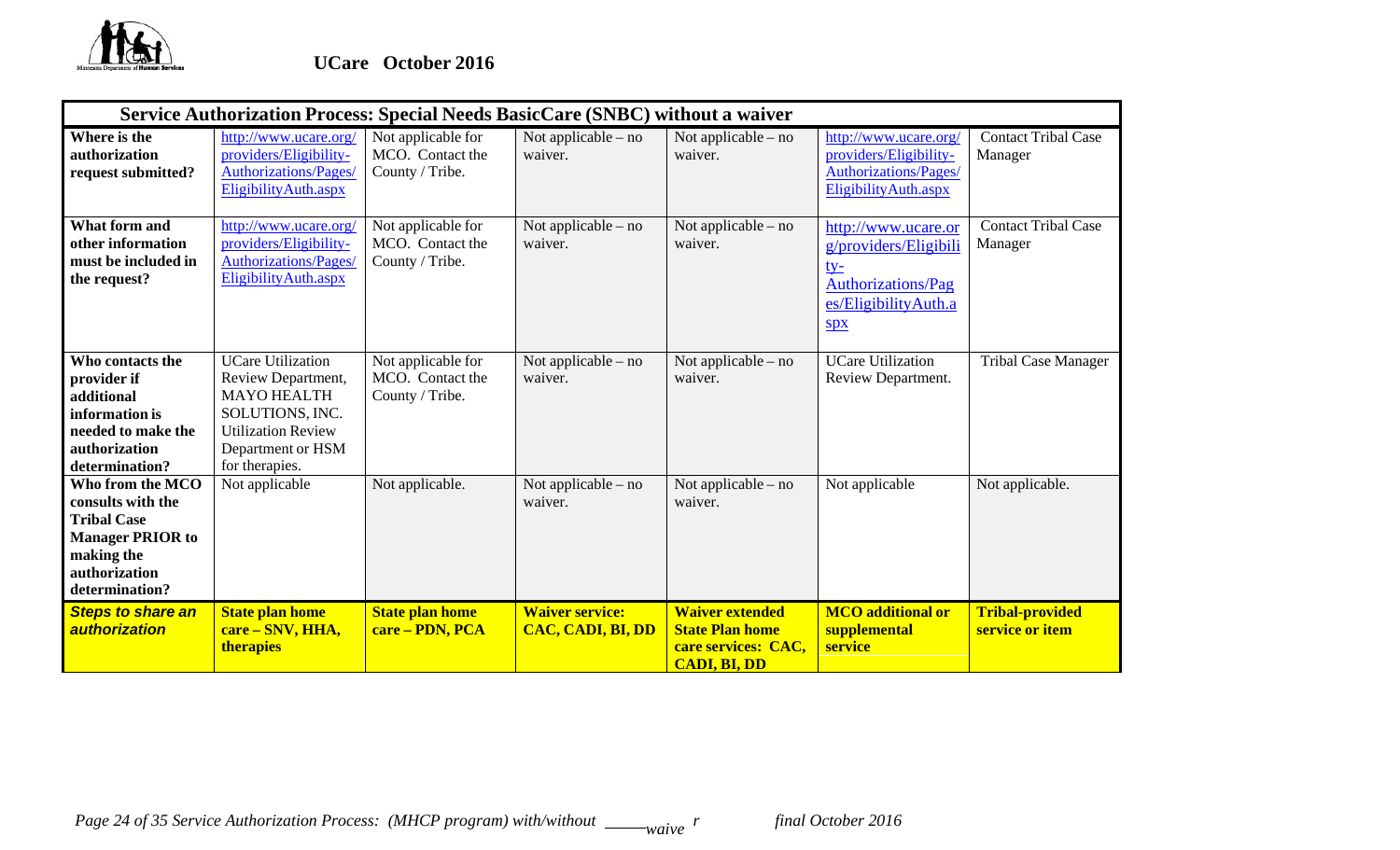

|                                                                                                                                                           | Service Authorization Process: Special Needs BasicCare (SNBC) without a waiver |                                                           |                                             |                                                                                                |                                                           |                                           |  |  |  |
|-----------------------------------------------------------------------------------------------------------------------------------------------------------|--------------------------------------------------------------------------------|-----------------------------------------------------------|---------------------------------------------|------------------------------------------------------------------------------------------------|-----------------------------------------------------------|-------------------------------------------|--|--|--|
| How does the MCO<br>notify the Care<br>Coordinator/<br>navigator, Tribal<br><b>Case Manager, or</b><br>county worker of<br>the authorization<br>decision? | Not applicable. MCO<br>makes authorization<br>determination.                   | Not applicable for<br>MCO. Contact the<br>County / Tribe. | Not applicable – no<br>waiver.              | Not applicable $-$ no<br>waiver.                                                               | Not applicable                                            | Not applicable.                           |  |  |  |
| <b>How does the Tribal</b><br><b>Case Manager</b><br>notify the MCO of<br>the service<br>authorization<br>decision?                                       | Not applicable.                                                                | Not applicable                                            | Not applicable – no<br>waiver.              | Not applicable $-$ no<br>waiver.                                                               | Not applicable.                                           | Not applicable.                           |  |  |  |
| Whom does the<br><b>MCO</b> contact for<br>information on State<br>Plan home care<br>authorizations?                                                      | Not applicable $-$<br>MCO determines the<br>auth                               | Contact the County /<br>Tribe.                            | Not applicable – no<br>waiver.              | Not applicable – no<br>waiver.                                                                 | Not applicable.                                           | Not applicable.                           |  |  |  |
| <b>Payment, billing,</b><br>claims                                                                                                                        | <b>State plan home</b><br>care – SNV, HHA,<br><b>therapies</b>                 | <b>State plan home</b><br>care - PDN, PCA                 | <b>Waiver service:</b><br>CAC, CADI, BI, DD | <b>Waiver extended</b><br><b>State Plan home</b><br>care services: CAC,<br><b>CADI, BI, DD</b> | <b>MCO</b> additional or<br>supplemental<br>service       | <b>Tribal-provided</b><br>service or item |  |  |  |
| For payment<br>authorization<br>information or<br>issues, <refer <br="" to="">contact&gt;:</refer>                                                        | http://www.ucare.org/<br>providers/Pages/Defa<br>ult.aspx                      | Not applicable for<br>MCO. Contact the<br>County / Tribe. | Not applicable – no<br>waiver.              | Not applicable – no<br>waiver.                                                                 | http://www.ucare.org/<br>providers/Pages/Defa<br>ult.aspx | Tribal Case Manager                       |  |  |  |
| For billing or claims<br>information or<br>issues, <refer <br="" to="">contact&gt;:</refer>                                                               | http://www.ucare.org/<br>providers/Pages/Defa<br>ult.aspx                      | Not applicable for<br>MCO. Contact the<br>County / Tribe. | Not applicable – no<br>waiver.              | Not applicable – no<br>waiver.                                                                 | http://www.ucare.org/<br>providers/Pages/Defa<br>ult.aspx | <b>Tribal Case Manager</b>                |  |  |  |
| To apply to join the<br><b>UCare</b> provider                                                                                                             | http://www.ucare.org/<br>providers/Pages/Defa                                  | Not applicable.                                           | Not applicable $-$ no<br>waiver.            | Not applicable – no<br>waiver.                                                                 | http://www.ucare.org/<br>providers/Pages/Defa             | Not applicable.                           |  |  |  |

*Page 25 of 35 Service Authorization Process: (MHCP program) with/without* \_\_\_\_\_*waive*  $^r$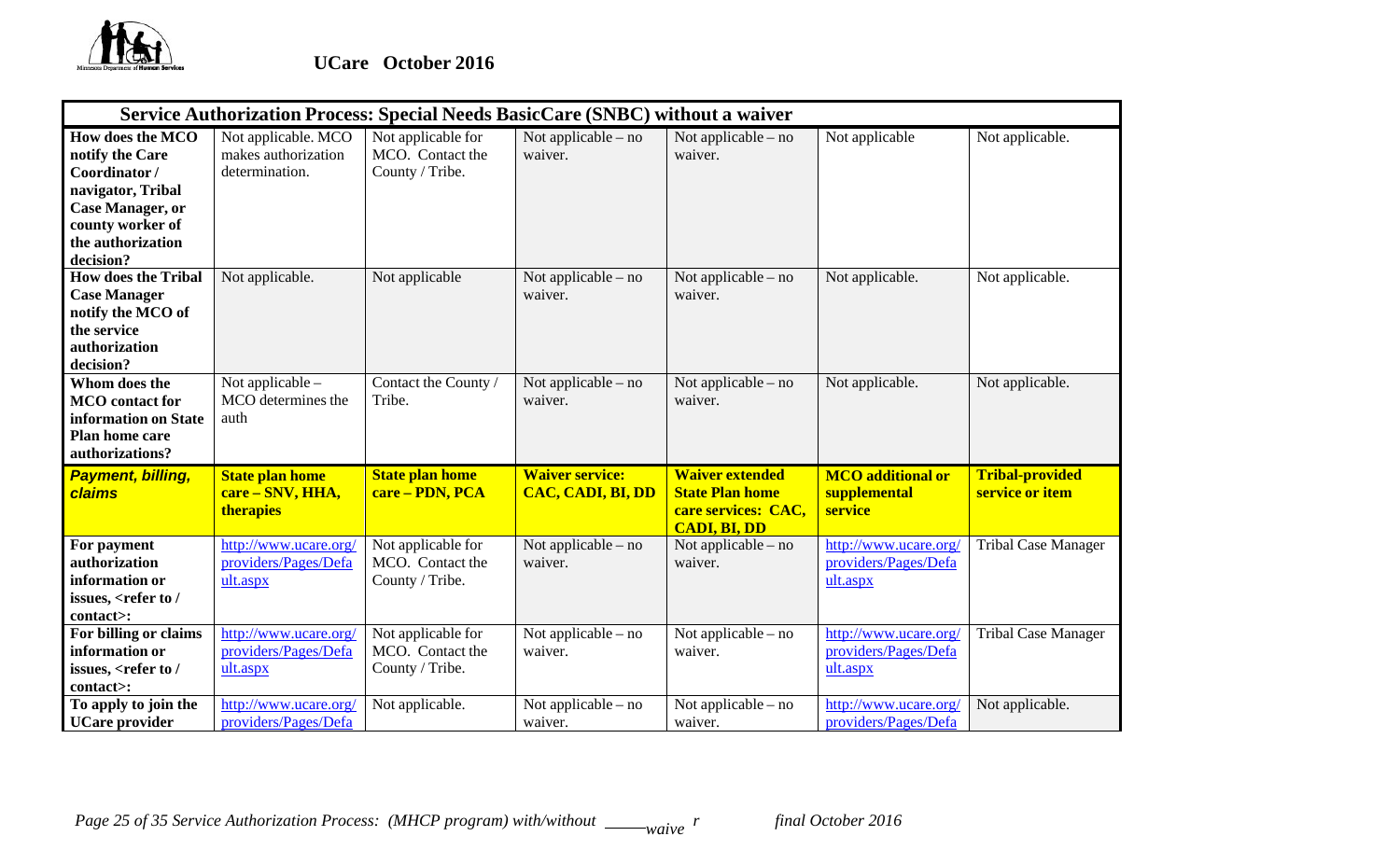

| Service Authorization Process: Special Needs BasicCare (SNBC) without a waiver |                                                                  |                 |                                  |                                |                                                            |                 |  |
|--------------------------------------------------------------------------------|------------------------------------------------------------------|-----------------|----------------------------------|--------------------------------|------------------------------------------------------------|-----------------|--|
| network:                                                                       | ult.aspx                                                         |                 |                                  |                                | <u>ult.aspx</u>                                            |                 |  |
| <b>Provider Directory:</b>                                                     | http://www.ucare.org/<br>Pages/FindADoctor.a<br>$S\overline{p}X$ | Not applicable. | Not applicable $-$ no<br>waiver. | Not applicable – no<br>waiver. | http://www.ucare.org/<br>Pages/FindADoctor.a<br><u>spx</u> | Not applicable. |  |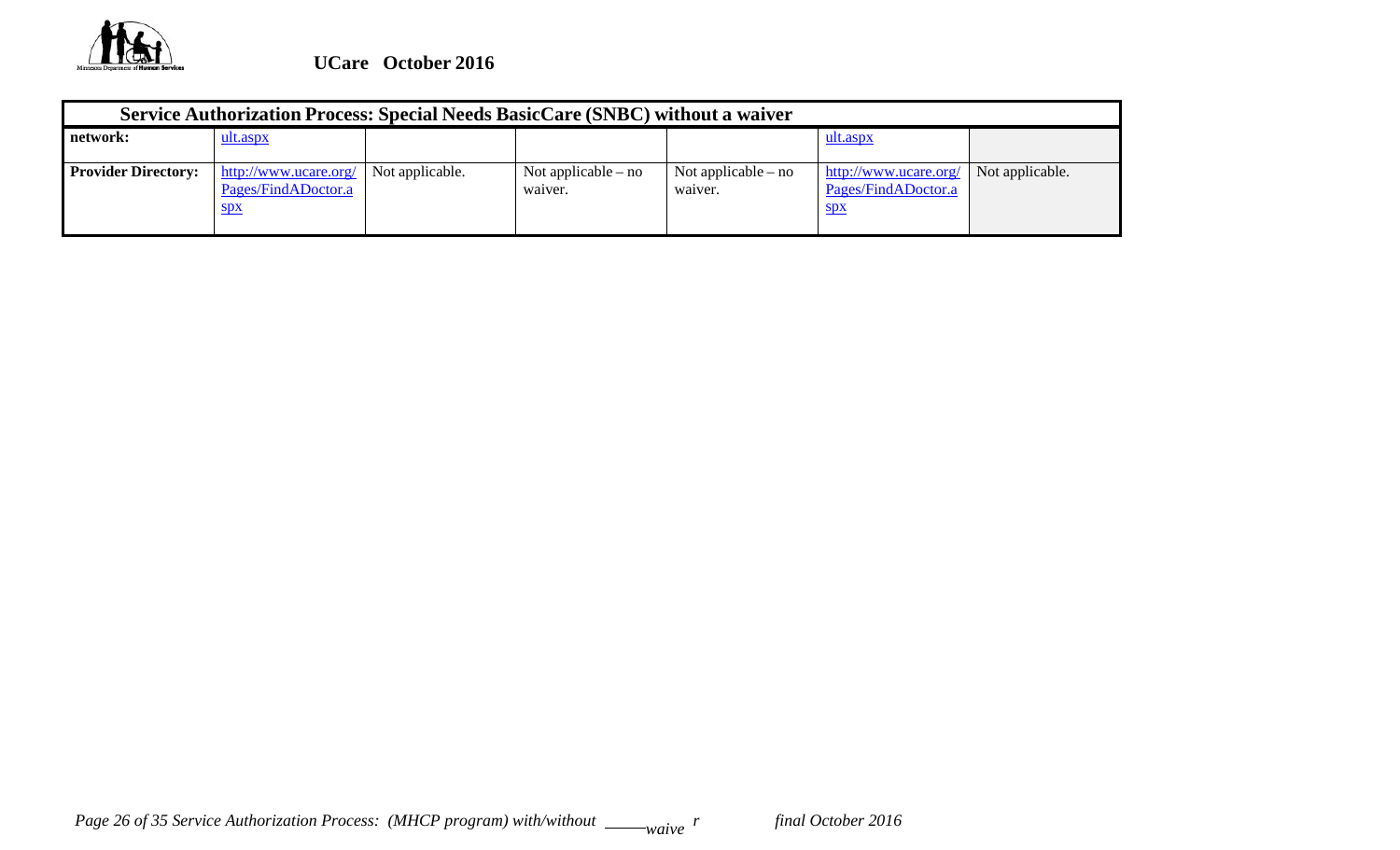

# **UCare October 2016**

## **Service Authorization Process: Families and Children (F&C) with CAC, CADI, BI, or DD Waiver**

The managed care organization (MCO) is generally not involved with authorization of the CAC/CADI/BI/DD waiver services, but must communicate with the county / tribe waiver case manager because of waiver budget monitoring.<br>Information on MA State Plan services

Information on MA State Plan services Information on MA State Plan home care

Information on CAC, CADI, BI and DD waivers

|                                                                       | Service Authorization Process: Families and Children (F&C) with CAC, CADI, BI, or DD Waiver                                |                                                                              |                                                                                            |                                               |                                                  |  |  |  |
|-----------------------------------------------------------------------|----------------------------------------------------------------------------------------------------------------------------|------------------------------------------------------------------------------|--------------------------------------------------------------------------------------------|-----------------------------------------------|--------------------------------------------------|--|--|--|
| <b>Request for</b><br>authorization<br>of a service<br>or <i>item</i> | State plan home care                                                                                                       | <b>Waiver</b><br>service:<br>CAC,<br>CADI,<br>BI, DD                         | <b>Waiver</b><br>extended State<br>Plan home care<br>services: CAC,<br><b>CADI, BI, DD</b> | <b>MCO</b> additional or supplemental service | <b>Tribal-</b><br>provided<br>service or<br>item |  |  |  |
| Who can<br>request an<br>authorization?                               | Anyone (except PCA agency)                                                                                                 | Anyone                                                                       | Anyone                                                                                     | Anyone                                        | Anyone                                           |  |  |  |
| Who can<br>recommend a<br>service or<br>item?                         | Anyone                                                                                                                     | Anyone                                                                       | Anyone                                                                                     | Anyone                                        | Contact<br>Tribal<br>Case<br>Manager             |  |  |  |
| Who can<br>approve an<br>authorization<br>request?                    | UCare Utilization Review Department, MAYO<br>HEALTH SOLUTIONS, INC. Utilization Review<br>Department or HSM for therapies. | <b>Not</b><br>applicable<br>for MCO.<br>Contact<br>the<br>County /<br>Tribe. | Not applicable<br>for MCO.<br>Contact the<br>County / Tribe.                               | UCare Utilization Review Department.          | <b>Not</b><br>applicable<br>for MCO.             |  |  |  |
| Who can deny<br>an<br>authorization<br>request?                       | UCare Medical Director, MAYO HEALTH<br>SOLUTIONS, INC. Medical Director, HSM<br>Medical Director for therapies.            | <b>Not</b><br>applicable<br>for MCO.<br>Contact<br>the<br>County /<br>Tribe. | Not applicable<br>for MCO.<br>Contact the<br>County / Tribe.                               | <b>UCare Medical Director.</b>                | <b>Not</b><br>applicable<br>for MCO              |  |  |  |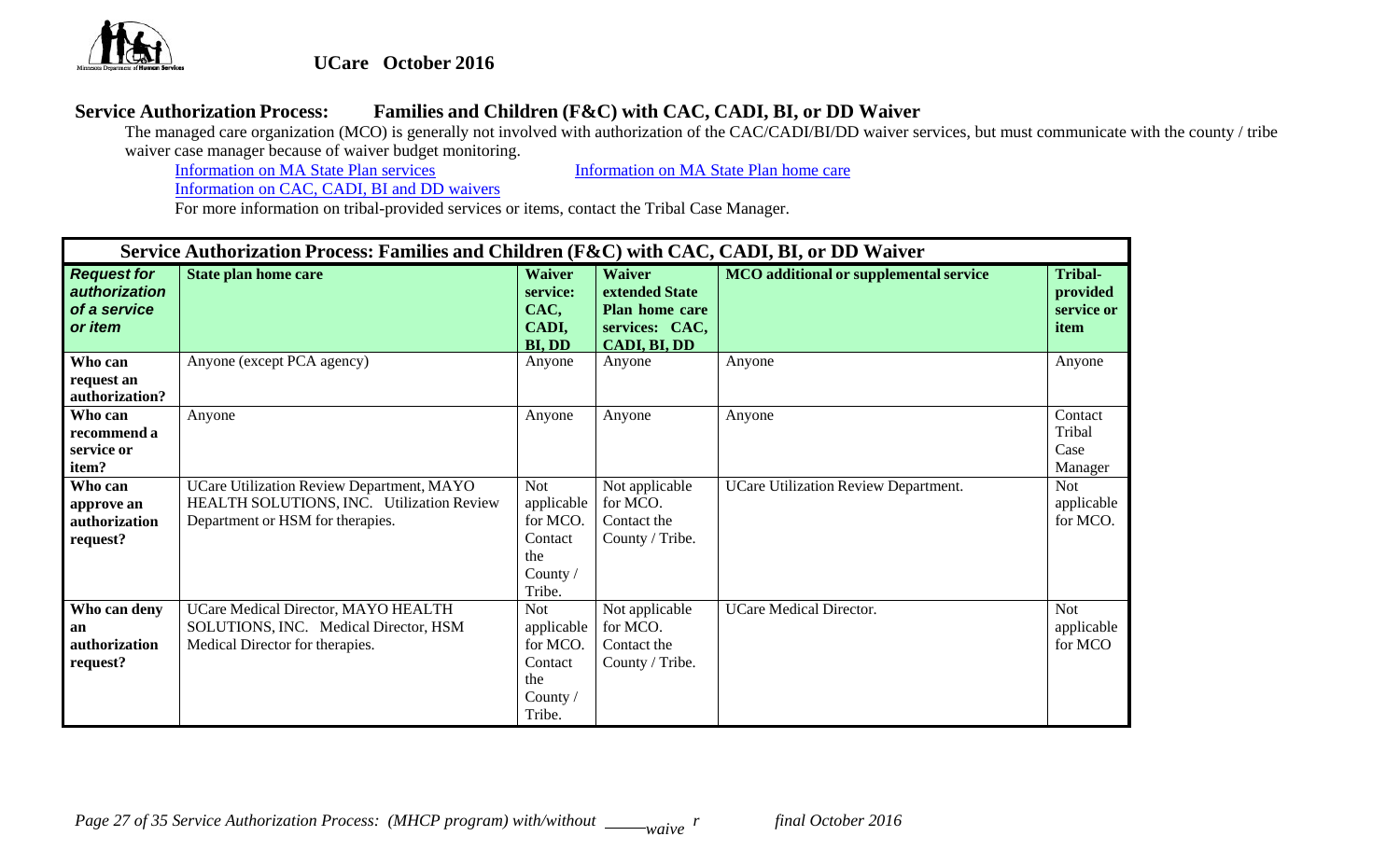

|                                                                                                                                    | Service Authorization Process: Families and Children (F&C) with CAC, CADI, BI, or DD Waiver                                |                                                                                |                                                                                                   |                                                                                          |                                                  |  |  |  |
|------------------------------------------------------------------------------------------------------------------------------------|----------------------------------------------------------------------------------------------------------------------------|--------------------------------------------------------------------------------|---------------------------------------------------------------------------------------------------|------------------------------------------------------------------------------------------|--------------------------------------------------|--|--|--|
| <b>Steps to</b><br>request an<br>authorization                                                                                     | <b>State plan home care</b>                                                                                                | <b>Waiver</b><br>service:<br>CAC,<br>CADI,<br>BI, DD                           | <b>Waiver</b><br>extended State<br><b>Plan home care</b><br>services: CAC,<br><b>CADI, BI, DD</b> | <b>MCO</b> additional or supplemental service                                            | <b>Tribal-</b><br>provided<br>service or<br>item |  |  |  |
| Where is the<br>authorization<br>request<br>submitted?                                                                             | http://www.ucare.org/providers/Eligibility-<br>Authorizations/Pages/EligibilityAuth.aspx                                   | <b>Not</b><br>applicable<br>for MCO.<br>Contact<br>the<br>County $/$<br>Tribe. | Not applicable<br>for MCO.<br>Contact the<br>County / Tribe.                                      | http://www.ucare.org/providers/Eligibility-<br>Authorizations/Pages/EligibilityAuth.aspx | Contact<br>Tribal<br>Case<br>Manager             |  |  |  |
| What form and<br>other<br>information<br>must be<br>included in the<br>request?                                                    | http://www.ucare.org/providers/Eligibility-<br>Authorizations/Pages/EligibilityAuth.aspx                                   | <b>Not</b><br>applicable<br>for MCO.<br>Contact<br>the<br>County /<br>Tribe.   | Not applicable<br>for MCO.<br>Contact the<br>County / Tribe.                                      | http://www.ucare.org/providers/Eligibility-<br>Authorizations/Pages/EligibilityAuth.aspx | Contact<br>Tribal<br>Case<br>Manager             |  |  |  |
| <b>Who contacts</b><br>the provider if<br>additional<br>information is<br>needed to make<br>the<br>authorization<br>determination? | UCare Utilization Review Department, MAYO<br>HEALTH SOLUTIONS, INC. Utilization Review<br>Department or HSM for therapies. | <b>Not</b><br>applicable<br>for MCO.<br>Contact<br>the<br>County /<br>Tribe.   | Not applicable<br>for MCO.<br>Contact the<br>County / Tribe.                                      | <b>UCare Utilization Review Department.</b>                                              | Tribal<br>Case<br>Manager                        |  |  |  |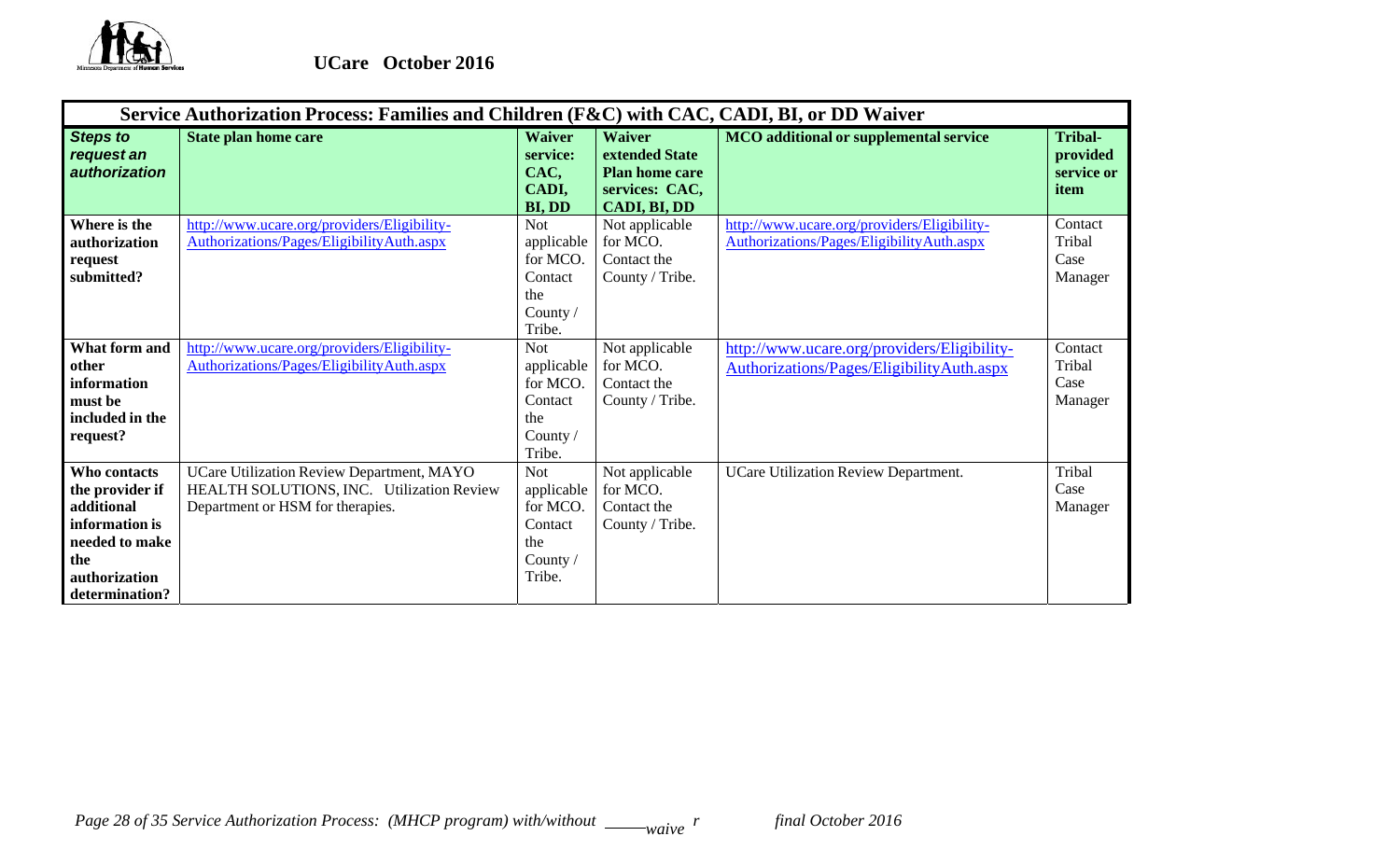

|                                                                                                                                                                                 | Service Authorization Process: Families and Children (F&C) with CAC, CADI, BI, or DD Waiver           |                                                                              |                                                                                                   |                                               |                                           |  |  |  |  |
|---------------------------------------------------------------------------------------------------------------------------------------------------------------------------------|-------------------------------------------------------------------------------------------------------|------------------------------------------------------------------------------|---------------------------------------------------------------------------------------------------|-----------------------------------------------|-------------------------------------------|--|--|--|--|
| Who from the<br><b>MCO</b> consults<br>with the<br><b>Waiver or</b><br><b>Tribal Case</b><br><b>Manager</b><br><b>PRIOR</b> to<br>making the<br>authorization<br>determination? | UCare Utilization Review Department, MAYO<br>HEALTH SOLUTIONS, INC. Utilization Review<br>Department. | <b>Not</b><br>applicable<br>for MCO.<br>Contact<br>the<br>County /<br>Tribe. | Not applicable<br>for MCO.<br>Contact the<br>County / Tribe.                                      | Not applicable.                               | <b>Not</b><br>applicable<br>for MCO       |  |  |  |  |
| <b>Steps to</b><br>share an<br>authorization                                                                                                                                    | <b>State plan home care</b>                                                                           | <b>Waiver</b><br>service:<br>CAC,<br>CADI,<br>BI, DD                         | <b>Waiver</b><br>extended State<br><b>Plan home care</b><br>services: CAC,<br><b>CADI, BI, DD</b> | <b>MCO</b> additional or supplemental service | Tribal-<br>provided<br>service or<br>item |  |  |  |  |
| How does the<br><b>MCO</b> notify<br>the Waiver<br>and/or Tribal<br><b>Case Manager</b><br>of the<br>authorization<br>decision?                                                 | DHS-5841 – Fax or phone Waiver and/or Tribal<br>Case Manager.                                         | Not<br>applicable<br>for MCO.<br>Contact<br>the<br>County $/$<br>Tribe.      | Not applicable<br>for MCO.<br>Contact the<br>County / Tribe.                                      | Not applicable.                               | <b>Not</b><br>applicable<br>for MCO.      |  |  |  |  |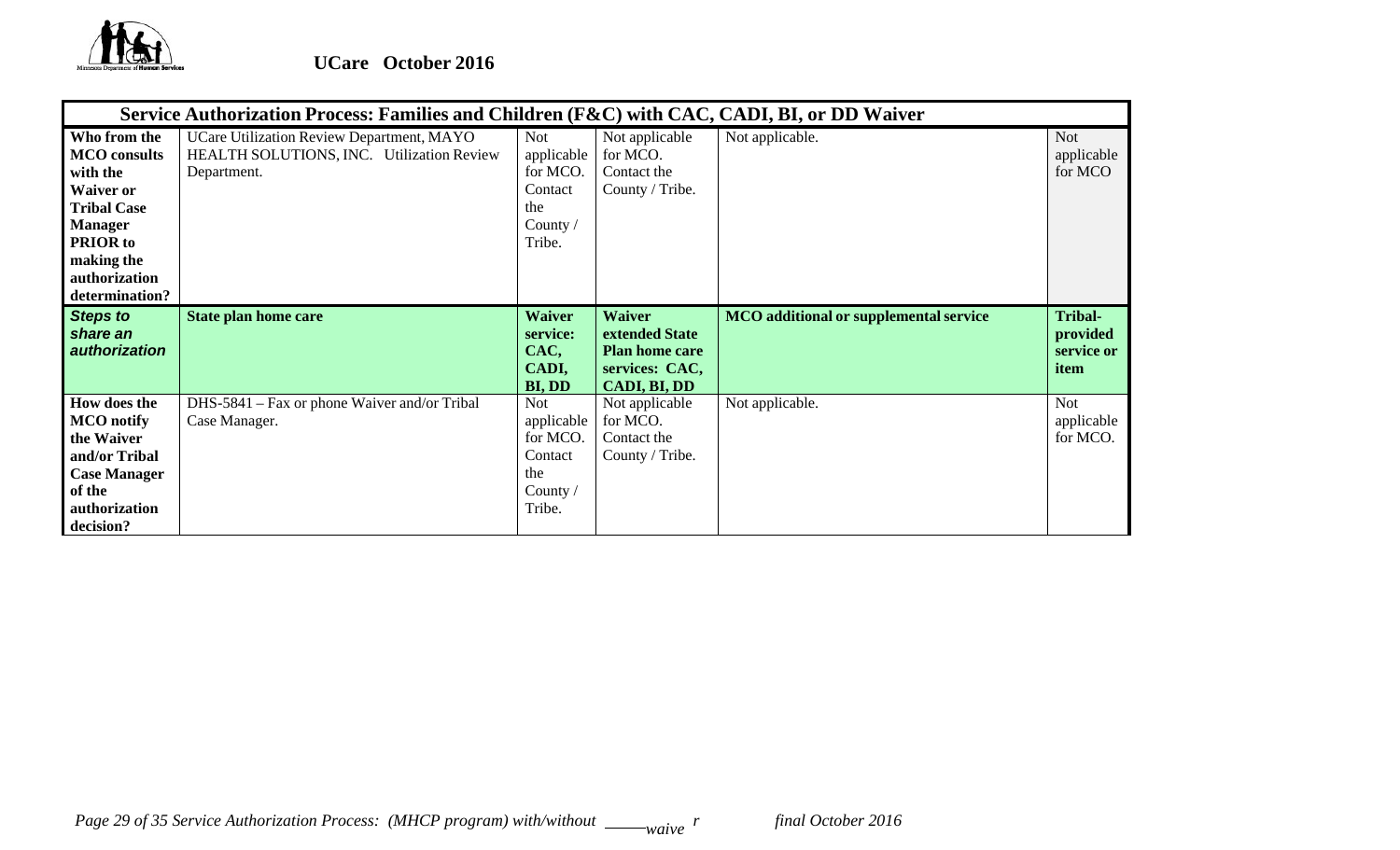

|                                                                                                                                                | Service Authorization Process: Families and Children (F&C) with CAC, CADI, BI, or DD Waiver                                                                       |                                                                              |                                                                                                                                                                                                                      |                                                   |                                                  |  |  |  |  |
|------------------------------------------------------------------------------------------------------------------------------------------------|-------------------------------------------------------------------------------------------------------------------------------------------------------------------|------------------------------------------------------------------------------|----------------------------------------------------------------------------------------------------------------------------------------------------------------------------------------------------------------------|---------------------------------------------------|--------------------------------------------------|--|--|--|--|
| How does the<br><b>Waiver and/or</b><br><b>Tribal Case</b><br><b>Manager notify</b><br>the MCO of<br>the service<br>authorization<br>decision? | DHS-5841 Recommendation for Home Care<br>Services. Fax to UCare Utilization Review<br>Department or MAYO HEALTH SOLUTIONS,<br>INC. Utilization Review department. | <b>Not</b><br>applicable<br>for MCO.<br>Contact<br>the<br>County /<br>Tribe. | DHS-5841<br>Recommendation<br>for Home Care<br>Services. Fax to<br><b>UCare</b><br>Utilization<br>Review<br>Department or<br><b>MAYO</b><br><b>HEALTH</b><br>SOLUTIONS,<br>INC. Utilization<br>Review<br>department. | Not applicable                                    | <b>Not</b><br>applicable<br>for MCO.             |  |  |  |  |
| Whom does the<br><b>MCO</b> contact<br>for information<br>on State Plan<br>home care<br>authorizations?                                        | Not applicable. MCO makes authorization<br>determination.                                                                                                         | <b>Not</b><br>applicable                                                     | <b>Waiver Case</b><br>Manager                                                                                                                                                                                        | Not applicable                                    | <b>Not</b><br>applicable                         |  |  |  |  |
| Payment,<br>billing, claims                                                                                                                    | <b>State plan home care</b>                                                                                                                                       | <b>Waiver</b><br>service:<br>CAC,<br>CADI,<br><b>BI, DD</b>                  | <b>Waiver</b><br>extended State<br><b>Plan home care</b><br>services: CAC,<br>CADI, BI, DD                                                                                                                           | <b>MCO</b> additional or supplemental service     | <b>Tribal-</b><br>provided<br>service or<br>item |  |  |  |  |
| For payment<br>authorization<br><b>Information or</b><br>issues, <refer<br>to <math>/</math> contact&gt;:</refer<br>                           | http://www.ucare.org/providers/Pages/Default.aspx                                                                                                                 | <b>Not</b><br>applicable<br>for MCO.<br>Contact<br>the<br>County /<br>Tribe. | Not applicable<br>for MCO.<br>Contact the<br>County / Tribe.                                                                                                                                                         | http://www.ucare.org/providers/Pages/Default.aspx | Tribal<br>Case<br>Manager                        |  |  |  |  |

*Page 30 of 35 Service Authorization Process: (MHCP program) with/without* \_\_\_\_\_*waive*  $^r$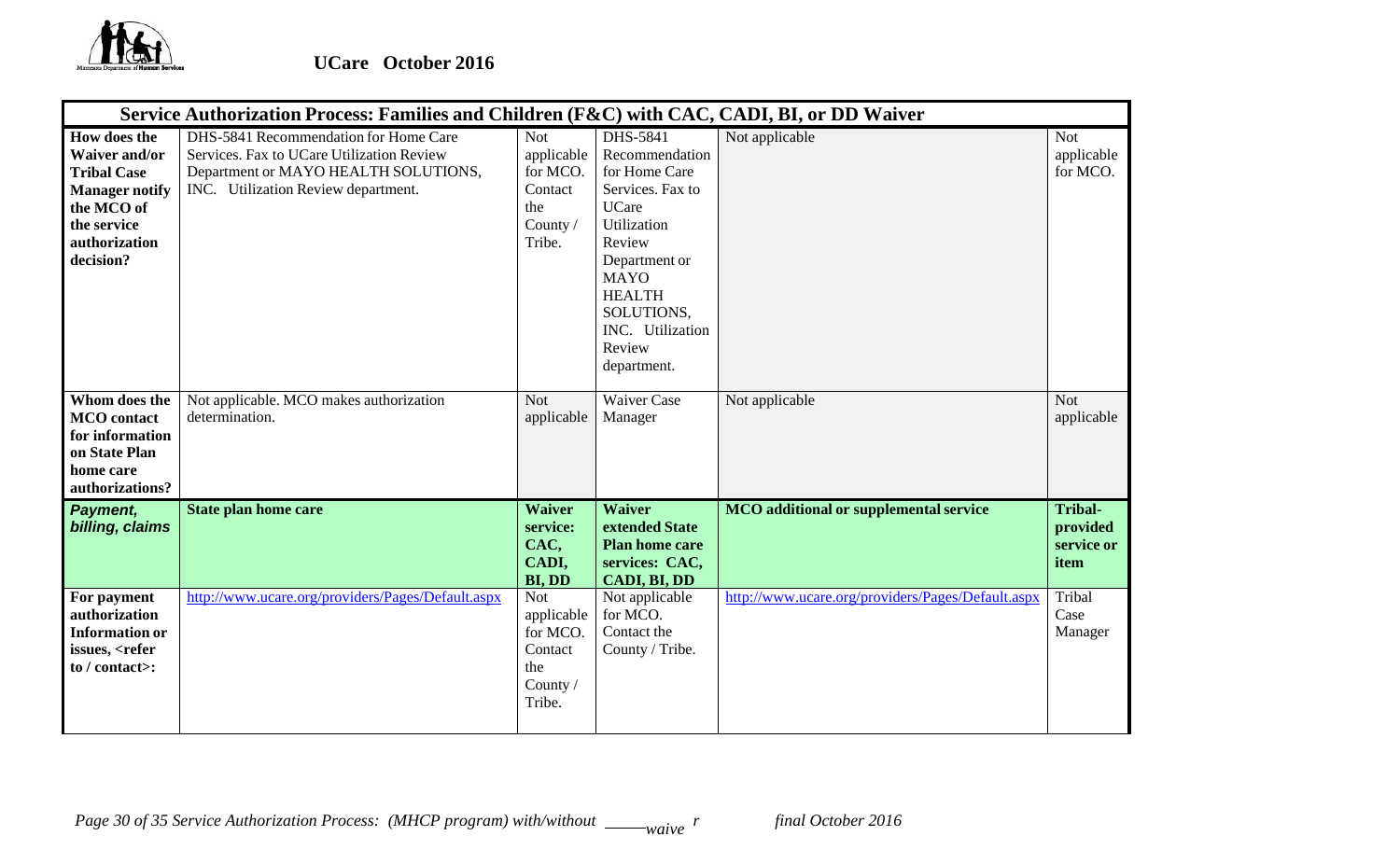

|                                                                                                           | Service Authorization Process: Families and Children (F&C) with CAC, CADI, BI, or DD Waiver                                                                                                                                                                                                                                             |                                                                                |                                                              |                                                   |                           |  |  |  |
|-----------------------------------------------------------------------------------------------------------|-----------------------------------------------------------------------------------------------------------------------------------------------------------------------------------------------------------------------------------------------------------------------------------------------------------------------------------------|--------------------------------------------------------------------------------|--------------------------------------------------------------|---------------------------------------------------|---------------------------|--|--|--|
| For billing or<br>claims<br>information or<br>issues, <refer<br>to <math>/</math> contact&gt;:</refer<br> | <http: default.aspx<="" pages="" providers="" th="" www.ucare.org=""><th>Not<br/>applicable<br/>for MCO.<br/>Contact<br/>the<br/>County /<br/>Tribe.</th><th>Not applicable<br/>for MCO.<br/>Contact the<br/>County / Tribe.</th><th>http://www.ucare.org/providers/Pages/Default.aspx</th><th>Tribal<br/>Case<br/>Manager</th></http:> | Not<br>applicable<br>for MCO.<br>Contact<br>the<br>County /<br>Tribe.          | Not applicable<br>for MCO.<br>Contact the<br>County / Tribe. | http://www.ucare.org/providers/Pages/Default.aspx | Tribal<br>Case<br>Manager |  |  |  |
| To apply to<br>join the UCare<br>provider<br>network:                                                     | http://www.ucare.org/providers/Pages/Default.aspx                                                                                                                                                                                                                                                                                       | <b>Not</b><br>applicable<br>for MCO.<br>Contact<br>the<br>County /<br>Tribe.   | Not applicable<br>for MCO.<br>Contact the<br>County / Tribe. | http://www.ucare.org/providers/Pages/Default.aspx | <b>Not</b><br>applicable. |  |  |  |
| Provider<br>Directory:                                                                                    | http://www.ucare.org/Pages/FindADoctor.aspx                                                                                                                                                                                                                                                                                             | <b>Not</b><br>applicable<br>for MCO.<br>Contact<br>the<br>County $/$<br>Tribe. | Not applicable<br>for MCO.<br>Contact the<br>County / Tribe. | http://www.ucare.org/Pages/FindADoctor.aspx       | <b>Not</b><br>applicable. |  |  |  |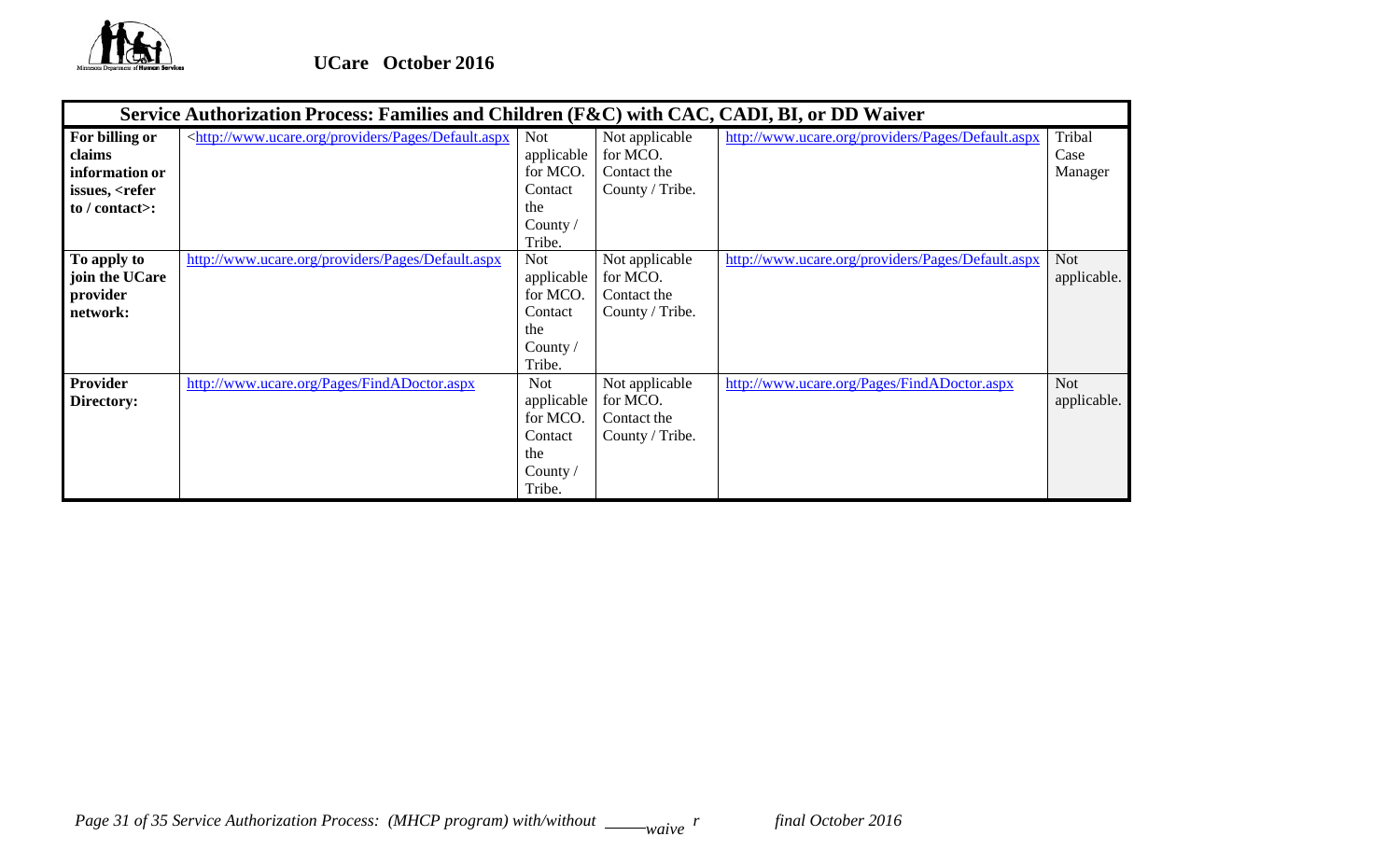

# **Service Authorization Process: Families and Children (F&C) without a waiver**

Information on MA State Plan services Information on MA State Plan home care

|                                                                       | Service Authorization Process: Families and Children (F&C) without a waiver                                                |                                                                 |                                                                                                                |                                               |                                                  |  |  |
|-----------------------------------------------------------------------|----------------------------------------------------------------------------------------------------------------------------|-----------------------------------------------------------------|----------------------------------------------------------------------------------------------------------------|-----------------------------------------------|--------------------------------------------------|--|--|
| <b>Request for</b><br>authorization of<br>a service or<br><i>item</i> | <b>State plan home care</b>                                                                                                | <b>Waiver</b><br>service:<br>EW, CAC,<br>CADI, BI,<br><b>DD</b> | <b>Waiver</b><br>extended<br><b>State Plan</b><br>home care<br>services:<br>EW, CAC,<br>CADI, BI,<br><b>DD</b> | <b>MCO</b> additional or supplemental service | <b>Tribal-</b><br>provided<br>service or<br>item |  |  |
| Who can request<br>an authorization?                                  | Anyone (except PCA Agency)                                                                                                 | <b>Not</b><br>applicable-<br>no waiver.                         | <b>Not</b><br>applicable -<br>no waiver.                                                                       | Anyone                                        | Anyone                                           |  |  |
| Who can<br>recommend a<br>service or item?                            | Anyone                                                                                                                     | <b>Not</b><br>$applicable -$<br>no waiver.                      | <b>Not</b><br>$applicable -$<br>no waiver.                                                                     | Anyone                                        | Contact<br><b>Tribal Case</b><br>Manager         |  |  |
| Who can approve<br>an authorization<br>request?                       | UCare Utilization Review Department, MAYO<br>HEALTH SOLUTIONS, INC. Utilization<br>Review Department or HSM for therapies. | <b>Not</b><br>applicable -<br>no waiver.                        | <b>Not</b><br>$applicable -$<br>no waiver.                                                                     | <b>UCare Utilization Review Department.</b>   | <b>Not</b><br>applicable<br>for MCO              |  |  |
| Who can deny an<br>authorization<br>request?                          | UCare Medical Director, MAYO HEALTH<br>SOLUTIONS, INC. Medical Director, HSM<br>Medical Director for therapies             | <b>Not</b><br>applicable -<br>no waiver.                        | <b>Not</b><br>$applicable -$<br>no waiver.                                                                     | <b>UCare Medical Director.</b>                | <b>Not</b><br>applicable<br>for MCO              |  |  |
| <b>Steps to</b><br>request an<br><i>authorization</i>                 | <b>State plan home care</b>                                                                                                | <b>Waiver</b><br>service:<br>EW, CAC,<br>CADI, BI,<br><b>DD</b> | <b>Waiver</b><br>extended<br><b>State Plan</b><br>home care<br>services:<br>EW, CAC,<br>CADI, BI,<br><b>DD</b> | <b>MCO</b> additional or supplemental service | <b>Tribal-</b><br>provided<br>service or<br>item |  |  |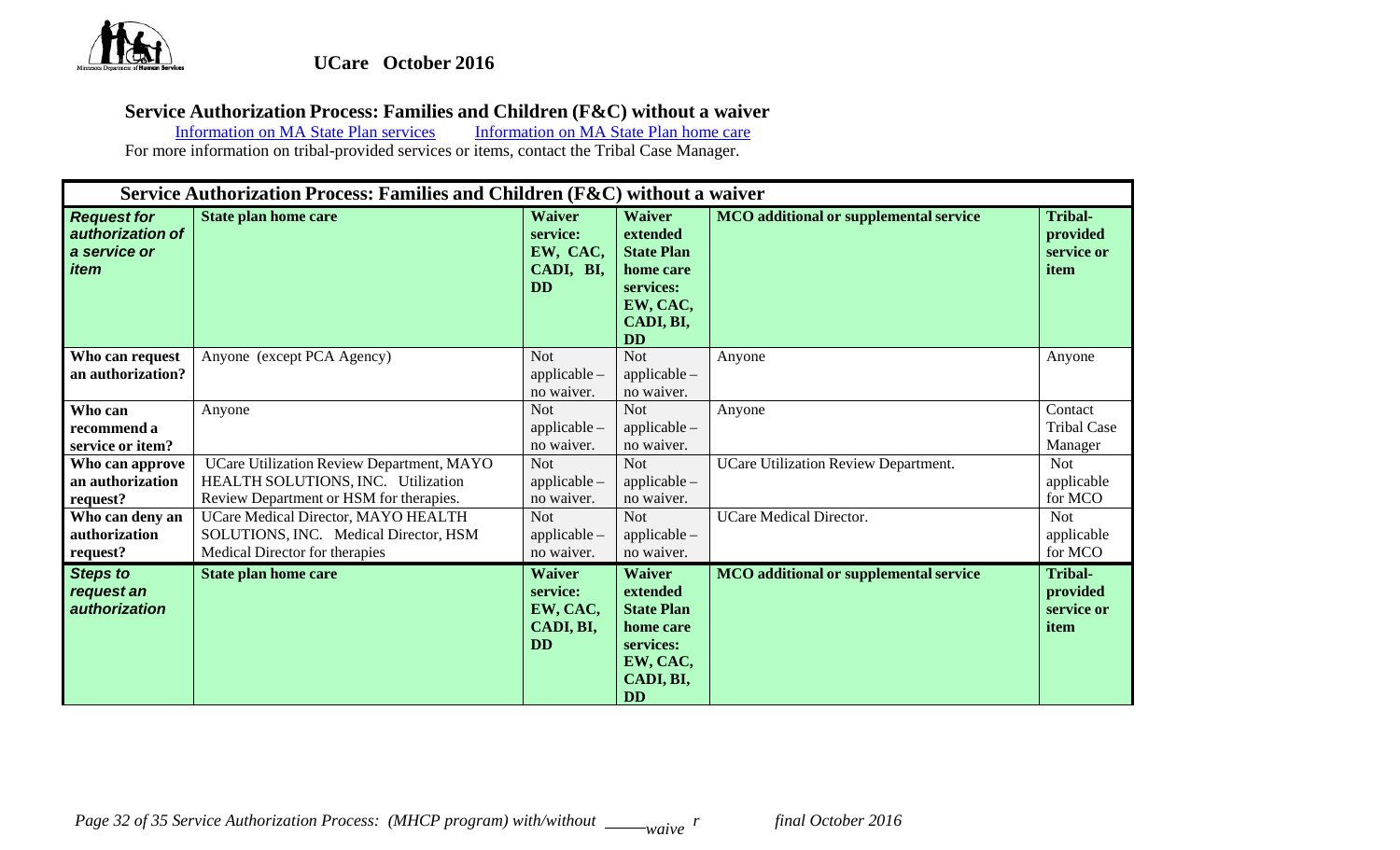

|                                                                                                                                                   | Service Authorization Process: Families and Children (F&C) without a waiver                                                |                                                                 |                                                                                                                |                                                   |                                                  |  |  |
|---------------------------------------------------------------------------------------------------------------------------------------------------|----------------------------------------------------------------------------------------------------------------------------|-----------------------------------------------------------------|----------------------------------------------------------------------------------------------------------------|---------------------------------------------------|--------------------------------------------------|--|--|
| Where is the<br>authorization<br>request<br>submitted?                                                                                            | http://www.ucare.org/providers/Pages/Default.aspx                                                                          | <b>Not</b><br>$applicable -$<br>no waiver.                      | <b>Not</b><br>$applicable -$<br>no waiver.                                                                     | http://www.ucare.org/providers/Pages/Default.aspx | Contact<br><b>Tribal Case</b><br>Manager         |  |  |
| What form and<br>other<br>information must<br>be included in the<br>request?                                                                      | http://www.ucare.org/providers/Pages/Default.aspx                                                                          | <b>Not</b><br>applicable -<br>no waiver.                        | <b>Not</b><br>$applicable -$<br>no waiver.                                                                     | http://www.ucare.org/providers/Pages/Default.aspx | Contact<br><b>Tribal Case</b><br>Manager         |  |  |
| Who contacts the<br>provider if<br>additional<br>information is<br>needed to make<br>the authorization<br>determination?                          | UCare Utilization Review Department, MAYO<br>HEALTH SOLUTIONS, INC. Utilization<br>Review Department or HSM for therapies. | <b>Not</b><br>$applicable -$<br>no waiver.                      | <b>Not</b><br>$applicable -$<br>no waiver.                                                                     | UCare UCare Utilization Review Department.        | <b>Tribal Case</b><br>Manager                    |  |  |
| Who from the<br><b>MCO</b> consults<br>with the Tribal<br><b>Case Manager</b><br><b>PRIOR</b> to<br>making the<br>authorization<br>determination? | Not applicable                                                                                                             | <b>Not</b><br>$applicable -$<br>no waiver.                      | <b>Not</b><br>$applicable -$<br>no waiver.                                                                     | Not applicable.                                   | <b>Not</b><br>applicable.                        |  |  |
| <b>Steps to share</b><br>an<br>authorization                                                                                                      | <b>State plan home care</b>                                                                                                | <b>Waiver</b><br>service:<br>EW, CAC,<br>CADI, BI,<br><b>DD</b> | <b>Waiver</b><br>extended<br><b>State Plan</b><br>home care<br>services:<br>EW, CAC,<br>CADI, BI,<br><b>DD</b> | <b>MCO</b> additional or supplemental service     | <b>Tribal-</b><br>provided<br>service or<br>item |  |  |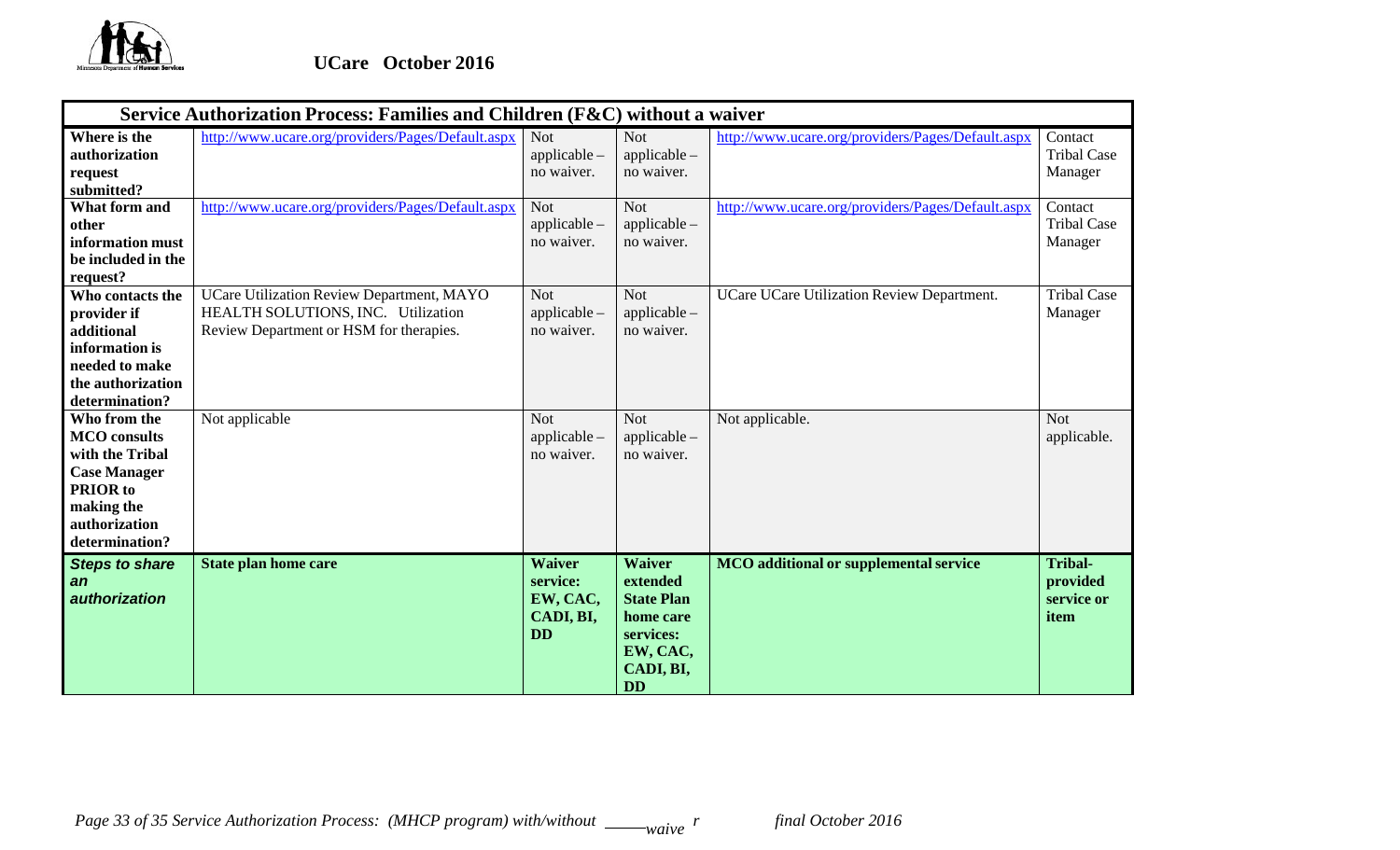

|                                                                                                                        | Service Authorization Process: Families and Children (F&C) without a waiver |                                                                 |                                                                                                                |                                                   |                                                  |  |  |
|------------------------------------------------------------------------------------------------------------------------|-----------------------------------------------------------------------------|-----------------------------------------------------------------|----------------------------------------------------------------------------------------------------------------|---------------------------------------------------|--------------------------------------------------|--|--|
| How does the<br><b>MCO</b> notify the<br><b>Tribal Case</b><br><b>Manager of the</b><br>authorization<br>decision?     | Not applicable.                                                             | <b>Not</b><br>applicable -<br>no waiver.                        | <b>Not</b><br>$applicable -$<br>no waiver.                                                                     | Not applicable.                                   | <b>Not</b><br>applicable<br>for MCO              |  |  |
| How does the<br><b>Tribal Case</b><br><b>Manager notify</b><br>the MCO of the<br>service<br>authorization<br>decision? | Not applicable                                                              | <b>Not</b><br>applicable -<br>no waiver.                        | <b>Not</b><br>$applicable -$<br>no waiver.                                                                     | Not applicable                                    | <b>Not</b><br>applicable<br>for MCO              |  |  |
| Whom does the<br><b>MCO</b> contact for<br>information on<br><b>State Plan home</b><br>care<br>authorizations?         | Not applicable                                                              | <b>Not</b><br>applicable -<br>no waiver.                        | <b>Not</b><br>$applicable -$<br>no waiver.                                                                     | Not applicable.                                   | <b>Not</b><br>applicable.                        |  |  |
| Payment,<br>billing, claims                                                                                            | <b>State plan home care</b>                                                 | <b>Waiver</b><br>service:<br>EW, CAC,<br>CADI, BI,<br><b>DD</b> | <b>Waiver</b><br>extended<br><b>State Plan</b><br>home care<br>services:<br>EW, CAC,<br>CADI, BI,<br><b>DD</b> | <b>MCO</b> additional or supplemental service     | <b>Tribal-</b><br>provided<br>service or<br>item |  |  |
| For payment<br>authorization<br>information or<br>issues, refer to:                                                    | http://www.ucare.org/providers/Pages/Default.aspx                           | <b>Not</b><br>applicable                                        | <b>Not</b><br>$applicable -$                                                                                   | http://www.ucare.org/providers/Pages/Default.aspx | <b>Tribal Case</b><br>Manager                    |  |  |